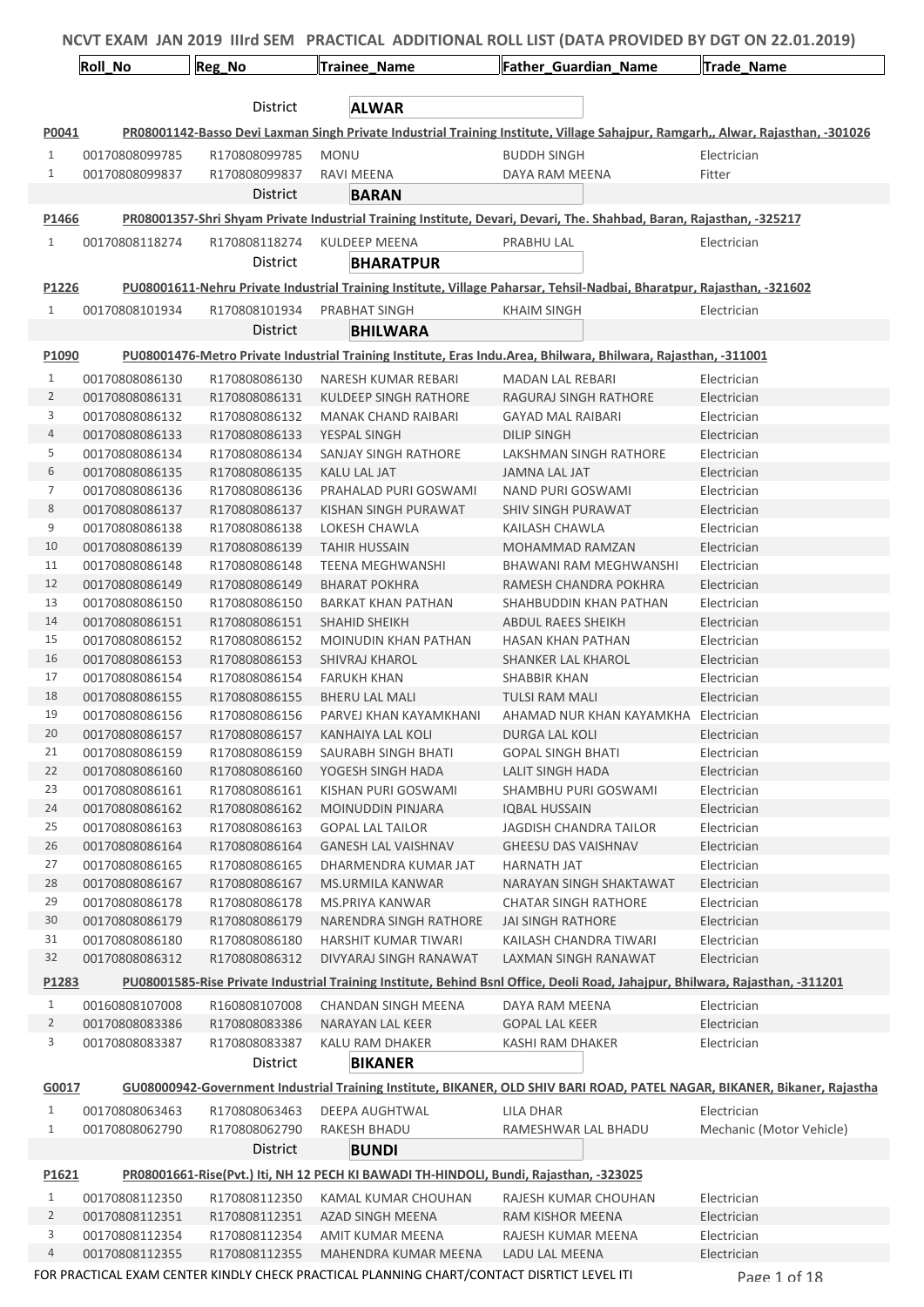|                | <b>Roll_No</b>                   | Reg_No                         | Trainee Name                                                  | Father_Guardian_Name                                                                                                 | Trade_Name                 |
|----------------|----------------------------------|--------------------------------|---------------------------------------------------------------|----------------------------------------------------------------------------------------------------------------------|----------------------------|
|                |                                  |                                |                                                               |                                                                                                                      |                            |
| 5              | 00170808112356                   | R170808112356                  | HIMMAT SINGH MEENA                                            | SHIV LAL MEENA                                                                                                       | Electrician                |
| 6              | 00170808112357                   | R170808112357                  | SHIV CHARAN MEENA                                             | YADRAM MEENA                                                                                                         | Electrician                |
| 7              | 00170808112358                   | R170808112358                  | SHAITAN SINGH PRAJAPAT                                        | RAMKISHAN                                                                                                            | Electrician                |
| 8              | 00170808112359                   | R170808112359                  | RAMRAJ MEENA                                                  | YADRAM MEENA                                                                                                         | Electrician                |
| 9              | 00170808112362                   | R170808112362                  | KHUSHRAJ MEENA                                                | RAMPAL MEENA                                                                                                         | Electrician                |
| 10             | 00170808112364                   | R170808112364                  | RAMESH MEENA                                                  | DE RAM MEENA                                                                                                         | Electrician                |
| 11             | 00170808112365                   | R170808112365                  | <b>ARVIND MEENA</b>                                           | PRAHLAD MEENA                                                                                                        | Electrician                |
| 12             | 00170808112374                   | R170808112374                  | DEEPAK KUMAR MEENA                                            | JAI LAL MEENA                                                                                                        | Electrician                |
| 13             | 00170808112376                   | R170808112376                  | MANOJ KUMAR MEENA                                             | SHANKAR LAL MEENA                                                                                                    | Electrician                |
| 14             | 00170808112381                   | R170808112381                  | MS. RANI KUMARI MEENA                                         | KISHAN LAL MEENA                                                                                                     | Electrician                |
| 15             | 00170808112382                   | R170808112382                  | SUNIL KUMAR MEENA                                             | <b>BHAGWAN SAHAY MEENA</b>                                                                                           | Electrician                |
| 16             | 00170808112387                   | R170808112387                  | <b>TEJRAJ MEENA</b>                                           | <b>MANOJ KUMAR MEENA</b>                                                                                             | Electrician                |
| 17             | 00170808112388                   | R170808112388                  | ANIL KUMAR MEENA                                              | SHIV RAJ MEENA                                                                                                       | Electrician                |
| 18             | 00170808112392                   | R170808112392                  | MS. SUSHILA SAINI                                             | <b>BHURA LAL SAINI</b>                                                                                               | Electrician                |
| 19             | 00170808112394                   | R170808112394                  | MAHESH KUMAR SAINI                                            | KAILASH CHAND SAINI                                                                                                  | Electrician                |
| 20             | 00170808112396                   | R170808112396                  | RAKESH KUMAR MEENA                                            | KALU RAM MEENA                                                                                                       | Electrician                |
| 21             | 00170808112397                   | R170808112397                  | RAJPAL MEENA                                                  | <b>BABU LAL MEENA</b>                                                                                                | Electrician                |
| 22             | 00170808112398                   | R170808112398                  | <b>ISHWAR SINGH MEENA</b>                                     | RAMPRASAD MEENA                                                                                                      | Electrician                |
| 23             | 00170808112399                   | R170808112399                  | RAMAVTAR MEENA                                                | SHIVRAJ MEENA                                                                                                        | Electrician                |
| 24             | 00170808112401                   | R170808112401                  | CHANDRA SHEKHAR MEENA                                         | PANCHU SINGH MEENA                                                                                                   | Electrician                |
| 25             | 00170808112403                   | R170808112403                  | <b>BINTU KUMAR MEENA</b>                                      | KAILASH CHAND MEENA                                                                                                  | Electrician                |
| 26             | 00170808112404                   | R170808112404                  | <b>BABLU KUMAR MEENA</b>                                      | DHARU LAL MEENA                                                                                                      | Electrician                |
| 27             | 00170808112405                   | R170808112405                  | DEEPAK KUMAR SWAMI                                            | <b>SITA RAM</b>                                                                                                      | Electrician                |
| 28             | 00170808112407                   | R170808112407                  | SOHAN LAL MEENA                                               | SOKARAN MEENA                                                                                                        | Electrician                |
| 29             | 00170808112409                   | R170808112409                  | <b>HEMRAJ MEENA</b>                                           | SOKARAN MEENA                                                                                                        | Electrician                |
| 30             | 00170808112517                   | R170808112517                  | <b>MANOJ KUMAR MEENA</b>                                      | LEKH RAJ MEENA                                                                                                       | Electrician                |
|                |                                  | District                       | <b>CHITTAURGARH</b>                                           |                                                                                                                      |                            |
| P1714          |                                  |                                |                                                               | PU08001673-Sarvodya Pvt. Iti, 6,7,8,Balaji Nagar,Opp.-Segwa Houseing Board, Senthi, Chittaurgarh, Rajasthan, -312001 |                            |
| $\mathbf{1}$   | 00170808117359                   | R170808117359                  | RAJENDRA SINGH SHAKTAWAT NARPAT SINGH SHAKTAWAT               |                                                                                                                      | Electrician                |
| $\overline{2}$ | 00170808117360                   | R170808117360                  | <b>MUKESH REGAR</b>                                           | LAKHMA REGAR                                                                                                         | Electrician                |
| 3              | 00170808117361                   | R170808117361                  | JAMANA LAL JAT                                                | SHANKER LAL JAT                                                                                                      | Electrician                |
| 4              | 00170808117362                   | R170808117362                  | SURAJ SINGH RATHORE                                           | <b>SHAMBHU SINGH</b>                                                                                                 | Electrician                |
| 5              | 00170808117363                   | R170808117363                  | DHEERAJ JAT                                                   | <b>UDAI LAL JAT</b>                                                                                                  | Electrician                |
| 6              | 00170808117364                   | R170808117364                  | SURENDRA GOYAL                                                | NARAYAN GOYAL                                                                                                        | Electrician                |
| 7              | 00170808117365                   | R170808117365                  | SHOAIB KHAN                                                   | MUSTAK MOHAMMAD                                                                                                      | Electrician                |
| 8              | 00170808117366                   | R170808117366                  | BHARAT KUMAR DHAKER                                           | SHYAM LAL                                                                                                            | Electrician                |
| 9              | 00170808117367                   | R170808117367                  | VIKRAM KUMAR CARPENTER                                        | CHANDRA PRAKASH CARPENTER                                                                                            | Electrician                |
| 10             | 00170808117368                   | R170808117368                  | <b>JAMANA LAL REGAR</b>                                       | <b>BHAGWAN REGAR</b>                                                                                                 | Electrician                |
| 11             | 00170808117370                   | R170808117370                  | SURAJ DHAKAR                                                  | <b>BALU RAM</b>                                                                                                      | Electrician                |
| 12             | 00170808117371                   | R170808117371                  | JAYESH KUMAR DHAKAR                                           | KANHAYA LAL                                                                                                          | Electrician                |
| 13             | 00170808117373                   | R170808117373                  | BALAWANT SINGH CHUNDAW                                        | MAL SINGH                                                                                                            | Electrician                |
| 14             | 00170808117374                   | R170808117374                  | <b>VIJAYPAL BARANDA</b>                                       | DEVILAL BARANA                                                                                                       | Electrician                |
| 15             | 00170808117375                   | R170808117375                  | MANGI LAL GADRI                                               | NARAYAN LAL                                                                                                          | Electrician                |
| 16             | 00170808117376                   | R170808117376                  | RAJVEER SINGH DODIYA                                          | RAJENDRA SINGH                                                                                                       | Electrician                |
| 17             | 00170808117377                   | R170808117377                  | ARVIND KUMAR ROAT                                             | LAXMAN ROAT                                                                                                          | Electrician                |
| 18             | 00170808117378                   | R170808117378                  | SOHAN LAL DODA                                                | <b>BASU DODA</b>                                                                                                     | Electrician                |
| 19             | 00170808117379                   | R170808117379                  | ASHOK YADAV                                                   | <b>ISHWAR YADAV</b>                                                                                                  | Electrician                |
| 20<br>21       | 00170808117390<br>00170808117392 | R170808117390<br>R170808117392 | ASHOK KUMAR ROAT                                              | JEEVAT RAM ROAT                                                                                                      | Electrician                |
|                |                                  |                                | <b>SURESH</b>                                                 | SHANTILAL                                                                                                            | Electrician                |
| 22<br>23       | 00170808117393<br>00170808117394 | R170808117393<br>R170808117394 | PRATAP<br>ROHIT KUMAR ROAT                                    | RAMA<br><b>DALJI ROAT</b>                                                                                            | Electrician<br>Electrician |
| 24             | 00170808117398                   | R170808117398                  | PANNA LAL GARASIYA                                            | SWARAJ GARASIYA                                                                                                      | Electrician                |
| 25             | 00170808117399                   | R170808117399                  | KAPIL KATARA                                                  | NANJEE KATARA                                                                                                        | Electrician                |
| 26             | 00170808117401                   | R170808117401                  | VINOD KUMAR GARASIYA                                          | SAVRAJ GARASIYA                                                                                                      | Electrician                |
|                |                                  |                                |                                                               | KHATURAM KATARA                                                                                                      | Electrician                |
|                |                                  |                                |                                                               |                                                                                                                      |                            |
| 27             | 00170808117403                   | R170808117403                  | JAYANTI LAL KATARA                                            |                                                                                                                      |                            |
| 28             | 00170808117404                   | R170808117404                  | BAPU LAL DAMOR                                                | RAM LAL DAMOR                                                                                                        | Electrician                |
| 29<br>30       | 00170808117406<br>00170808117407 | R170808117406<br>R170808117407 | MS. APEKSHA KUMARI KATARA GOVIND KATARA<br>MUKESH KUMAR KOTED | <b>MANOHAR KOTED</b>                                                                                                 | Electrician<br>Electrician |
| 31             | 00170808117408                   | R170808117408                  | JITENDRA KUMAR PARGI                                          | SUKHA LAL PARGI                                                                                                      | Electrician                |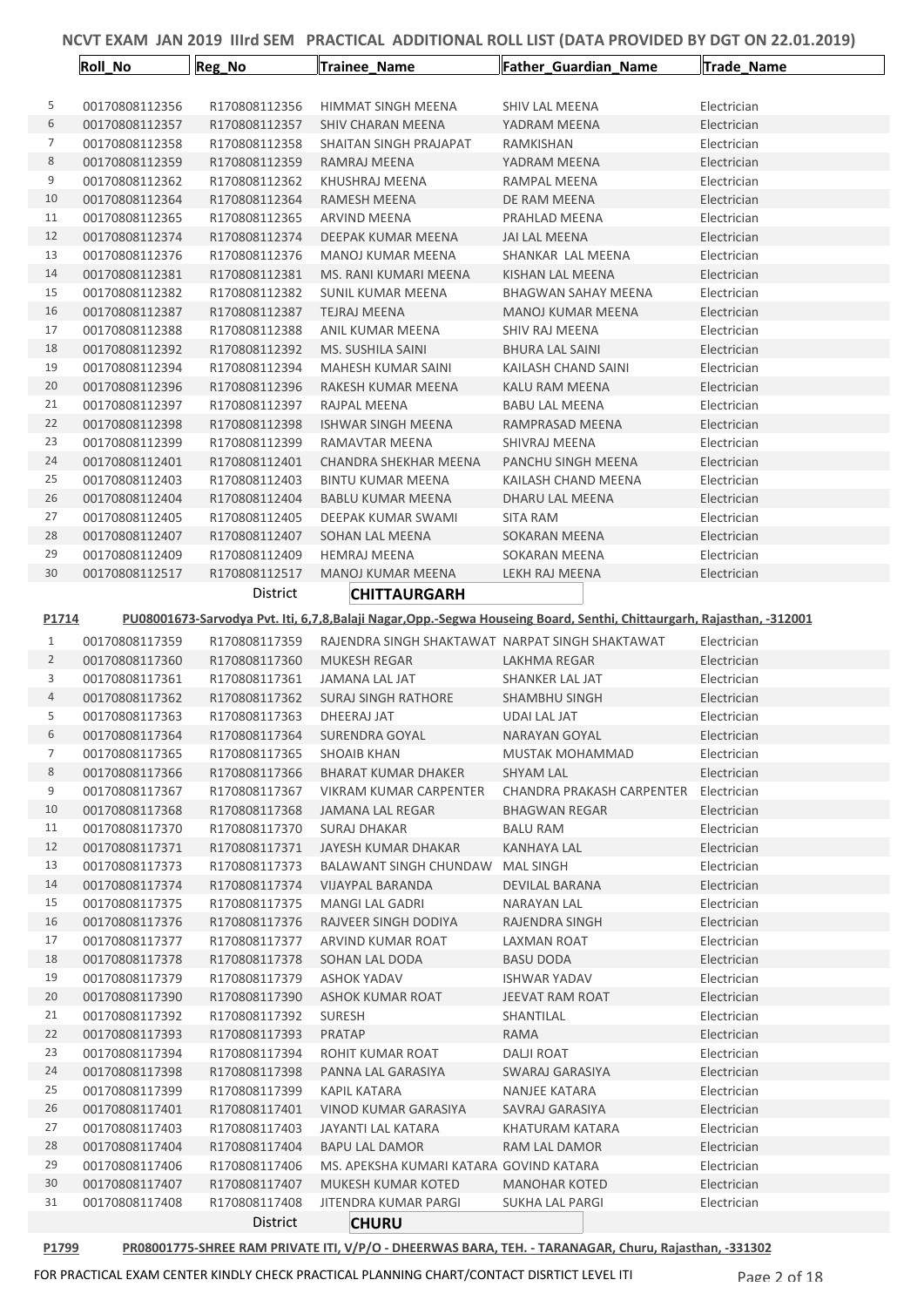|                     | <b>Roll No</b>                   | Reg_No                         | Trainee_Name                          | Father_Guardian_Name                    | <b>Trade Name</b>                                                                                                                   |
|---------------------|----------------------------------|--------------------------------|---------------------------------------|-----------------------------------------|-------------------------------------------------------------------------------------------------------------------------------------|
|                     |                                  |                                |                                       |                                         | Electrician                                                                                                                         |
| $\mathbf{1}$        | 00170808131742                   | R170808131742                  | NARESH KUMAR BHAMBHI                  | JAGDISH PARSAD BHAMBHI                  |                                                                                                                                     |
| $\overline{2}$<br>3 | 00170808131743                   | R170808131743<br>R170808131744 | <b>DEVILAL NAI</b>                    | LILU RAM NAI                            | Electrician                                                                                                                         |
| 4                   | 00170808131744<br>00170808131748 | R170808131748                  | <b>TARACHAND NAI</b>                  | <b>MANI RAM NAI</b><br><b>RAMESHWAR</b> | Electrician                                                                                                                         |
| 5                   | 00170808131749                   | R170808131749                  | PAWAN KUMAR                           |                                         | Electrician                                                                                                                         |
| 6                   |                                  |                                | RANVEER SINGH                         | <b>HARDAYAL RAY</b>                     | Electrician                                                                                                                         |
| 7                   | 00170808131750<br>00170808131752 | R170808131750<br>R170808131752 | RAKESH KUMAR NAYAK                    | RAM KUMAR NAYAK<br><b>BHAGIRATH NAI</b> | Electrician                                                                                                                         |
| 8                   | 00170808131753                   | R170808131753                  | DARIYA SINGH<br>MAHESH KUMAR NAI      | JAGDESH                                 | Electrician<br>Electrician                                                                                                          |
| 9                   | 00170808131754                   | R170808131754                  | <b>VIKRAM</b>                         | <b>SUBE SINGH</b>                       | Electrician                                                                                                                         |
| 10                  | 00170808131755                   | R170808131755                  | <b>CHUNNI LAL NAI</b>                 | KHETA RAM NAI                           | Electrician                                                                                                                         |
| 11                  | 00170808131756                   | R170808131756                  | <b>SUKHVEER</b>                       | <b>DINA RAM</b>                         | Electrician                                                                                                                         |
| 12                  | 00170808131759                   | R170808131759                  | SANWARMAL BHAMI                       | <b>VINOD KUMAR</b>                      | Electrician                                                                                                                         |
| 13                  | 00170808131760                   | R170808131760                  | OM PRAKASH                            | <b>GOPI RAM</b>                         | Electrician                                                                                                                         |
| 14                  | 00170808131761                   | R170808131761                  | PARAMESHWAR LAL                       | <b>MAGNI RAM</b>                        | Electrician                                                                                                                         |
| 15                  | 00170808131762                   | R170808131762                  | DEEPA RAM                             | MAGNI RAM                               | Electrician                                                                                                                         |
| 16                  | 00170808131763                   | R170808131763                  | <b>KIRSHAN KUMAR</b>                  | <b>BANSILAL</b>                         | Electrician                                                                                                                         |
| 17                  | 00170808131764                   | R170808131764                  | VINOD KUMAR                           | <b>JAISA RAM SAINI</b>                  | Electrician                                                                                                                         |
| 18                  | 00170808131766                   | R170808131766                  | LILADHAR                              | <b>MUKHRAM</b>                          | Electrician                                                                                                                         |
| 19                  | 00170808131767                   | R170808131767                  | <b>SUNIL KUMAR SAINI</b>              | RAJENDRA PRASAD SAINI                   | Electrician                                                                                                                         |
| 20                  | 00170808131768                   | R170808131768                  | MUKESH KUMAR SAINI                    | <b>JAGDISH PRASAD SAINI</b>             | Electrician                                                                                                                         |
| 21                  | 00170808131769                   | R170808131769                  | SURENDAR KUMAR                        | RAMKUMAR                                | Electrician                                                                                                                         |
| 22                  | 00170808131770                   | R170808131770                  | ARVIND KUMAR BHAMBHI                  | <b>JUGLAL BHAMBHI</b>                   | Electrician                                                                                                                         |
| 23                  | 00170808131771                   | R170808131771                  | <b>SUKHVEER</b>                       | RAWATA RAM                              | Electrician                                                                                                                         |
| 24                  | 00170808131772                   | R170808131772                  | <b>AMIT SAINI</b>                     | DURGA SINGH SAINI                       | Electrician                                                                                                                         |
| 25                  | 00170808131773                   | R170808131773                  | <b>DEVILAL</b>                        | KASHI RAM                               | Electrician                                                                                                                         |
| 26                  | 00170808131774                   | R170808131774                  | <b>DEVILAL</b>                        | MUNSHI RAM MEGHWAL                      | Electrician                                                                                                                         |
| 27                  | 00170808131775                   | R170808131775                  | SANDEEP KUMAR                         | PARTAP SINGH                            | Electrician                                                                                                                         |
| 28                  | 00170808131776                   | R170808131776                  | RAJESH                                | <b>BALVIR</b>                           | Electrician                                                                                                                         |
| 29                  | 00170808131777                   | R170808131777                  | <b>VIKASH KUMAR</b>                   | MUNSHI RAM MEGHWAL                      | Electrician                                                                                                                         |
| 30                  | 00170808131778                   | R170808131778                  | <b>JAI PRAKASH</b>                    | <b>HARDAT SINGH</b>                     | Electrician                                                                                                                         |
| 31                  | 00170808131779                   | R170808131779                  | <b>RAM KISHAN</b>                     | <b>GULJARI MEGHWAL</b>                  | Electrician                                                                                                                         |
| 32                  | 00170808131780                   | R170808131780                  | MENKA                                 | PREM RAJ                                | Electrician                                                                                                                         |
| 33                  | 00170808131781                   | R170808131781                  | <b>BAJRANG LAL</b>                    | <b>DUNGAR RAM</b>                       | Electrician                                                                                                                         |
| 34                  | 00170808131782                   | R170808131782                  | <b>PREM KUMAR</b>                     | RAMCHANDER                              | Electrician                                                                                                                         |
| 35                  | 00170808131783                   | R170808131783                  | ABID                                  | <b>BARKAT KHAN</b>                      | Electrician                                                                                                                         |
| $\mathbf{1}$        | 00160808118740                   | R160808118740                  | <b>VIKASH</b>                         | <b>DALIP SINGH</b>                      | Fitter                                                                                                                              |
| $\overline{2}$      | 00170808131785                   | R170808131785                  | RAMPRATAP GIR                         | <b>SANT GIR</b>                         | Fitter                                                                                                                              |
| 3                   | 00170808131786                   | R170808131786                  | <b>INDAR KUMAR</b>                    | <b>RAMSWAROOP</b>                       | Fitter                                                                                                                              |
| 4                   | 00170808131787                   | R170808131787                  | <b>VIKRAM SINGH</b>                   | LILU RAM                                | Fitter                                                                                                                              |
| 5                   | 00170808131789                   | R170808131789                  | PAWAN KUMAR BHAMI                     | <b>DEVILAL BHAMI</b>                    | Fitter                                                                                                                              |
| 6                   | 00170808131790                   | R170808131790                  | SATVEER SINGH                         | DEEN DAYAL                              | Fitter                                                                                                                              |
| 7                   | 00170808131793                   | R170808131793                  | RAKESH KUMAR                          | <b>JAGDISH PRASAD</b>                   | Fitter                                                                                                                              |
| 8                   | 00170808131794                   | R170808131794                  | KRISHAN KUMAR BHAMBI                  | SOHAN LAL BHAMBI                        | Fitter                                                                                                                              |
| 9                   | 00170808131795                   | R170808131795                  | JAY PAL MEGHWAL                       | <b>BHIKA RAM MEGHWAL</b>                | Fitter                                                                                                                              |
| 10                  | 00170808131796                   | R170808131796                  | <b>MADAN LAL</b>                      | <b>BHAGWANA RAM</b>                     | Fitter                                                                                                                              |
| 11                  | 00170808131797                   | R170808131797                  | CHHOTU RAM                            | MANI RAM                                | Fitter                                                                                                                              |
| 12                  | 00170808131800                   | R170808131800                  | SATVEER RATHI                         | AMAR SINGH                              | Fitter                                                                                                                              |
| 13                  | 00170808131801                   | R170808131801                  | SURENDER KUMAR                        | SAGARMAL                                | Fitter                                                                                                                              |
| 14                  | 00170808131802                   | R170808131802                  | CHHAGAN LAL                           | <b>CHANAN MAL</b>                       | Fitter                                                                                                                              |
| 15<br>16            | 00170808131803<br>00170808131804 | R170808131803<br>R170808131804 | <b>BHAGAT SINGH</b><br><b>SUNIL</b>   | <b>HANS RAJ DHANAK</b><br>DHARM PAL     | Fitter<br>Fitter                                                                                                                    |
|                     |                                  | District                       |                                       |                                         |                                                                                                                                     |
|                     |                                  |                                | <b>DAUSA</b>                          |                                         |                                                                                                                                     |
| P0150               |                                  |                                |                                       |                                         | PR08000076-Yashoda Private Industrial Training Institute, RIICO Industrial Area, Somnath Nagar, Nangal Bairsi Road, District-Dausa, |
| $\mathbf{1}$        | 00170808018965                   | R170808018965                  | RAJENDRA PRASAD SAINI                 | RAMESH CHAND SAINI                      | Electrician                                                                                                                         |
| $\overline{2}$      | 00170808018966                   | R170808018966                  | ARIF KHAN BHISTI                      | <b>HANISH KHAN BHISTI</b>               | Electrician                                                                                                                         |
| 3<br>4              | 00170808018967                   | R170808018967                  | <b>AMIT MEENA</b>                     | <b>VISHRAM MEENA</b>                    | Electrician                                                                                                                         |
| 5                   | 00170808018968<br>00170808018969 | R170808018968<br>R170808018969 | <b>HARKESH MEENA</b><br>PRAKASH MEENA | RAM PHOOL MEENA<br>GIRRAJ PRASAD MEENA  | Electrician<br>Electrician                                                                                                          |
| 6                   | 00170808018970                   | R170808018970                  | RAMKESH MEENA                         | <b>BHOLURAM MEENA</b>                   | Electrician                                                                                                                         |
|                     |                                  |                                |                                       |                                         |                                                                                                                                     |

 00170808018971 R170808018971 RAVI KUMAR MEENA BANWARI LAL MEENA Electrician 00170808018972 R170808018972 VIKAS KUMAR MEENA PRABHU DAYAL MEENA Electrician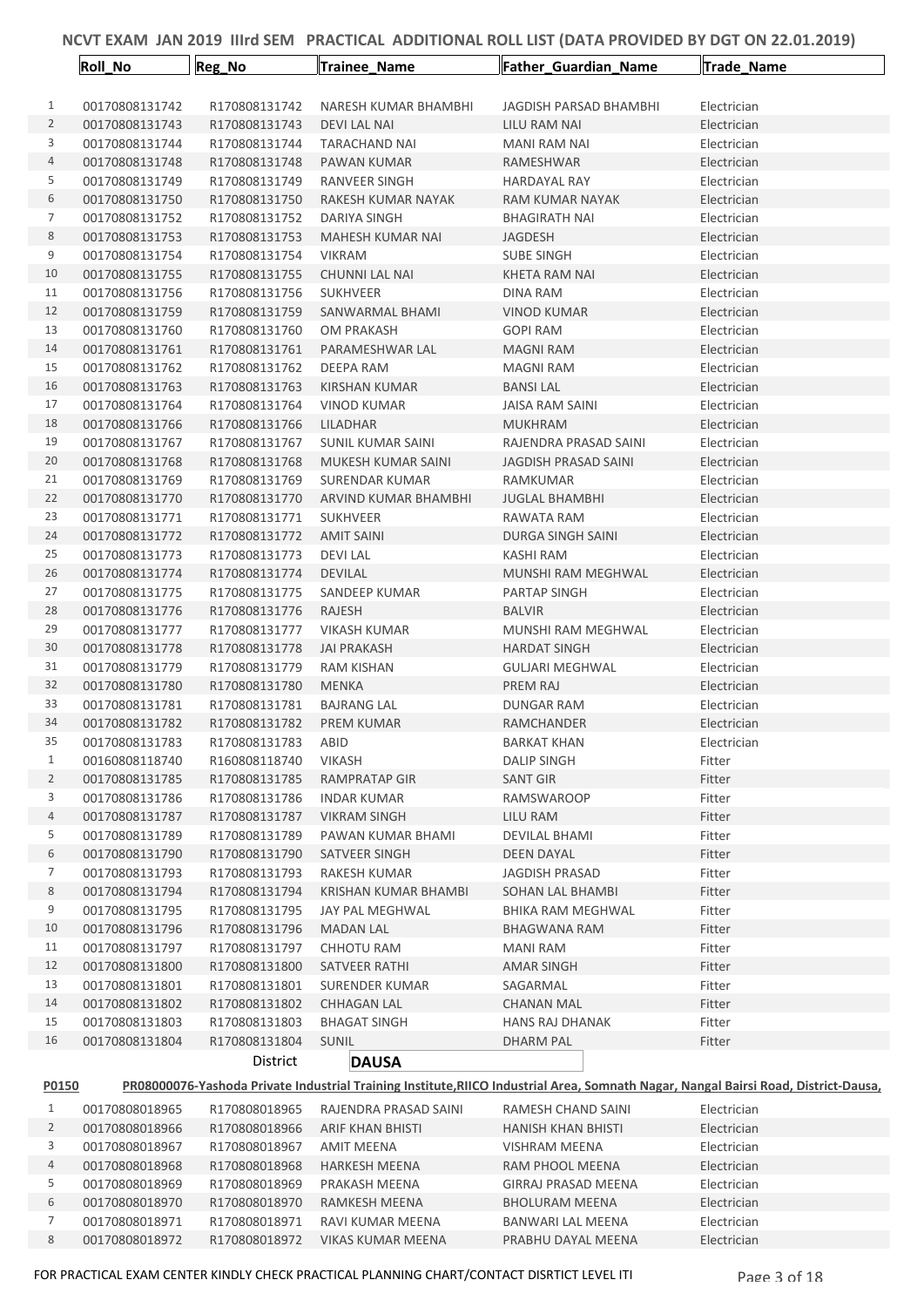|                | Roll_No        | Reg_No        | Trainee_Name                                                                               | Father_Guardian_Name                                                                                                   | Trade_Name   |  |
|----------------|----------------|---------------|--------------------------------------------------------------------------------------------|------------------------------------------------------------------------------------------------------------------------|--------------|--|
| 9              | 00170808018973 | R170808018973 | NARENDRA KUMAR BAIRWA                                                                      | RAMPRATAP BAIRWA                                                                                                       | Electrician  |  |
| 10             | 00170808018974 | R170808018974 | NARENDRA KUMAR BHIMWAL KISHORI LAL BAIRWA                                                  |                                                                                                                        | Electrician  |  |
| 11             | 00170808018976 | R170808018976 | DINESH KUMAR MEENA                                                                         | SOMOTI LAL MEENA                                                                                                       | Electrician  |  |
| 12             | 00170808018977 | R170808018977 | AMARJEET                                                                                   | <b>KISHAN LAL</b>                                                                                                      | Electrician  |  |
| 13             | 00170808018978 | R170808018978 | <b>SUNIL KUMAR MALHOTRA</b>                                                                | MAHESH KUMAR MALHOTRA                                                                                                  | Electrician  |  |
| 14             | 00170808018979 | R170808018979 | MUSTAQ KHAN                                                                                | <b>MUNNA KHAN</b>                                                                                                      | Electrician  |  |
| 15             | 00170808018980 | R170808018980 | MAHAVEER SINGH KASANA                                                                      | RATAN LAL GURJAR                                                                                                       | Electrician  |  |
| 16             | 00170808018981 | R170808018981 | SUNIT KUMAR MEENA                                                                          | CHHUTTAN LAL MEENA                                                                                                     | Electrician  |  |
| 17             | 00170808018982 | R170808018982 | RAHUL KUMAR MEENA                                                                          | KAMAL PRASAD MEENA                                                                                                     | Electrician  |  |
| 18             | 00170808018983 | R170808018983 | AJAY KUMAR MEENA                                                                           | LAKKHI RAM MEENA                                                                                                       | Electrician  |  |
| 19             | 00170808018984 | R170808018984 | <b>BHAG CHAND MEENA</b>                                                                    | LAXMI NARAIN MEENA                                                                                                     | Electrician  |  |
| 20             | 00170808018985 | R170808018985 | LALA RAM BAIRWA                                                                            | MOTI LAL BAIRWA                                                                                                        | Electrician  |  |
| 21             | 00170808018986 | R170808018986 | MANISH KUMAR MEENA                                                                         | PAPPU LAL MEENA                                                                                                        | Electrician  |  |
| 22             | 00170808018987 | R170808018987 | DINESH BAIRWA                                                                              | RAMJI LAL BAIRWA                                                                                                       | Electrician  |  |
| 23             | 00170808018988 | R170808018988 | MONU KUMAR BAIRWA                                                                          | POORAN MAL BAIRWA                                                                                                      | Electrician  |  |
| 24             | 00170808018989 | R170808018989 | <b>BRIJESH KUMAR</b>                                                                       | RADHESHYAM                                                                                                             | Electrician  |  |
| 25             | 00170808018990 | R170808018990 | RAMGOPAL BAIRWA                                                                            | CHIRANJI LAL BAIRWA                                                                                                    | Electrician  |  |
| 26             | 00170808018991 | R170808018991 | SONU KUMAR BAIRWA                                                                          | RAMDEV BAIRWA                                                                                                          | Electrician  |  |
| 27             | 00170808018992 | R170808018992 | SOLJAR MALHOTRA                                                                            | CHANDA LAL MALHOTRA                                                                                                    | Electrician  |  |
| 28             | 00170808018993 | R170808018993 | <b>FOOL SINGH BAIRWA</b>                                                                   | NANDA RAM BAIRWA                                                                                                       | Electrician  |  |
| 29             | 00170808018994 | R170808018994 | <b>VISHNU KUMAR MEENA</b>                                                                  | LALA RAM MEENA                                                                                                         | Electrician  |  |
| 30             | 00170808018995 | R170808018995 | HANUMAN SAHAY MEENA                                                                        | <b>GYARSI LAL MEENA</b>                                                                                                | Electrician  |  |
| 31             | 00170808018996 | R170808018996 | SANJAY KUMAR MEENA                                                                         | OMPRAKASH MEENA                                                                                                        | Electrician  |  |
| 32             | 00170808018997 | R170808018997 | SANTOSH KUMAR DHOBI                                                                        | RAMKISHOR DHOBI                                                                                                        | Electrician  |  |
| 33             | 00170808018998 | R170808018998 | MANRAJ MEENA                                                                               | LAXMI NARAYAN MEENA                                                                                                    | Electrician  |  |
| 34             | 00170808018999 | R170808018999 | RAJENDRA KUMAR MEENA                                                                       | DHANNA LAL MEENA                                                                                                       | Electrician  |  |
| 35             | 00170808019000 | R170808019000 | JITESH KUMAR BAIRWA                                                                        | <b>BHAG CHAND BAIRWA</b>                                                                                               | Electrician  |  |
| 36             | 00170808019001 | R170808019001 | <b>BASVEER SINGH GURJAR</b>                                                                | RANGLAL GURJAR                                                                                                         | Electrician  |  |
| 37             | 00170808019002 | R170808019002 | NEMI CHAND MAHAWAR                                                                         | DAL CHAND MAHAWAR                                                                                                      | Electrician  |  |
| 38             | 00170808019003 | R170808019003 | <b>SURENDRA SINGH MEENA</b>                                                                | <b>NAWAL KISHOR MEENA</b>                                                                                              | Electrician  |  |
| 39             | 00170808019004 | R170808019004 | LOKESH KUMAR MEENA                                                                         | <b>BADRI PRASAD MEENA</b>                                                                                              | Electrician  |  |
| 40             | 00170808019005 | R170808019005 | <b>GYAN SINGH MEENA</b>                                                                    | ROHITASH MEENA                                                                                                         | Electrician  |  |
| 41             | 00170808019006 | R170808019006 | <b>BHARAT MEENA</b>                                                                        | SANTRAM MEENA                                                                                                          | Electrician  |  |
| 42             | 00170808019007 | R170808019007 | SUMANT KUMAR MEENA                                                                         | <b>BHARAT LAL MEENA</b>                                                                                                | Electrician  |  |
| 43             | 00170808019008 | R170808019008 | DHARMENDRA KUMAR MEEN                                                                      | <b>JAGDISH MEENA</b>                                                                                                   | Electrician  |  |
| 44             | 00170808019009 | R170808019009 | BANWARI LAL MEENA                                                                          | <b>BABU LAL MEENA</b>                                                                                                  | Electrician  |  |
| 45             | 00170808019010 | R170808019010 | MAHENDRA SINGH GURJAR                                                                      | ARJUN SINGH GURJAR                                                                                                     | Electrician  |  |
| 46             | 00170808019011 | R170808019011 | RAMKESH MEENA                                                                              | MAHADEV PRASAD MEENA                                                                                                   | Electrician  |  |
| 47             | 00170808019012 | R170808019012 | KIRODI MAL MEENA                                                                           | CHANDA RAM MEENA                                                                                                       | Electrician  |  |
| 48             | 00170808019013 | R170808019013 | AKHLESH MEENA                                                                              | MUNNA LAL MEENA                                                                                                        | Electrician  |  |
| 49             | 00170808019014 | R170808019014 | RAMOTAR MEENA                                                                              | DABLI RAM MEENA                                                                                                        | Electrician  |  |
| 50             | 00170808019021 | R170808019021 | SHIMBHU DAYAL MEENA                                                                        | JAGRAM MEENA                                                                                                           | Electrician  |  |
| 51             | 00170808019022 | R170808019022 | JITENDRA KUMAR MEENA                                                                       | NARAYAN MEENA                                                                                                          | Electrician  |  |
| 52             | 00170808019023 | R170808019023 | <b>GHANSHYAM AWANA</b>                                                                     | SITARAM AWANA                                                                                                          | Electrician  |  |
| 53             | 00170808019024 | R170808019024 | AJAY KUMAR MEENA                                                                           | RAM GOPAL MEENA                                                                                                        | Electrician  |  |
| 54             | 00170808019025 | R170808019025 | <b>VIJAY KUMAR MEENA</b>                                                                   | RAMESHWAR PRASAD MEENA                                                                                                 | Electrician  |  |
| 55             | 00170808019026 | R170808019026 | SANTOSH KUMAR MEENA                                                                        | KAJOD MAL MEENA                                                                                                        | Electrician  |  |
| 56             | 00170808019027 | R170808019027 | OM PRAKASH MEENA                                                                           | KAJOD MAL MEENA                                                                                                        | Electrician  |  |
| 57             | 00170808019028 | R170808019028 | MAHENDRA KUMAR MEENA                                                                       | MANGI LAL MEENA                                                                                                        | Electrician  |  |
| 58             | 00170808019029 | R170808019029 | DESHRAJ SINGH AWANA                                                                        | <b>MOHAN SINGH AWANA</b>                                                                                               | Electrician  |  |
| 59             | 00170808019030 | R170808019030 | MAHENDRA KUMAR MEENA                                                                       | SHYORAM MEENA                                                                                                          | Electrician  |  |
| 60             | 00170808019031 | R170808019031 | RINKU KUMAR MEENA                                                                          | SHAMBHU DAYAL MEENA                                                                                                    | Electrician  |  |
| 61             | 00170808019032 | R170808019032 | RAM KISHOR MEENA                                                                           | CHHITAR MAL MEENA                                                                                                      | Electrician  |  |
| 62             | 00170808019033 | R170808019033 | NARESH KUMAR MEENA                                                                         | <b>GANGADHAR MEENA</b>                                                                                                 | Electrician  |  |
| P0311          |                |               |                                                                                            | PR08000424-Bhagat Singh Private Industrial Training Institute Mandawar Road, Mandawar Road Mahawa, Dausa, Rajasthan, - |              |  |
| $\mathbf{1}$   | 00170808126474 | R170808126474 | <b>BHUPENDRA SINGH GURJAR</b>                                                              | SHEESHRAM GURJAR                                                                                                       | Electrician  |  |
| $\overline{2}$ | 00170808126475 | R170808126475 | LOKESH KUMAR SAIN                                                                          | <b>HARI PRASAD SAIN</b>                                                                                                | Electrician  |  |
| 3              | 00170808126476 | R170808126476 | PANKAJ SINGH                                                                               | <b>LAXMAN SINGH</b>                                                                                                    | Electrician  |  |
| 4              | 00170808126477 | R170808126477 | DINESH CHAND SAIN                                                                          | <b>BHANWAR LAL SAIN</b>                                                                                                | Electrician  |  |
| 5              | 00170808126478 | R170808126478 | <b>SUSHIL</b>                                                                              | SATPAL                                                                                                                 | Electrician  |  |
| 6              | 00170808126479 | R170808126479 | <b>VIKRAM</b>                                                                              | RAJENDER                                                                                                               | Electrician  |  |
| 7              | 00170808126480 | R170808126480 | ANJEET KUMAR MEENA                                                                         | KEDAR LAL MEENA                                                                                                        | Electrician  |  |
|                |                |               | FOR PRACTICAL EXAM CENTER KINDLY CHECK PRACTICAL PLANNING CHART/CONTACT DISRTICT LEVEL ITI |                                                                                                                        | Page 4 of 18 |  |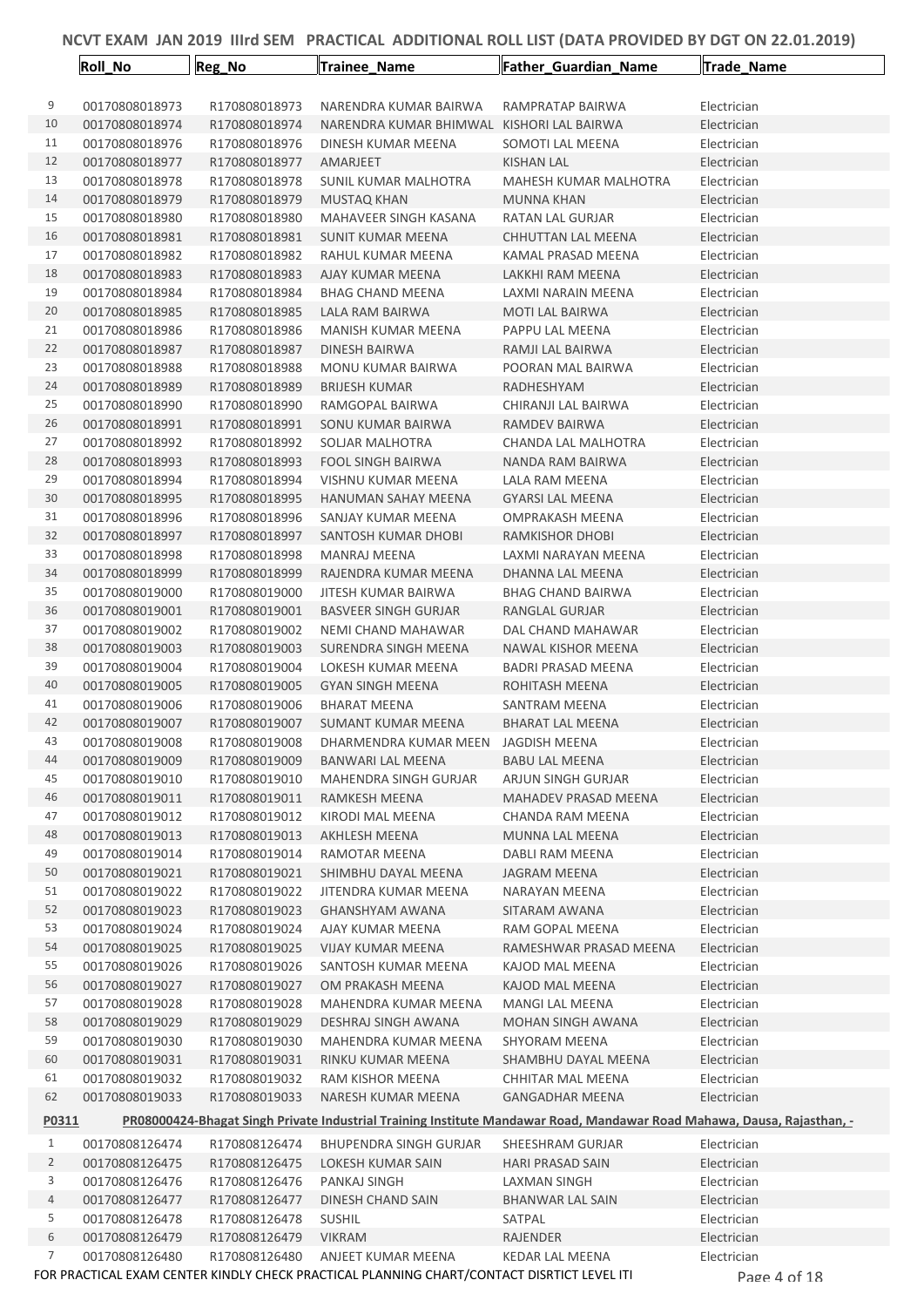|                | Roll_No        | Reg_No        | <b>Trainee Name</b>         | <b>Father Guardian Name</b>                                                                                                  | Trade_Name  |
|----------------|----------------|---------------|-----------------------------|------------------------------------------------------------------------------------------------------------------------------|-------------|
|                |                |               |                             |                                                                                                                              |             |
| 8              | 00170808126481 | R170808126481 | <b>DEVENDAR MEENA</b>       | RAJENDRA MEENA                                                                                                               | Electrician |
| 9              | 00170808126482 | R170808126482 | AVINASH                     | RAMDAYAL                                                                                                                     | Electrician |
| 10             | 00170808126483 | R170808126483 | NAMONARAYAN KUMAR MEE       | RAKESH MEENA                                                                                                                 | Electrician |
| 11             | 00170808126484 | R170808126484 | NAMO NARAYAN MEENA          | <b>BANWARI LAL</b>                                                                                                           | Electrician |
| 12             | 00170808126485 | R170808126485 | <b>BRAJGOPAL MEENA</b>      | <b>VISHRAM MEENA</b>                                                                                                         | Electrician |
| 13             | 00170808126486 | R170808126486 | CHANDRA PRAKASH MEENA       | <b>SUKRAM</b>                                                                                                                | Electrician |
| 14             | 00170808126487 | R170808126487 | <b>SANJAY MEENA</b>         | <b>LAL CHAND MEENA</b>                                                                                                       | Electrician |
| 15             | 00170808126488 | R170808126488 | LOKESH MEENA                | DHANI RAM MEENA                                                                                                              | Electrician |
| 16             | 00170808126489 | R170808126489 | <b>HEMRAJ MEENA</b>         | BABU LAL MEENA                                                                                                               | Electrician |
| 17             | 00170808126490 | R170808126490 | RANJEET SINGH MEENA         | <b>BHIKAM SINGH MEENA</b>                                                                                                    | Electrician |
| 18             | 00170808126491 | R170808126491 | CHHAGANLAL MEENA            | SHRI RAMJIVAN MEENA                                                                                                          | Electrician |
| P0420          |                |               |                             | PR08000463-Shiv Private Industrial Training Institute, Nearest Mahila Hostel, Udaipur Road Balaji, Dausa, Rajasthan, -321610 |             |
| 1              | 00160808046487 | R160808046487 | DHARA SINGH MEENA           | <b>GABRI MEENA</b>                                                                                                           | Fitter      |
| P0590          |                |               |                             | PR08001195-Ramswroop Agarwal Private Industrial Training Institute, Sarawali, Dausa, Rajasthan, -321609                      |             |
| 1              | 00170808133151 | R170808133151 | AMIT KUMAR MEENA            | <b>MAGAN CHAND MEENA</b>                                                                                                     | Electrician |
| 2              | 00170808133152 | R170808133152 | LOKESH KUMAR MEENA          | PRASADI LAL MEENA                                                                                                            | Electrician |
| 3              | 00170808133153 | R170808133153 | <b>SHRIRAM SAINI</b>        | <b>MURARI LAL SAINI</b>                                                                                                      | Electrician |
| 4              | 00170808133154 | R170808133154 | SHREERAM JANGID             | PRABHU DAYAL JANGID                                                                                                          | Electrician |
| 5              | 00170808133155 | R170808133155 | AKIL KHAN                   | <b>BABUDEEN KHAN</b>                                                                                                         | Electrician |
| 6              | 00170808133156 | R170808133156 | PAPPU RAM BAIRWA            | <b>HEMDYA RAM BAIRWA</b>                                                                                                     | Electrician |
| 7              | 00170808133157 | R170808133157 | <b>RATTI RAM SAINI</b>      | RAJENDRA SAINI                                                                                                               | Electrician |
| 8              | 00170808133158 | R170808133158 | KHUSHIRAM SAINI             | PARASRAM SAINI                                                                                                               | Electrician |
| 9              | 00170808133159 | R170808133159 | LOKESH KUMAR GURJAR         | YASHPAL SINGH GURJAR                                                                                                         | Electrician |
| 10             | 00170808133160 | R170808133160 | DILEEP KUMAR SAINI          | OM PRAKASH SAINI                                                                                                             | Electrician |
| 11             | 00170808133161 | R170808133161 | PUSHPENDRA KUMAR AWAST      | SARVESH KUMAR AWASTHI                                                                                                        | Electrician |
| 12             | 00170808133162 | R170808133162 | RAJESH KUMAR BAIRWA         | DHARMPAL BAIRWA                                                                                                              | Electrician |
| 13             | 00170808133163 | R170808133163 | ANUJ KUMAR SHARMA           | MAHESH CHAND SHARMA                                                                                                          | Electrician |
| 14             | 00170808133164 | R170808133164 | <b>MANEESH SHARMA</b>       | PRITHVI DAYAL SHARMA                                                                                                         | Electrician |
| 15             | 00170808133165 | R170808133165 | ANIL KUMAR BAIRWA           | PAPPU RAM BAIRWA                                                                                                             | Electrician |
| 16             | 00170808133166 | R170808133166 | <b>VIPIN KUMAR SAIDAWAT</b> | SURENDRA KUMAR SAIDAWAT                                                                                                      | Electrician |
| 17             | 00170808133167 | R170808133167 | SUNIL KUMAR PANCHAL         | <b>GOVIND PANCHAL</b>                                                                                                        | Electrician |
| 18             | 00170808133168 | R170808133168 | NARESH KUMAR MEENA          | JAG DISH PRASAD MEENA                                                                                                        | Electrician |
| 19             | 00170808133169 | R170808133169 | JYOTI MEENA                 | <b>BHOOPENDRA SINGH MEENA</b>                                                                                                | Electrician |
| 20             | 00170808133759 | R170808133759 | PREM KISHAN MEENA           | RAMESH CHAND MEENA                                                                                                           | Electrician |
| 21             | 00170808133760 | R170808133760 | JITENDRA KUMAR BAIRWA       | RADHESHYAM BAIRWA                                                                                                            | Electrician |
| $\mathbf{1}$   | 00170808133214 | R170808133214 | PRAKASH CHAND MEENA         | PRABHU DAYAL MEENA                                                                                                           | Fitter      |
| $\overline{2}$ | 00170808133216 | R170808133216 | RAHUL MEENA                 | <b>JAGDISH MEENA</b>                                                                                                         | Fitter      |
| 3              | 00170808133217 | R170808133217 | LEKHRAM MEENA               | PAPPU RAM MEENA                                                                                                              | Fitter      |
| 4              | 00170808133218 | R170808133218 | SANJAY KUMAR MEENA          | RANMAWATAR MEENA                                                                                                             | Fitter      |
| 5              | 00170808133219 | R170808133219 | RAVI KUMAR MEENA            | <b>GOPI RAM MEENA</b>                                                                                                        | Fitter      |
| 6              | 00170808133222 | R170808133222 | ARVIND KUMAR MEENA          | <b>GIRRAJ PRASAD MEENA</b>                                                                                                   | Fitter      |
| 7              | 00170808133224 | R170808133224 | KHUSHI RAM BAIRWA           | RAMESHWAR BAIRWA                                                                                                             | Fitter      |
| 8              | 00170808133225 | R170808133225 | CHHAGAN RAM MEENA           | KALU RAM MEENA                                                                                                               | Fitter      |
| 9              | 00170808133226 | R170808133226 | <b>SUNIL KUMAR MEENA</b>    | RAMESHWAR PRASAD MEENA                                                                                                       | Fitter      |
| 10             | 00170808133228 | R170808133228 | <b>VIKASH MEENA</b>         | SHREEMAN MEENA                                                                                                               | Fitter      |
| 11             | 00170808133229 | R170808133229 | PAVAN KUMAR MEENA           | SARDAR SINGH                                                                                                                 | Fitter      |
| 12             | 00170808133230 | R170808133230 | MOHAN SINGH MEENA           | <b>VIJAY RAM MEENA</b>                                                                                                       | Fitter      |
| 13             | 00170808133231 | R170808133231 | RAHUL MEENA                 | RAM KISAN MEENA                                                                                                              | Fitter      |
| 14             | 00170808133232 | R170808133232 | PINKESH KUMAR MEENA         | PRAHALAD MEENA                                                                                                               | Fitter      |
| 15             | 00170808133233 | R170808133233 | RAVEENA KUMARI MEENA        | <b>HARJI RAM MEENA</b>                                                                                                       | Fitter      |
| 16             | 00170808133235 | R170808133235 | JITENDRA KUMAR MEENA        | RAMPHOOL MEENA                                                                                                               | Fitter      |
| 17             | 00170808133236 | R170808133236 | JITENDRA KUMAR SAINI        | RAM KHILARI SAINI                                                                                                            | Fitter      |
| 18             | 00170808133237 | R170808133237 | SUNIL KUMAR BAIRWA          | PRABHU DAYAL BAIRWA                                                                                                          | Fitter      |
| 19             | 00170808133239 | R170808133239 | <b>BANTI MEENA</b>          | CHHOTE LAL MEENA                                                                                                             | Fitter      |
| 20             | 00170808133240 | R170808133240 | <b>CHETRAM MEENA</b>        | <b>MANIRAM MEENA</b>                                                                                                         | Fitter      |
| 21             | 00170808133241 | R170808133241 | DILKHUSH MEENA              | LATUR RAM MEENA                                                                                                              | Fitter      |
| 22             | 00170808133242 | R170808133242 | PRAKA BAI MEENA             | <b>SURGYAN MEENA</b>                                                                                                         | Fitter      |
| 23             | 00170808133244 | R170808133244 | RAMKESH                     | SHREE RAM MEENA                                                                                                              | Fitter      |
| 24             | 00170808133245 | R170808133245 | DEVENDRA MAHAWAR            | KHAIRATI LAL                                                                                                                 | Fitter      |
| 25             | 00170808133246 | R170808133246 | JAYPRAKASH MEENA            | PAPPU RAM MEENA                                                                                                              | Fitter      |
| 26             | 00170808133247 | R170808133247 | RAHUL                       | TULSI RAM MEENA                                                                                                              | Fitter      |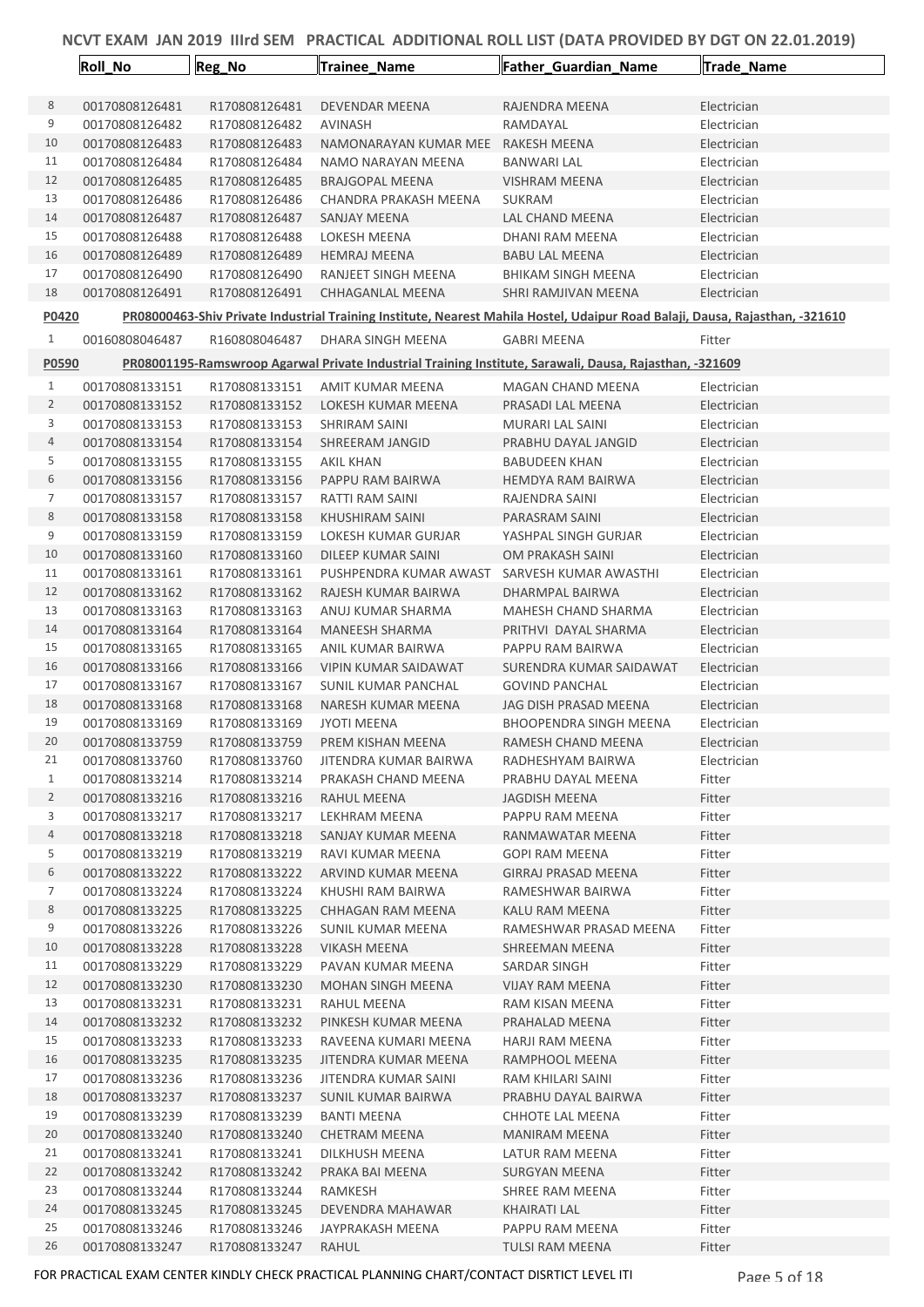|                | <b>Roll No</b> | Reg_No        | Trainee_Name                                                                                                | Father_Guardian_Name                                                                                                                | Trade_Name                  |  |
|----------------|----------------|---------------|-------------------------------------------------------------------------------------------------------------|-------------------------------------------------------------------------------------------------------------------------------------|-----------------------------|--|
| 27             | 00170808133249 |               |                                                                                                             |                                                                                                                                     |                             |  |
| 28             |                | R170808133249 | RAJENDRA KUMAR BAIRWA                                                                                       | GANGA KISHAN BAIRWA                                                                                                                 | Fitter                      |  |
| 29             | 00170808133251 | R170808133251 | AJAY DEVGAN BAIRWA                                                                                          | KALLU RAM BAIRWA                                                                                                                    | Fitter                      |  |
| 30             | 00170808133761 | R170808133761 | PRIYANKA KUMARI MEENA                                                                                       | <b>HARJI RAM MEENA</b>                                                                                                              | Fitter                      |  |
| 31             | 00170808133762 | R170808133762 | SONU KUMAR MEENA                                                                                            | RAMAVTAR MEENA                                                                                                                      | Fitter                      |  |
| 32             | 00170808133763 | R170808133763 | HARI SHANKAR MAHAWAR                                                                                        | RAJENDRA PRASAD MAHAWAR                                                                                                             | Fitter                      |  |
|                | 00170808133764 | R170808133764 | <b>MOJANTI BAI MEENA</b>                                                                                    | <b>GANGA SAHAY MEENA</b>                                                                                                            | Fitter                      |  |
| P0592          |                |               |                                                                                                             | PR08000707-Shri Shyam Private Industrial Training Institute, Teekri Jafran N.H.11, Agra Road, Hahwa, Dausa, Rajasthan, -            |                             |  |
| $\mathbf{1}$   | 00160808122181 | R160808122181 | PINTU KUMAR MEENA                                                                                           | YADRAM MEENA                                                                                                                        | Electrician                 |  |
| P1293          |                |               |                                                                                                             | PR08000758-Balaji Private Industrial Training Institute, Near S.B.B.J. Bank, New Bus Stand Geejgrah Sikraya, Dausa, Rajasthan, -303 |                             |  |
| $\mathbf{1}$   | 00170808100356 | R170808100356 | RAMU LAL MEENA                                                                                              | PREMSINGH MEENA                                                                                                                     | Electrician                 |  |
| $\overline{2}$ | 00170808100357 | R170808100357 | ROSHAN LAL PRAJAPAT                                                                                         | <b>BATTU LAL PRAJAPAT</b>                                                                                                           | Electrician                 |  |
| 3              | 00170808100358 | R170808100358 | SAGAR KUMAR BHARDWAJ                                                                                        | MUKESH KUMAR BHARDWAJ                                                                                                               | Electrician                 |  |
| 4              | 00170808100359 | R170808100359 | <b>MANSINGH MEENA</b>                                                                                       | KAJOD MAL MEENA                                                                                                                     | Electrician                 |  |
| 5              | 00170808100361 | R170808100361 | MS. MITHLESH MEENA                                                                                          | SHIVCHARAN MEENA                                                                                                                    | Electrician                 |  |
| 6              | 00170808100362 | R170808100362 | <b>SUMER MEENA</b>                                                                                          | RAMKARAN MEENA                                                                                                                      | Electrician                 |  |
| 7              | 00170808100363 | R170808100363 | JAI SINGH PRAJAPAT                                                                                          | <b>HARIMOHAN PRAJAPAT</b>                                                                                                           | Electrician                 |  |
| $\,8\,$        | 00170808100364 | R170808100364 | RAM KISHAN MEENA                                                                                            | CHIRANJI MEENA                                                                                                                      | Electrician                 |  |
| 9              | 00170808100365 | R170808100365 | DINESH KUMAR MEENA                                                                                          | <b>PYARE LAL MEENA</b>                                                                                                              | Electrician                 |  |
| 10             | 00170808100366 | R170808100366 | YOGENDRA KUMAR MEENA                                                                                        | MURARI LAL MEENA                                                                                                                    | Electrician                 |  |
| 11             | 00170808100367 | R170808100367 | ANIL KUMAR MEENA                                                                                            | <b>HARI RAM MEENA</b>                                                                                                               | Electrician                 |  |
| 12             | 00170808100368 | R170808100368 | MS. RAVEENA MEENA                                                                                           | <b>MADAN LAL MEENA</b>                                                                                                              | Electrician                 |  |
| 13             | 00170808100369 | R170808100369 | JITENDRA MEENA                                                                                              | JAGDISH PRASAD MEENA                                                                                                                | Electrician                 |  |
| 14             | 00170808100370 | R170808100370 | MS. GEETA MEENA                                                                                             | KHYALI RAM MEENA                                                                                                                    | Electrician                 |  |
| 15             | 00170808100373 | R170808100373 | OM PRAKASH SHARMA                                                                                           | SITA RAM SHARMA                                                                                                                     | Electrician                 |  |
| 16             | 00170808100383 | R170808100383 | RADHA KISHAN MEENA                                                                                          | SHRI RAM MEENA                                                                                                                      | Electrician                 |  |
| 17             | 00170808125495 | R170808125495 | MS. SEEMANTA MEENA                                                                                          | KALWA RAM MEENA                                                                                                                     | Electrician                 |  |
| 18             | 00170808125496 | R170808125496 | <b>MANOHAR LAL MEENA</b>                                                                                    | JAGDISH MEENA                                                                                                                       | Electrician                 |  |
| P1822          |                |               |                                                                                                             | PR08001842-New Maa Bhagwati Private ITI, Ayodhya Nagar Dausa, Dausa, Rajasthan, -303303                                             |                             |  |
| $1\,$          | 00170808130103 | R170808130103 | RAKESH KUMAR GURJAR                                                                                         | <b>SUVALAL GURJAR</b>                                                                                                               | Electrician                 |  |
|                |                | District      | <b>DHAULPUR</b>                                                                                             |                                                                                                                                     |                             |  |
| P0124          |                |               |                                                                                                             | PR08000409-S.N. Private Industrial Training Institute, Manohar Vihar Colony Near 120 KV GSS Bari Road, Dhaulpur, Rajasthan, -328    |                             |  |
| $\mathbf{1}$   | 00170808125915 | R170808125915 | <b>GITA YADAV</b>                                                                                           | <b>GAJENDRA SINGH</b>                                                                                                               | <b>Electronics Mechanic</b> |  |
|                |                | District      | <b>GANGANAGAR</b>                                                                                           |                                                                                                                                     |                             |  |
| P1218          |                |               |                                                                                                             | PR08000593-Thar Private Industrial Training Institute, Chak 16(A) Anupgarh, Ganganagar, Rajasthan, -335701                          |                             |  |
|                |                |               |                                                                                                             |                                                                                                                                     |                             |  |
| $\mathbf{1}$   | 00170808118517 | R170808118517 | <b>BAJ SINGH</b>                                                                                            | <b>MAJER SINGH</b>                                                                                                                  | Electrician                 |  |
|                |                | District      | <b>JAIPUR</b>                                                                                               |                                                                                                                                     |                             |  |
| P0616          |                |               |                                                                                                             | PR08001221-Raman Private Industrial Training Institute, Ashok Vihar Vatikka Road, Sanganer, Jaipur, Rajasthan, -302022              |                             |  |
| $\mathbf{1}$   | 00170808133299 | R170808133299 | <b>GAURAV MAHAWAR</b>                                                                                       | LAL CHAND MAHAWAR                                                                                                                   | Electrician                 |  |
| P0619          |                |               |                                                                                                             | PR08001230-Swami Vivekanand Private Industrial Training Institute, 124-Vivek Vihar, jagatpura, Jaipur, Rajasthan, -302017           |                             |  |
| $\mathbf{1}$   | 00170808115919 | R170808115919 | AMIT KUMAR MEENA                                                                                            | <b>GOVERDHAN LAL</b>                                                                                                                | Electrician                 |  |
| P0849          |                |               |                                                                                                             | PR08000288-Shivalok Private Industrial Training Institute, Villagr & Post Rundal, Tehsil Amer, Jaipur, Rajasthan, -                 |                             |  |
| $\mathbf{1}$   | 00170808108253 | R170808108253 | RAMPRAKASH MEENA                                                                                            | RAMGOPAL MEENA                                                                                                                      | Electrician                 |  |
| $\overline{2}$ | 00170808108255 | R170808108255 | RAJESH MEENA                                                                                                | JAGDGISH PRASAD MEENA                                                                                                               | Electrician                 |  |
| 3              | 00170808108256 | R170808108256 | DINESH KUMAR MEENA                                                                                          | <b>BHAINRU LAL</b>                                                                                                                  | Electrician                 |  |
| 4              | 00170808108258 | R170808108258 | RINKU MEENA                                                                                                 | <b>BABU LAL MEENA</b>                                                                                                               | Electrician                 |  |
| 5              | 00170808108259 | R170808108259 | KAMLESH KUMAR MEENA                                                                                         | MAHADEV PRASAD MEENA                                                                                                                | Electrician                 |  |
| 6              | 00170808108263 | R170808108263 | <b>GAURISHANKAR MEENA</b>                                                                                   | HANUMAN SAHAYA MEENA                                                                                                                | Electrician                 |  |
| 7              | 00170808108266 | R170808108266 | VISHNU KUMAR MEENA                                                                                          | RAM SAHAY MEENA                                                                                                                     | Electrician                 |  |
| 8              | 00170808108267 | R170808108267 | MAHESH MEENA                                                                                                | SANWAL RAM MEENA                                                                                                                    | Electrician                 |  |
| 9              | 00170808108268 | R170808108268 | RANG LAL MEENA                                                                                              | <b>BHORI LAL MEENA</b>                                                                                                              | Electrician                 |  |
| 10             | 00170808108269 | R170808108269 | SURESH MEENA                                                                                                | RAMNIWAS MEENA                                                                                                                      | Electrician                 |  |
| 11             | 00170808108270 | R170808108270 | KRISHAN KUMAR MEENA                                                                                         | LADU RAM MEENA                                                                                                                      | Electrician                 |  |
| 12             | 00170808108271 | R170808108271 | MS. ARTI MEENA                                                                                              | RAM KISHOR MEENA                                                                                                                    | Electrician                 |  |
| 13             | 00170808108281 | R170808108281 | RAMNIVAS MEENA                                                                                              | VISHANU PRASAD MEENA                                                                                                                | Electrician                 |  |
| 14             | 00170808108282 | R170808108282 | ROSHAN LAL MEENA                                                                                            | JEETA RAM MEENA                                                                                                                     | Electrician                 |  |
| 15             | 00170808108283 | R170808108283 | LOKESH KUMAR MEENA                                                                                          | RAM KARAN MEENA                                                                                                                     | Electrician                 |  |
| 16<br>17       | 00170808108284 | R170808108284 | RAMKESH MEENA                                                                                               | RAMPHOOL MEENA                                                                                                                      | Electrician                 |  |
|                | 00170808108285 | R170808108285 | AVINASH MEENA<br>FOR PRACTICAL EXAM CENTER KINDLY CHECK PRACTICAL PLANNING CHART/CONTACT DISRTICT LEVEL ITI | RAM PAL MEENA                                                                                                                       | Electrician<br>Page 6 of 18 |  |
|                |                |               |                                                                                                             |                                                                                                                                     |                             |  |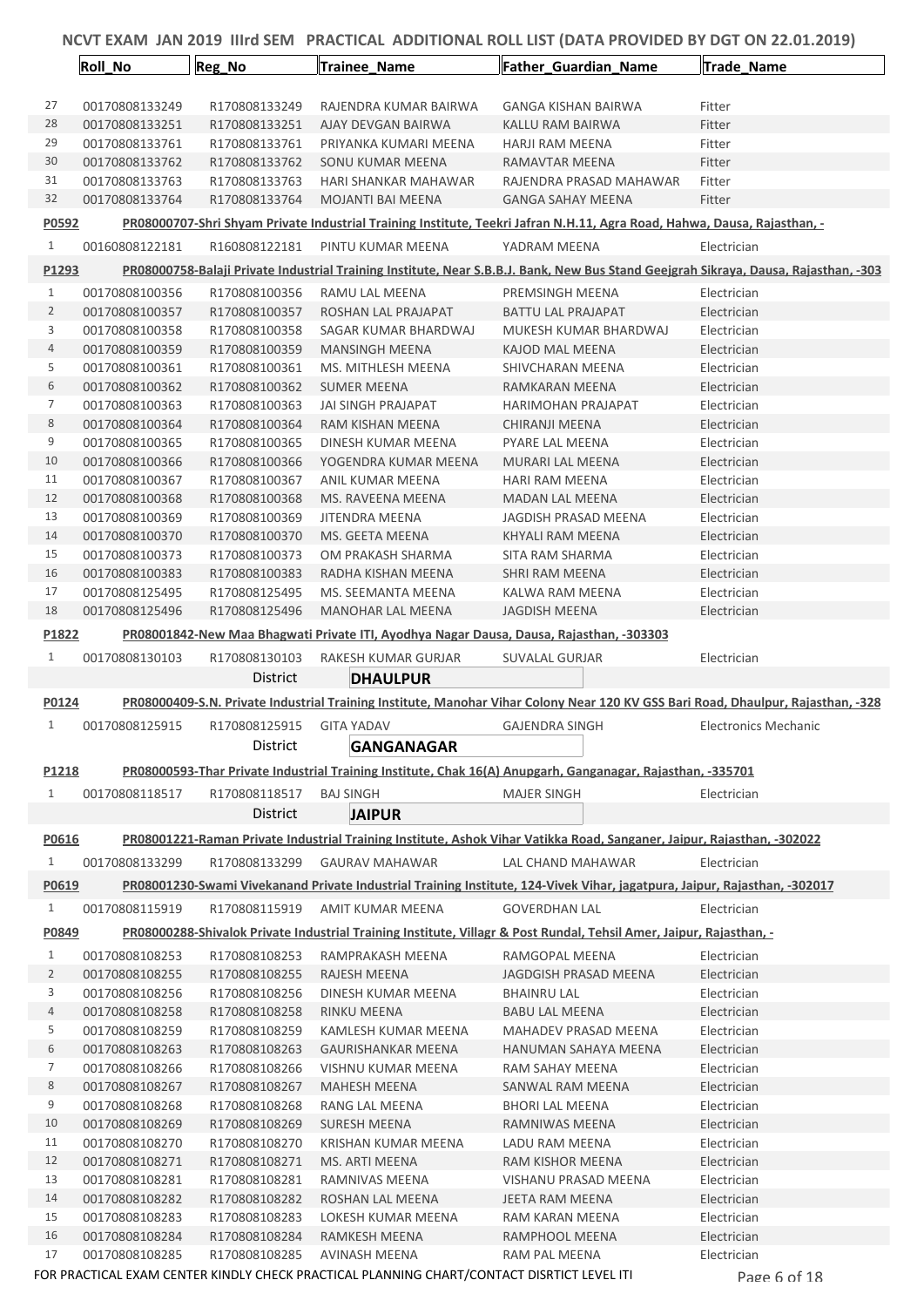|          | Roll_No                          | Reg_No                         | Trainee_Name                              | Father_Guardian_Name                    | Trade_Name                 |
|----------|----------------------------------|--------------------------------|-------------------------------------------|-----------------------------------------|----------------------------|
|          |                                  |                                |                                           |                                         |                            |
| 18       | 00170808108286                   | R170808108286                  | <b>HARKESH MEENA</b>                      | RAMPHOOL MEENA                          | Electrician                |
| 19       | 00170808108287                   | R170808108287                  | RAJESH MEENA                              | <b>BABU LAL MEENA</b>                   | Electrician                |
| 20       | 00170808108288                   | R170808108288                  | SHANKAR LAL MEENA                         | <b>BHORI LAL MEENA</b>                  | Electrician                |
| 21       | 00170808108289                   | R170808108289                  | <b>BABU LAL MEENA</b>                     | RAM DHAN MEENA                          | Electrician                |
| 22       | 00170808108291                   | R170808108291                  | SHANKAR LAL MAHAWAR                       | RAM KISHOR                              | Electrician                |
| 23       | 00170808108292                   | R170808108292                  | <b>HANS RAJ MEENA</b>                     | KALYAN SAHAY MEENA                      | Electrician                |
| 24       | 00170808108293                   | R170808108293                  | DILKHUSH MEENA                            | KANARAM MEENA                           | Electrician                |
| 25       | 00170808108294                   | R170808108294                  | HARI NARAYAN MEENA                        | SUJA RAM MEENA                          | Electrician                |
| 26       | 00170808108295                   | R170808108295                  | <b>MOHAN LAL MEENA</b>                    | LAXMI NARAYAN MEENA                     | Electrician                |
| 27       | 00170808108296                   | R170808108296                  | AMAR SINGH MEENA                          | RAM PHOOL MEENA                         | Electrician                |
| 28       | 00170808108297                   | R170808108297                  | RAM NARAYAN MEENA                         | <b>BADRI NARAYAN MEENA</b>              | Electrician                |
| 29       | 00170808108299                   | R170808108299                  | MUNIRAJ MEENA                             | SANWAL RAM MEENA                        | Electrician                |
| 30       | 00170808108300                   | R170808108300                  | <b>OMPRAKASH MEENA</b>                    | NAINU RAM MEENA                         | Electrician                |
| 31       | 00170808108301                   | R170808108301                  | NARENDRA BAIRWA                           | RAMESHWAR BAIRWA                        | Electrician                |
| 32       | 00170808108302                   | R170808108302                  | AKASH KUMAR MEENA                         | RAMKISHAN MEENA                         | Electrician                |
| 33       | 00170808108303                   | R170808108303                  | RAMKISHOR BAIRWA                          | PRABHU DAYAL BAIRWA                     | Electrician                |
| 34       | 00170808108304                   | R170808108304                  | <b>GANESH BAIRWA</b>                      | LADU RAM BAIRWA                         | Electrician                |
| 35       | 00170808108305                   | R170808108305                  | RAKESH KUMAR BAIRWA                       | <b>BHONRI LAL BAIRWA</b>                | Electrician                |
| 36<br>37 | 00170808108306<br>00170808108307 | R170808108306<br>R170808108307 | LALCHAND BAIRWA<br>SUMER SINGH MEENA      | RAJESH BAIRWA<br><b>GANGADHAR MEENA</b> | Electrician<br>Electrician |
| 38       | 00170808108308                   | R170808108308                  | <b>KRISHAN KUMAR MEENA</b>                | <b>SURJAN MEENA</b>                     | Electrician                |
| 39       | 00170808108309                   | R170808108309                  | OM PRAKASH MEENA                          | SANWAL RAM MEENA                        | Electrician                |
| 40       | 00170808108310                   | R170808108310                  | ROSHAN LAL MEENA                          | PRAHALAD MEENA                          | Electrician                |
| 41       | 00170808108311                   | R170808108311                  | HANUMAN SAHAY MEENA                       | RAMNATH MEENA                           | Electrician                |
| 42       | 00170808108314                   | R170808108314                  | <b>VICKY MEENA</b>                        | <b>BABU LAL MEENA</b>                   | Electrician                |
| 43       | 00170808108316                   | R170808108316                  | AMIT KUMAR MEENA                          | <b>GOPAL LAL MEENA</b>                  | Electrician                |
| 44       | 00170808108317                   | R170808108317                  | <b>BHARAT LAL MEENA</b>                   | RADHA MOHAN MEENA                       | Electrician                |
| 45       | 00170808108319                   | R170808108319                  | DHARAMRAJ MEENA                           | <b>HEERA LAL MEENA</b>                  | Electrician                |
| 46       | 00170808108325                   | R170808108325                  | <b>KRISHAN KUMAR MEENA</b>                | ARJUN LAL MEENA                         | Electrician                |
| 47       | 00170808108326                   | R170808108326                  | NAHRU LAL MEENA                           | SITA RAM MEENA                          | Electrician                |
| 48       | 00170808108328                   | R170808108328                  | MS. MANISH MEENA                          | LAXMI NARAYAN MEENA                     | Electrician                |
| 49       | 00170808108330                   | R170808108330                  | ASHISH KUMAR MEENA                        | <b>HARETI LAL MEENA</b>                 | Electrician                |
| 50       | 00170808108331                   | R170808108331                  | RAMBHAJAN MEENA                           | RAM SWROOP MEENA                        | Electrician                |
| 51       | 00170808108332                   | R170808108332                  | <b>VISHVAS MEENA</b>                      | <b>BHOMA RAM MEENA</b>                  | Electrician                |
| 52       | 00170808108334                   | R170808108334                  | <b>GANESH GURJAR</b>                      | RAMKISHAN GURJAR                        | Electrician                |
| 53       | 00170808108337                   | R170808108337                  | JITESH MEENA                              | <b>CHET RAM MEENA</b>                   | Electrician                |
| 54       | 00170808108339                   | R170808108339                  | RINKU KUMAR MEENA                         | SARUPA MEENA                            | Electrician                |
| 55       | 00170808108340                   | R170808108340                  | DINESH KUMAR MEENA                        | KALYAN SAHAY MEENA                      | Electrician                |
| 56       | 00170808108341                   | R170808108341                  | ANKIT KUMAR MEENA                         | <b>HANUMAN SAHAY MEENA</b>              | Electrician                |
| 57       | 00170808108342                   | R170808108342                  | MS. SEEMA MEENA                           | DUNGA RAM MEENA                         | Electrician                |
| 58       | 00170808108343                   | R170808108343                  | MS. KAVITA MEENA                          | DUNGA RAM MEENA                         | Electrician                |
| 59       | 00170808108344                   | R170808108344                  | ANIL KUMAR MEENA                          | SHIV RAM MEENA                          | Electrician                |
| 60       | 00170808108345                   | R170808108345                  | KANARAM MEENA                             | LAXMINARAYAN MEENA                      | Electrician                |
| 61       | 00170808108346                   | R170808108346                  | HEERA LAL MEENA                           | <b>GANESH NARAYAN MEENA</b>             | Electrician                |
| 62       | 00170808108348                   | R170808108348                  | RAJENDRA MEEENA                           | RAMU LAL MEENA                          | Electrician                |
| 63       | 00170808108350                   | R170808108350                  | SURESH KUMAR MEENA                        | <b>GANESH NARAYAN MEENA</b>             | Electrician                |
| 64       | 00170808108351                   | R170808108351                  | RAJMOHAN MEENA                            | JAGDISH NARAYAN MEENA                   | Electrician                |
| 65       | 00170808108354                   | R170808108354                  | <b>BIRBAL MEENA</b>                       | RAMJI LAL MEENA                         | Electrician                |
| 66       | 00170808108355                   | R170808108355                  | AMIT KUMAR MEENA                          | <b>GOPAL LAL MEENA</b>                  | Electrician                |
| 67       | 00170808108356                   | R170808108356                  | KANHAIYA LAL MEENA                        | PRATAP MEENA                            | Electrician                |
| 68       | 00170808108359                   | R170808108359                  | JEETU MEENA                               | SITARAM MEENA                           | Electrician                |
| 69       | 00170808108360                   | R170808108360                  | <b>BABU LAL MEENA</b>                     | <b>BHAUNRI LAL MEENA</b>                | Electrician                |
| 70       | 00170808108361                   | R170808108361                  | KAMLESH KUMAR MEENA                       | JAGDISH PRASAD MEENA                    | Electrician                |
| 71       | 00170808108362                   | R170808108362                  | MEETHA LAL MEENA                          | JAGDISH PRASAD                          | Electrician                |
| 72       | 00170808108364                   | R170808108364                  | OM PRAKASH MEENA                          | HANUMAN PRASAD MEENA                    | Electrician                |
| 73       | 00170808108366                   | R170808108366                  | KRISHAN KUMAR MEENA                       | KALU RAM MEENA                          | Electrician                |
| 74       | 00170808108369                   | R170808108369                  | <b>GIRRAJ MEENA</b>                       | LALA RAM MEENA                          | Electrician                |
| 75       | 00170808108370                   | R170808108370                  | MANOJ KUMAR MEENA                         | JAGDISH PRASAD MEENA                    | Electrician                |
| 76<br>77 | 00170808108372<br>00170808108374 | R170808108372<br>R170808108374 | NIRAJ KUMAR BUNKAR<br>KRISHAN KUMAR MEENA | RAMESH CHAND BUNKAR<br>DHANNA RAM MEENA | Electrician                |
| 78       | 00170808108376                   | R170808108376                  | MS.SEEMA MEENA                            | POORAN MAL MEENA                        | Electrician<br>Electrician |
| 79       | 00170808108377                   | R170808108377                  | DEVI LAL MEENA                            | SHREERAM MEENA                          | Electrician                |
|          |                                  |                                |                                           |                                         |                            |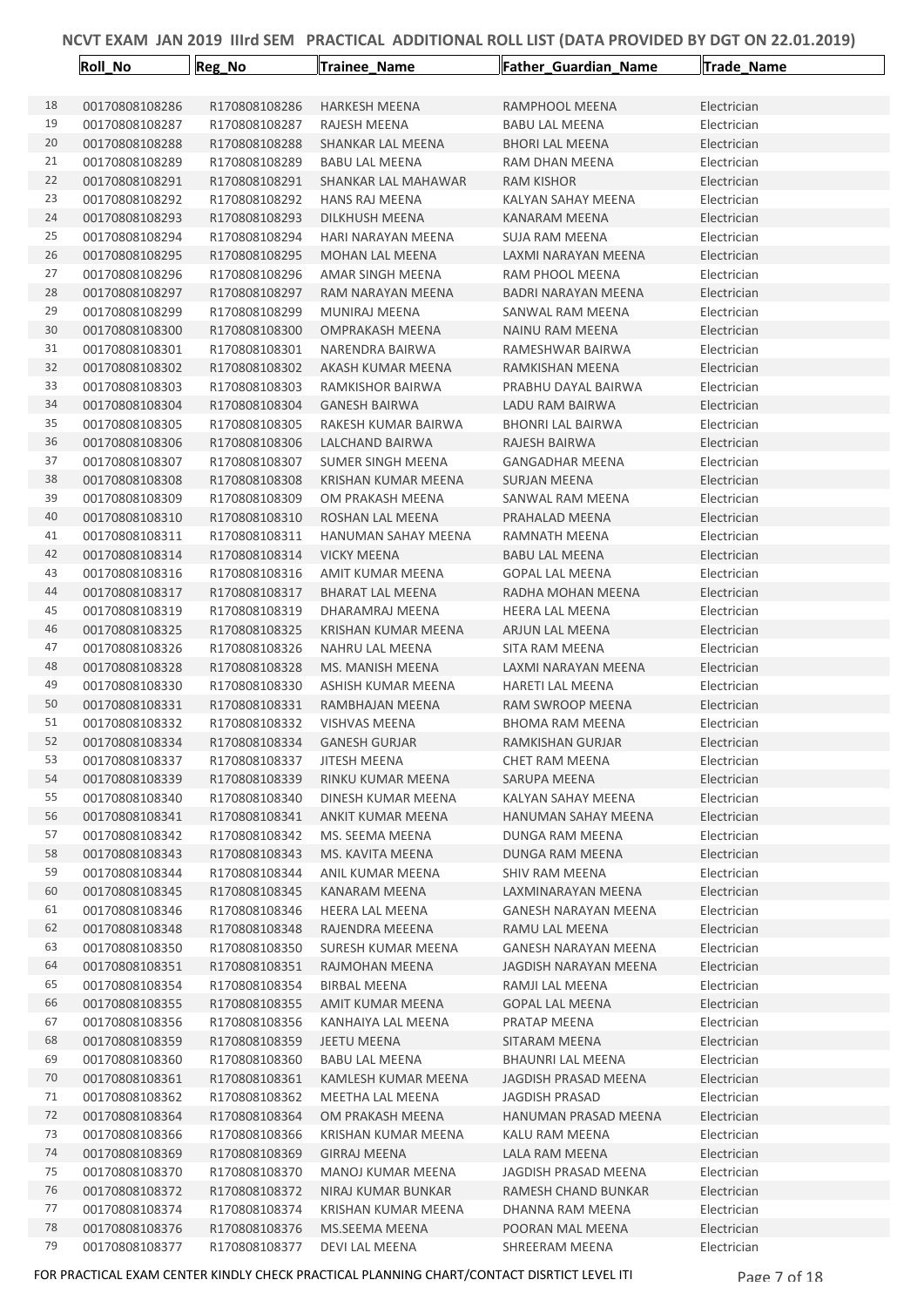|                | <b>Roll_No</b>                   | Reg_No                         | Trainee Name                                                                               | Father_Guardian_Name                                                                                                                | Trade_Name                 |
|----------------|----------------------------------|--------------------------------|--------------------------------------------------------------------------------------------|-------------------------------------------------------------------------------------------------------------------------------------|----------------------------|
|                |                                  |                                |                                                                                            |                                                                                                                                     |                            |
| 80             | 00170808108378                   | R170808108378                  | <b>MANGAL RAM MEENA</b>                                                                    | <b>GULAB CHAND MEENA</b>                                                                                                            | Electrician                |
| 81             | 00170808108379                   | R170808108379                  | PRABHU NARAYAN MEENA                                                                       | <b>CHOTULAL MEENA</b>                                                                                                               | Electrician                |
| 82             | 00170808108380                   | R170808108380                  | <b>MS.LADA MEENA</b>                                                                       | PRABHU NARAYAN MEENA                                                                                                                | Electrician                |
| 83             | 00170808108387                   | R170808108387                  | <b>GOPI CHAND MEENA</b>                                                                    | NARAYAN LAL MEENA                                                                                                                   | Electrician                |
| 84             | 00170808108388                   | R170808108388                  | <b>HEMRAJ MEENA</b>                                                                        | NARAYAN LAL MEENA                                                                                                                   | Electrician                |
| 85             | 00170808108389                   | R170808108389                  | <b>ASHOK MEENA</b>                                                                         | LAXMAN MEENA                                                                                                                        | Electrician                |
| 86             | 00170808108390                   | R170808108390                  | VIKRAM SINGH BAIRWA                                                                        | LALA RAM BAIRWA                                                                                                                     | Electrician                |
| 87             | 00170808108391                   | R170808108391                  | KAILASH MEENA                                                                              | <b>BIRDA MEENA</b>                                                                                                                  | Electrician                |
| 88             | 00170808108392                   | R170808108392                  | ARJUN VERMA                                                                                | DALCHAND VERMA                                                                                                                      | Electrician                |
| 89             | 00170808108393                   | R170808108393                  | RAHUL DHANKA                                                                               | RAMLAL DHANKA                                                                                                                       | Electrician                |
| 90             | 00170808108395                   | R170808108395                  | KALU RAM MEENA                                                                             | LALLU RAM MEENA                                                                                                                     | Electrician                |
| 91             | 00170808108396                   | R170808108396                  | HANSRAJ MEENA                                                                              | SITA RAM MEENA                                                                                                                      | Electrician                |
| 92             | 00170808108397                   | R170808108397                  | LOKESH BAIRWA                                                                              | CHHAGAN LAL BAIRWA                                                                                                                  | Electrician                |
| 93             | 00170808108398                   | R170808108398                  | VINOD KUMAR MEENA                                                                          | LAXMI NARAYAN                                                                                                                       | Electrician                |
| 94             | 00170808108399                   | R170808108399                  | <b>VISHRAM MEENA</b>                                                                       | SHRIDHAR MEENA                                                                                                                      | Electrician                |
| 95             | 00170808108400                   | R170808108400                  | <b>BRIJESH KUMAR BEEMROT</b>                                                               | PRAHALAD SINGH MEENA                                                                                                                | Electrician                |
| 96             | 00170808108401                   | R170808108401                  | AVINASH KUMAR MEENA                                                                        | NANU RAM MEENA                                                                                                                      | Electrician                |
| 97             | 00170808108402                   | R170808108402                  | <b>BHAGAT RAM MEENA</b>                                                                    | PRAHLAD MEENA                                                                                                                       | Electrician                |
| 98<br>99       | 00170808108403                   | R170808108403                  | RATAN LAL MEENA                                                                            | <b>BHOMARAM MEENA</b>                                                                                                               | Electrician                |
| 100            | 00170808108404                   | R170808108404                  | KHUSH RAM MEENA<br>RAMJI LAL MEENA                                                         | JAGDISH NARAYAN MEENA<br><b>SITA RAM MEENA</b>                                                                                      | Electrician                |
| 101            | 00170808108405<br>00170808108407 | R170808108405<br>R170808108407 |                                                                                            |                                                                                                                                     | Electrician<br>Electrician |
| 102            | 00170808108408                   | R170808108408                  | MS. HEERA MEENA<br>MS. MEERA MEENA                                                         | KAJOD MAL MEENA<br>KAJOD MAL MEENA                                                                                                  | Electrician                |
| 103            | 00170808108412                   | R170808108412                  | KANA RAM BAIRWA                                                                            | RAM KISHAN BAIRWA                                                                                                                   | Electrician                |
| 104            | 00170808108418                   | R170808108418                  | RAMKESH MEENA                                                                              | RAMKISHOR MEENA                                                                                                                     | Electrician                |
| 105            | 00170808108420                   | R170808108420                  | VIKASH KUMAR MEENA                                                                         | LALU RAM MEENA                                                                                                                      | Electrician                |
| 106            | 00170808108421                   | R170808108421                  | RAM KILADI MEENA                                                                           | KISHAN LAL MEENA                                                                                                                    | Electrician                |
| 107            | 00170808108423                   | R170808108423                  | BRAJ MOHAN MEENA                                                                           | LALU RAM MEENA                                                                                                                      | Electrician                |
| 108            | 00170808108424                   | R170808108424                  | <b>INDRRAJ RAIGAR</b>                                                                      | RAMPAL RAIGAR                                                                                                                       | Electrician                |
| 109            | 00170808108425                   | R170808108425                  | BRIJ MOHAN MEENA                                                                           | <b>GOPAL LAL MEENA</b>                                                                                                              | Electrician                |
| 110            | 00170808108429                   | R170808108429                  | PAWAN KUMAR DHANETWAL                                                                      | NAVAL KISHOR DHANETWAL                                                                                                              | Electrician                |
| 111            | 00170808108431                   | R170808108431                  | <b>GANAPAT BAIRWA</b>                                                                      | KAJOR MAL BAIRWA                                                                                                                    | Electrician                |
| 112            | 00170808108432                   | R170808108432                  | GIRRAJ PRASAD MEENA                                                                        | KAILASH CHAND MEENA                                                                                                                 | Electrician                |
| 113            | 00170808108433                   | R170808108433                  | RAJESH KUMAR MEENA                                                                         | <b>NARAYAN MEENA</b>                                                                                                                | Electrician                |
| 114            | 00170808108435                   | R170808108435                  | <b>MAKHAN KUMAR BALAI</b>                                                                  | <b>GOPAL LAL BALAI</b>                                                                                                              | Electrician                |
| 115            | 00170808108437                   | R170808108437                  | CHHOTE LAL BALAI                                                                           | KAILASH CHAND BALAI                                                                                                                 | Electrician                |
| 116            | 00170808108439                   | R170808108439                  | MS. SAMUNDAR MEENA                                                                         | SHRI KISHAN MEENA                                                                                                                   | Electrician                |
| 117            | 00170808108441                   | R170808108441                  | SURENDRA KUMAR PRAJAPAT                                                                    | <b>BASANTI LAL PRAJAPAT</b>                                                                                                         | Electrician                |
| 118            | 00170808108442                   | R170808108442                  | SONU KUMAR MEENA                                                                           | <b>MOOL CHAND MEENA</b>                                                                                                             | Electrician                |
| 119            | 00170808108443                   | R170808108443                  | NEERAJ KUMAR MEENA                                                                         | SHIV RAM MEENA                                                                                                                      | Electrician                |
| 120            | 00170808108444                   | R170808108444                  | PINTU KUMAR MEENA                                                                          | RAMAVTAR MEENA                                                                                                                      | Electrician                |
| 121            | 00170808108446                   | R170808108446                  | <b>VISHRAM MEENA</b>                                                                       | NEHANU RAM MEENA                                                                                                                    | Electrician                |
| 122            | 00170808108447                   | R170808108447                  | RAJENDRA KUMAR MEENA                                                                       | KAJOD MAL MEENA                                                                                                                     | Electrician                |
| 123            | 00170808108448                   | R170808108448                  | KAMLESH KUMAR MEENA                                                                        | JAGDISH NARAYAN MEENA                                                                                                               | Electrician                |
| 124            | 00170808108449                   | R170808108449                  | OM PRAKASH MEENA                                                                           | <b>SITA RAM MEENA</b>                                                                                                               | Electrician                |
| 125            | 00170808108452                   | R170808108452                  | SHYAM LAL MEENA                                                                            | VISHRAM MEENA                                                                                                                       | Electrician                |
| 126            | 00170808108453                   | R170808108453                  | DILKHUSH MEENA                                                                             | RAM KISHOR MEENA                                                                                                                    | Electrician                |
| P0862          |                                  |                                |                                                                                            | PU08000304-New Sunrise Private Industrial Training Institute, , Plot No. 4, Kirti Sagar Mangyawar, Mansarover, Jaipur, Jaipur, Raja |                            |
| 1              | 00170808079592                   | R170808079592                  | <b>BASANT MEENA</b>                                                                        | KALWA RAM MEENA                                                                                                                     | Electrician                |
| $\overline{2}$ | 00170808079593                   | R170808079593                  | <b>BHARAT BHOOSHAN MEENA</b>                                                               | CHUTTAN LAL MEENA                                                                                                                   | Electrician                |
| 3              | 00170808082293                   | R170808082293                  | DHARMENDRA MINA                                                                            | SARDAR SING MINA                                                                                                                    | Electrician                |
| 4              | 00170808082294                   | R170808082294                  | DINESH MEENA                                                                               | <b>BRIJMOHAN MEENA</b>                                                                                                              | Electrician                |
| 5              | 00170808084597                   | R170808084597                  | ANURAG MEENA                                                                               | RAJU LAL MEENA                                                                                                                      | Electrician                |
| 6              | 00170808084598                   | R170808084598                  | <b>BRIJLAL MEENA</b>                                                                       | PRAHLAD MEENA                                                                                                                       | Electrician                |
| 7              | 00170808084599                   | R170808084599                  | KAMAL RAIGAR                                                                               | RAM CHANDRA RAIGAR                                                                                                                  | Electrician                |
| 8              | 00170808084600                   | R170808084600                  | KANHAIYA LAL VERMA                                                                         | SHYAM LAL VERMA                                                                                                                     | Electrician                |
| 9              | 00170808084601                   | R170808084601                  | KHEM CHAND MEENA                                                                           | SHARAVAN LAL MEENA                                                                                                                  | Electrician                |
| 10             | 00170808084602                   | R170808084602                  | LALU RAM MEENA                                                                             | REVAD MAL MEENA                                                                                                                     | Electrician                |
| 11             | 00170808084603                   | R170808084603                  | LOKESH MAHAWAR                                                                             | SUKPAL MAHAWAR                                                                                                                      | Electrician                |
| 12             | 00170808084604                   | R170808084604                  | NARASI LAL MEENA                                                                           | PRABHU LAL MEENA                                                                                                                    | Electrician                |
| 13             | 00170808084606                   | R170808084606                  | RAKESH KUMAR MEENA                                                                         | RATAN LAL MEENA                                                                                                                     | Electrician                |
| 14             | 00170808084613                   | R170808084613                  | RATI RAM BAIRWA                                                                            | NANU LAL BAIRWA                                                                                                                     | Electrician                |
|                |                                  |                                | FOR PRACTICAL EXAM CENTER KINDLY CHECK PRACTICAL PLANNING CHART/CONTACT DISRTICT LEVEL ITI |                                                                                                                                     | Page 8 of 18               |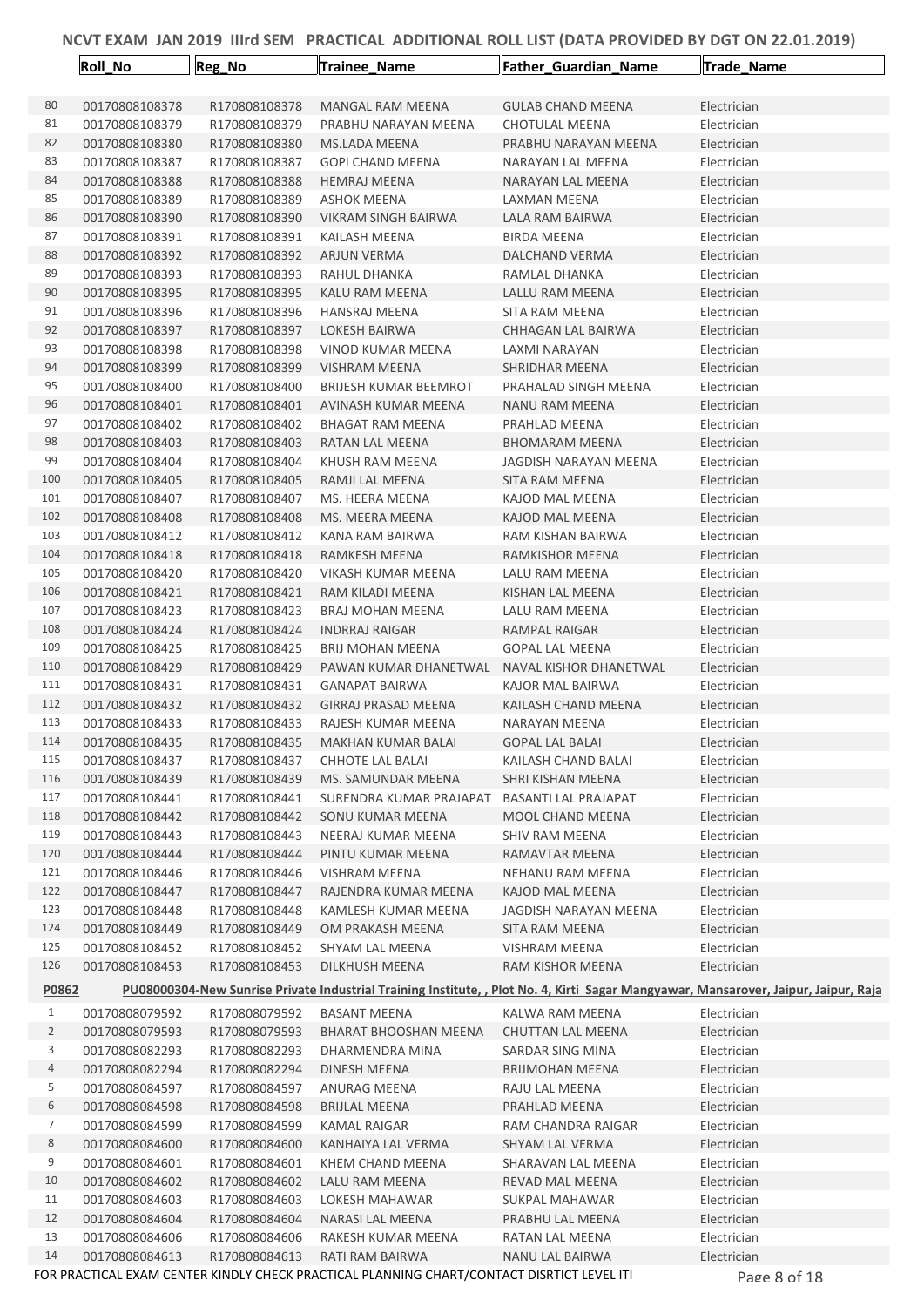|                | Roll_No                          | Reg_No                         | Trainee_Name                                                                               | Father_Guardian_Name                      | Trade_Name                                                                                                                             |
|----------------|----------------------------------|--------------------------------|--------------------------------------------------------------------------------------------|-------------------------------------------|----------------------------------------------------------------------------------------------------------------------------------------|
|                |                                  |                                |                                                                                            |                                           |                                                                                                                                        |
| 15             | 00170808084614                   | R170808084614                  | RAVI KUMAR MEENA                                                                           | RAMESH CHAND MEENA                        | Electrician                                                                                                                            |
| 16             | 00170808084617                   | R170808084617                  | SURENDRA KUMAR CHANDELI SURESH KUMAR CHANDELIA                                             |                                           | Electrician                                                                                                                            |
| 17             | 00170808084618                   | R170808084618                  | VIMAL ROY                                                                                  | RAMSWAROOP ROY                            | Electrician                                                                                                                            |
| 18             | 00170808084620                   | R170808084620                  | ANANDILAL MEENA                                                                            | RAM PHOOL MEENA                           | Electrician                                                                                                                            |
| 19             | 00170808084621                   | R170808084621                  | CHHOTE LAL MEENA                                                                           | SYONATH RAM MEENA                         | Electrician                                                                                                                            |
| 20             | 00170808084632                   | R170808084632                  | DHARMRAJ MEENA                                                                             | <b>CHOTMAL MEENA</b>                      | Electrician                                                                                                                            |
| 21             | 00170808084633                   | R170808084633                  | <b>GIRRAJ GOCHER</b>                                                                       | RAM KISHAN                                | Electrician                                                                                                                            |
| 22             | 00170808084634                   | R170808084634                  | KAMLESH KUMAR MEENA                                                                        | RAMESH CHAND                              | Electrician                                                                                                                            |
| 23             | 00170808084635                   | R170808084635                  | LAKSHMAN MEENA                                                                             | SHANKAR LAL MEENA                         | Electrician                                                                                                                            |
| 24             | 00170808084636                   | R170808084636                  | LOKESH KUMAR MEENA                                                                         | <b>SHIV CHARAN MEENA</b>                  | Electrician                                                                                                                            |
| 25             | 00170808084637                   | R170808084637                  | <b>LOKESH MEENA</b>                                                                        | RAM KISHAN MEENA                          | Electrician                                                                                                                            |
| 26             | 00170808084638                   | R170808084638                  | PAVAN MEENA                                                                                | CHOTH MAL MEENA                           | Electrician                                                                                                                            |
| 27             | 00170808084640                   | R170808084640                  | RAJ KUMAR MEENA                                                                            | <b>BABU LAL MEENA</b>                     | Electrician                                                                                                                            |
| 28             | 00170808084641                   | R170808084641                  | RAJENDRA BUNKAR                                                                            | SHYOKARAN BUNKAR                          | Electrician                                                                                                                            |
| 29             | 00170808084654                   | R170808084654                  | ROSHAN LAL MEENA                                                                           | RAMPHUL MEENA                             | Electrician                                                                                                                            |
| 30             | 00170808084655                   | R170808084655                  | <b>SANJAY BALAI</b>                                                                        | <b>NATHU LAL BALAI</b>                    | Electrician                                                                                                                            |
| 31             | 00170808084656                   | R170808084656                  | SHRI RAM MEENA                                                                             | RAJENDRA PRASAD MEENA                     | Electrician                                                                                                                            |
| 32             | 00170808084657                   | R170808084657                  | <b>SURJAN MEENA</b>                                                                        | <b>GIRRDHARI LAL MEENA</b>                | Electrician                                                                                                                            |
| 33             | 00170808084658                   | R170808084658                  | <b>VIJENDRA KUMAR MEENA</b>                                                                | KAILASH CHAND MEENA                       | Electrician                                                                                                                            |
| 34             | 00170808084660                   | R170808084660                  | AMIT KUMAR BAIRWA                                                                          | <b>JAGDISH PRASAD BAIRWA</b>              | Electrician                                                                                                                            |
| 35             | 00170808084663                   | R170808084663                  | MAHENDRA KUMAR MEENA                                                                       | MANOHAR LAL MEENA                         | Electrician                                                                                                                            |
| 36             | 00170808084665                   | R170808084665                  | <b>MAMTA BAIRWA</b>                                                                        | <b>HEMRAJ BAIRWA</b>                      | Electrician                                                                                                                            |
| 37             | 00170808084666                   | R170808084666                  | MANOJ KUMAR YOGI                                                                           | RAM KISHOR YOGI                           | Electrician                                                                                                                            |
| 38             | 00170808084668                   | R170808084668                  | PURAN JATWA                                                                                | RAMESHWER LAL JATWA                       | Electrician                                                                                                                            |
| 39             | 00170808084670                   | R170808084670                  | RAMBABU MEENA                                                                              | RAKESH MEENA                              | Electrician                                                                                                                            |
| 40<br>41       | 00170808084675                   | R170808084675                  | RAVI SHANKAR MEENA                                                                         | RAMESH CHAND MEENA                        | Electrician                                                                                                                            |
| 42             | 00170808084676                   | R170808084676                  | SANJAY KUMAR MEENA                                                                         | RAMKARAN MEENA                            | Electrician                                                                                                                            |
| 43             | 00170808084678<br>00170808085201 | R170808084678                  | AJAY KUMAR MEENA                                                                           | <b>SHYO RAM MEENA</b>                     | Electrician                                                                                                                            |
| 44             | 00170808085202                   | R170808085201<br>R170808085202 | RAJESH MEENA<br><b>ABHISHEK MOURYA</b>                                                     | LAXMI NARAYAN MEENA<br>VINOD KUMAR MOURYA | Electrician<br>Electrician                                                                                                             |
|                |                                  |                                |                                                                                            |                                           |                                                                                                                                        |
| P0869          |                                  |                                |                                                                                            |                                           | PR08000295-Swami Vivekanand Private Industrial Training Institute, Bhopawas, Veer Hunuman Marg, Near By Pass, Chomu, Jaipur,           |
| 1              | 00170808098440                   | R170808098440                  | AKHLESH KUMAR                                                                              | <b>GOPAL RAM</b>                          | Electrician                                                                                                                            |
| $\overline{2}$ | 00170808098446                   | R170808098446                  | ABHISHEK KULDEEP                                                                           | SUGAL CHAND KULDEEP                       | Electrician                                                                                                                            |
| 3              | 00170808098447                   | R170808098447                  | DHARMENDRA KUMAR HARIT PRAHLAD SAHAY HARITWAL                                              |                                           | Electrician                                                                                                                            |
| 4              | 00170808098455                   | R170808098455                  | JITENDRA KUMAR BUNKAR                                                                      | SHIV RAM BUNKAR                           | Electrician                                                                                                                            |
| 5              | 00170808098471                   | R170808098471                  | <b>KANARAM MEENA</b>                                                                       | <b>HANUMAN SHAI</b>                       | Electrician                                                                                                                            |
| 6              | 00170808098489                   | R170808098489                  | LALIT CHOUDHARY                                                                            | PRAHLAD SAHAY HARITWAL                    | Electrician                                                                                                                            |
| 7              | 00170808098508                   | R170808098508                  | SAGAR MAL CHOUDHARY                                                                        | MALIRAM GARHWAL                           | Electrician                                                                                                                            |
| 8              | 00170808098518                   | R170808098518                  | <b>VED PRAKASH SAIN</b>                                                                    | <b>SURESH KUMAR SAIN</b>                  | Electrician                                                                                                                            |
| 9              | 00170808098529                   | R170808098529                  | VIKASH SAINI                                                                               | SHARWAN LAL SAINI                         | Electrician                                                                                                                            |
| 10             | 00170808120414                   | R170808120414                  | PRAMOD KUMAR                                                                               | <b>BODURAM KUMHAR</b>                     | Electrician                                                                                                                            |
| P0875          |                                  |                                |                                                                                            |                                           | PR08000307-Vivekanand Private Industrial Training Institute, H-1260 Phase-lii, Riico Industrial Area Sitapura,, Jaipur, Rajasthan, -30 |
| 1              | 00140808133296                   | R140808133296                  | KAMAL MEENA                                                                                | HARDAYAL                                  | Electrician                                                                                                                            |
| $\overline{2}$ | 00140808133298                   | R140808133298                  | <b>KARAN CHOUDHARY</b>                                                                     | <b>SIYA SHARAN CHOUDHARY</b>              | Electrician                                                                                                                            |
| P1029          |                                  |                                |                                                                                            |                                           | PR08001363-Rukmani Devi Private Industrial Training Institute, Suratpura Road, Vill. + P.O. Kalwara, The. Sanganer, Jaipur, Rajasth    |
| $\mathbf{1}$   | 00170808042402                   | R170808042402                  | RINKU MEENA                                                                                | RAMESHWAR MEENA                           | Electrician                                                                                                                            |
| $\overline{2}$ | 00170808042403                   | R170808042403                  | ATAR SINGH GURJAR                                                                          | CHIRANJI LAL GURJAR                       | Electrician                                                                                                                            |
| 3              | 00170808042404                   | R170808042404                  | VISHRAM MEENA                                                                              | SAMUNDER LAL MEENA                        | Electrician                                                                                                                            |
| 4              | 00170808042405                   | R170808042405                  | <b>VIJESH KUMAR</b>                                                                        | MADAN LAL                                 | Electrician                                                                                                                            |
| 5              | 00170808042406                   | R170808042406                  | RAMKISHAN MEENA                                                                            | HARINARAYAN MEENA                         | Electrician                                                                                                                            |
| 6              | 00170808042407                   | R170808042407                  | RAKESH KUMAR MEENA                                                                         | LALA RAM MEENA                            | Electrician                                                                                                                            |
| 7              | 00170808042408                   | R170808042408                  | AJAY KUMAR BAIRWA                                                                          | RAM NIWAS BAIRWA                          | Electrician                                                                                                                            |
| 8              | 00170808042409                   | R170808042409                  | RAMDHAN MEENA                                                                              | NARAYAN MEENA                             | Electrician                                                                                                                            |
| 9              | 00170808042410                   | R170808042410                  | <b>GYAN SINGH GURJAR</b>                                                                   | <b>VIJAY SINGH GURJAR</b>                 | Electrician                                                                                                                            |
| 10             | 00170808042411                   | R170808042411                  | SANWALRAM MEENA                                                                            | JAGDEESH PRASAD MEENA                     | Electrician                                                                                                                            |
| 11             | 00170808042423                   | R170808042423                  | MAHESH SINGH GURJAR                                                                        | <b>MANSINGH GURJAR</b>                    | Electrician                                                                                                                            |
| 12             | 00170808042424                   | R170808042424                  | RAMESH CHAND MEENA                                                                         | SITA RAM MEENA                            | Electrician                                                                                                                            |
| 13             | 00170808042425                   | R170808042425                  | RINKU KUMAR MEENA                                                                          | <b>BHAGAWAN SAHAY MEENA</b>               | Electrician                                                                                                                            |
| 14             | 00170808042426                   | R170808042426                  | SATISH NAGAR                                                                               | <b>BADRI PRASAD NAGAR</b>                 | Electrician                                                                                                                            |
| 15             | 00170808042427                   | R170808042427                  | RAJESH KUMAR MEENA                                                                         | NANAGRAM MEENA                            | Electrician                                                                                                                            |
| 16             | 00170808042428                   | R170808042428                  | <b>MAHAVEER SINGH GURJAR</b>                                                               | MOOL CHAND GURJAR                         | Electrician                                                                                                                            |
|                |                                  |                                | FOR PRACTICAL EXAM CENTER KINDLY CHECK PRACTICAL PLANNING CHART/CONTACT DISRTICT LEVEL ITI |                                           | Page 9 of 18                                                                                                                           |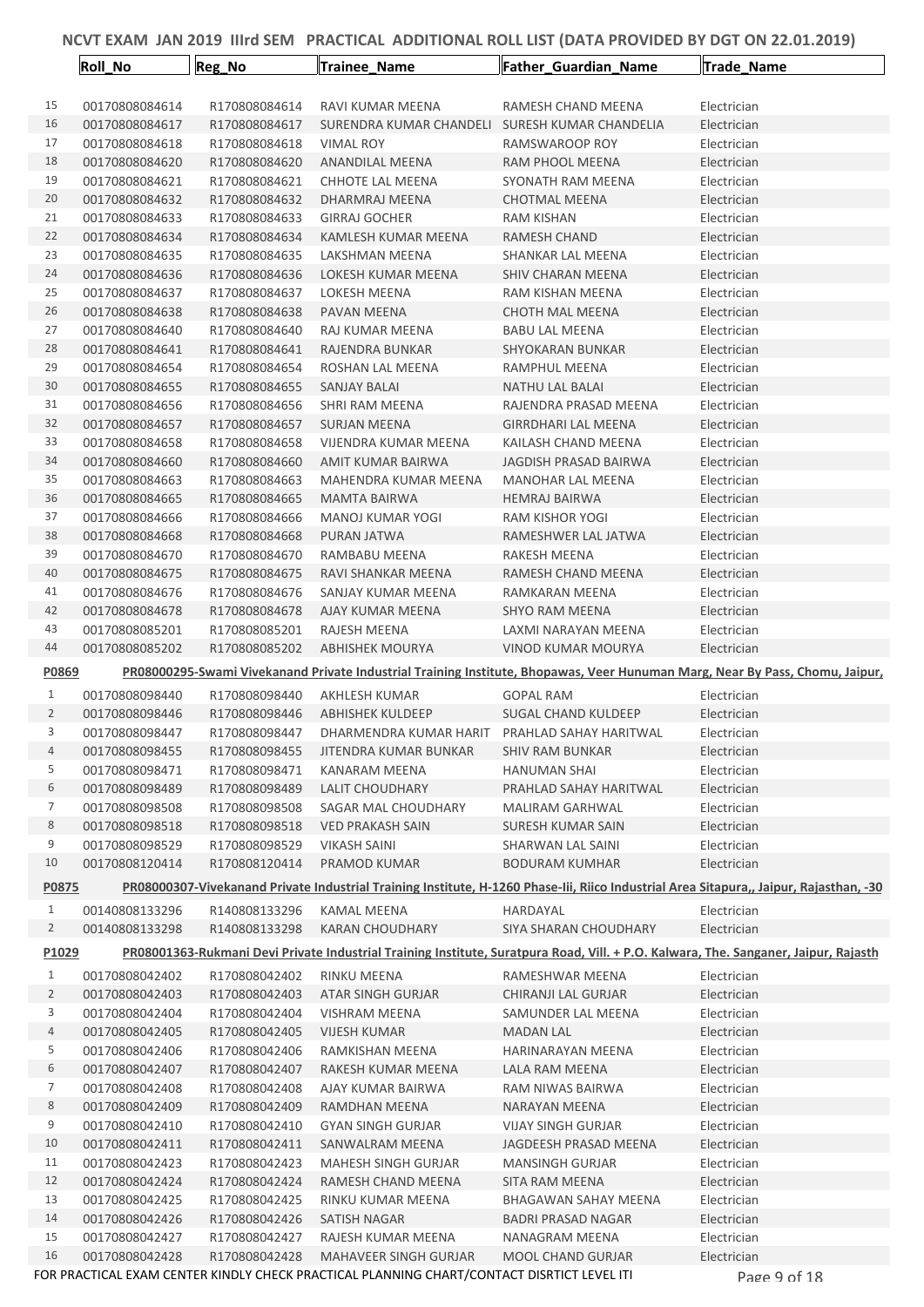|                | <b>Roll No</b>                   | Reg_No                         | Trainee Name                                                                               | Father Guardian Name                                                                                                              | Trade_Name                                                                                                                           |
|----------------|----------------------------------|--------------------------------|--------------------------------------------------------------------------------------------|-----------------------------------------------------------------------------------------------------------------------------------|--------------------------------------------------------------------------------------------------------------------------------------|
|                |                                  |                                |                                                                                            |                                                                                                                                   |                                                                                                                                      |
| 17             | 00170808042429                   | R170808042429                  | <b>AKASH DHANKA</b>                                                                        | KALU RAM                                                                                                                          | Electrician                                                                                                                          |
| 18             | 00170808042430                   | R170808042430                  | KAMLESH KUMAR BAIRWA                                                                       | MANSUKH LAL BAIRWA                                                                                                                | Electrician                                                                                                                          |
| 19             | 00170808042431                   | R170808042431                  | RAJESH KUMAR MEENA                                                                         | <b>NEHNU RAM MEENA</b>                                                                                                            | Electrician                                                                                                                          |
| 20             | 00170808042432                   | R170808042432                  | <b>SURJAN LAL BAIRWA</b>                                                                   | DHANNA LAL BAIRWA                                                                                                                 | Electrician                                                                                                                          |
| 21             | 00170808042453                   | R170808042453                  | RAJENDRA PRASAD MEENA                                                                      | <b>GOVIND NARAYAN MEENA</b>                                                                                                       | Electrician                                                                                                                          |
| P1145          |                                  |                                |                                                                                            |                                                                                                                                   | PR08001470-Rajasthan Private Industrial Training Institute, Nh-8a, Infront Of Police Station, V/P.Chandwaji Tehsil.Amer, Jaipur, Raj |
| 1              | 00160808040015                   | R160808040015                  | RAKESH KUMAR GURJAR                                                                        | <b>MALI RAM GURJAR</b>                                                                                                            | Electrician                                                                                                                          |
| $\overline{2}$ | 00160808040018                   | R160808040018                  | RAMNIWAS MEENA                                                                             | <b>SUNDA RAM MEENA</b>                                                                                                            | Electrician                                                                                                                          |
| 3              | 00160808040118                   | R160808040118                  | <b>HANSRAJ MEENA</b>                                                                       | CHHITAR MAL MEENA                                                                                                                 | Electrician                                                                                                                          |
| 4              | 00160808040120                   | R160808040120                  | <b>OMKAR MEENA</b>                                                                         | <b>GOPI RAM MEENA</b>                                                                                                             | Electrician                                                                                                                          |
| 5              | 00160808041547                   | R160808041547                  | SHARWAN LAL MEENA                                                                          | <b>BABU LAL MEENA</b>                                                                                                             | Electrician                                                                                                                          |
| 6              | 00170808126659                   | R170808126659                  | NARENDRA KUMAR GURJAR                                                                      | RAM GOPAL GURJAR                                                                                                                  | Electrician                                                                                                                          |
| 7              | 00170808126661                   | R170808126661                  | <b>HARIOM SHARMA</b>                                                                       | CHANDRA PRAKASH SHARMA                                                                                                            | Electrician                                                                                                                          |
| 8<br>9         | 00170808126663<br>00170808126665 | R170808126663<br>R170808126665 | <b>DUNGARSI MEENA</b><br><b>KULDEEP MEENA</b>                                              | KALU RAM MEENA<br>JAGNNATH MEENA                                                                                                  | Electrician<br>Electrician                                                                                                           |
| 10             | 00170808126667                   | R170808126667                  | <b>GAJANAND GURJAR</b>                                                                     | <b>JHOONTHA RAM</b>                                                                                                               | Electrician                                                                                                                          |
| 11             | 00170808126668                   | R170808126668                  | <b>BALBIR SINGH MEENA</b>                                                                  | JAGANTH MEENA                                                                                                                     | Electrician                                                                                                                          |
| 12             | 00170808126669                   | R170808126669                  | KAILASH GURJAR                                                                             | <b>SOHAN LAL GURJAR</b>                                                                                                           | Electrician                                                                                                                          |
| 13             | 00170808126670                   | R170808126670                  | <b>MATADEEN GURJAR</b>                                                                     | <b>SOHAN LAL GURJAR</b>                                                                                                           | Electrician                                                                                                                          |
| 14             | 00170808126671                   | R170808126671                  | <b>DAULAT GURJAR</b>                                                                       | RAMKARAN GURJAR                                                                                                                   | Electrician                                                                                                                          |
| 15             | 00170808126672                   | R170808126672                  | RAMSWAROOP GURJAR                                                                          | <b>BHAIRU SAHAY GURJAR</b>                                                                                                        | Electrician                                                                                                                          |
| 16             | 00170808126775                   | R170808126775                  | ASHOK KUMAR MEENA                                                                          | RAM SAHAI MEENA                                                                                                                   | Electrician                                                                                                                          |
| P1160          |                                  |                                |                                                                                            | PR08001488-Tagore Private Industrial Training Institute, Villege & Post- Hasteda, Tehsil-Chomu, Jaipur, Rajasthan, -303712        |                                                                                                                                      |
| $\mathbf{1}$   | 00160808106080                   | R160808106080                  | CHAUTH MAL BOCHALYA                                                                        | JAGDISH PRASAD BOCHALYA                                                                                                           | Electrician                                                                                                                          |
|                |                                  |                                |                                                                                            |                                                                                                                                   |                                                                                                                                      |
| P1330          |                                  |                                |                                                                                            | PU08001552-Prince Private Industrial Training Institute, Khadi Bagh Road, Rawan Gate, Chomu, Jaipur, Rajasthan, -303702           |                                                                                                                                      |
| 1              | 00160808095929                   | R160808095929                  | MUKESH KUMAR PINGOLIYA                                                                     | OMPRAKASH PINGOLIYA                                                                                                               | Electrician                                                                                                                          |
| P1514          |                                  |                                |                                                                                            |                                                                                                                                   | PR08001528-Maa Saraswati Private Industrial Training Institute, Khasra No. 890/335, Bharija Renwal Road, Jobner, Jaipur, Rajastha    |
| $\mathbf{1}$   | 00170808121959                   | R170808121959                  | RAMESHWAR PRASAD KUMA KALU RAM KUMAWAT                                                     |                                                                                                                                   | Electrician                                                                                                                          |
| P1517          |                                  |                                |                                                                                            | PR08001492-Jaya Private Industrial Training Institute,, H-1-83a, Sara Doonger Industrial Area, jaipur, Jaipur, Rajasthan, -302012 |                                                                                                                                      |
| 1              | 00170808128725                   | R170808128725                  | <b>DESHRAJ SAINI</b>                                                                       | BHAGWANA RAM SAINI                                                                                                                | Electrician                                                                                                                          |
| $\overline{2}$ | 00170808128726                   | R170808128726                  | <b>BAJRANG SAINI</b>                                                                       | <b>BHOLA RAM SAINI</b>                                                                                                            | Electrician                                                                                                                          |
| 3              | 00170808128727                   | R170808128727                  | LAXMI BUNKAR                                                                               | <b>KESHAR BUNKAR</b>                                                                                                              | Electrician                                                                                                                          |
| 4              | 00170808128728                   | R170808128728                  | SURESH BUNKAR                                                                              | BHANWAR LAL BUNKAR                                                                                                                | Electrician                                                                                                                          |
| 5              | 00170808128729                   | R170808128729                  | <b>SUGAN BUNKAR</b>                                                                        | <b>KESHAR BUNKAR</b>                                                                                                              | Electrician                                                                                                                          |
| 6              | 00170808128730                   | R170808128730                  | <b>BHUPENDRA BAIRWA</b>                                                                    | BREAJ MOHAN BAIRWA                                                                                                                | Electrician                                                                                                                          |
| 7              | 00170808128731                   | R170808128731                  | AJAY GURJAR                                                                                | <b>BANNA RAM GURJAR</b>                                                                                                           | Electrician                                                                                                                          |
| 8              | 00170808128732                   | R170808128732                  | <b>BALKRISHAN CHANDOLIA</b>                                                                | ROODA RAM CHANDOLIA                                                                                                               | Electrician                                                                                                                          |
| 9              | 00170808128733                   | R170808128733                  | JEETRAM MEENA                                                                              | <b>GANGADHAR MEENA</b>                                                                                                            | Electrician                                                                                                                          |
| 10             | 00170808128734                   | R170808128734                  | HARISH KUMAR PIPALIWAL                                                                     | <b>SHARWAN KUMAR</b>                                                                                                              | Electrician                                                                                                                          |
| 11<br>12       | 00170808128735<br>00170808128736 | R170808128735<br>R170808128736 | RAJESH GURJAR                                                                              | <b>BHAGWAN SINGH GURJAR</b>                                                                                                       | Electrician<br>Electrician                                                                                                           |
| 13             | 00170808128737                   | R170808128737                  | <b>BISHAN KUMAR YOGI</b><br>CHETAN BRAHMBHATT                                              | BANSHI NATH YOGI<br>UMRAO SINGH BRAHMBHATT                                                                                        | Electrician                                                                                                                          |
| 14             | 00170808128738                   | R170808128738                  | <b>ASHOK BRAHMBHATT</b>                                                                    | HANSRAJ BRAHMBHATT                                                                                                                | Electrician                                                                                                                          |
| 15             | 00170808128739                   | R170808128739                  | NITIN KUMAR SAIN                                                                           | HANUMAN SAHAY SAIN                                                                                                                | Electrician                                                                                                                          |
| 16             | 00170808128740                   | R170808128740                  | HANUMAN SAHAY MEENA                                                                        | <b>GYARSI LAL MEENA</b>                                                                                                           | Electrician                                                                                                                          |
| 17             | 00170808128741                   | R170808128741                  | <b>VIKASH CHOUDHARY</b>                                                                    | SHYAM LAL CHOUDHARY                                                                                                               | Electrician                                                                                                                          |
| 18             | 00170808128742                   | R170808128742                  | <b>ASHOK KUMAR</b>                                                                         | <b>JHABAR MAL MAAN</b>                                                                                                            | Electrician                                                                                                                          |
| 19             | 00170808128743                   | R170808128743                  | ASHOK KUMAR SAINI                                                                          | SHANKAR LAL SAINI                                                                                                                 | Electrician                                                                                                                          |
| 20             | 00170808128744                   | R170808128744                  | <b>MS.SUNITA BHATT</b>                                                                     | PURAN MAL BHATT                                                                                                                   | Electrician                                                                                                                          |
| 21             | 00170808128745                   | R170808128745                  | MS. POOJA BUNKAR                                                                           | <b>HANUMAN SAHAY</b>                                                                                                              | Electrician                                                                                                                          |
| 22             | 00170808128746                   | R170808128746                  | SUNIL BADOLIA                                                                              | RAMJILAL                                                                                                                          | Electrician                                                                                                                          |
| 23             | 00170808128747                   | R170808128747                  | <b>GAJANAND BADOLIA</b>                                                                    | RAMJILAL BADOLIA                                                                                                                  | Electrician                                                                                                                          |
| 24             | 00170808128748                   | R170808128748                  | RAJENDRA KUMAR BADOLIYA                                                                    | <b>BABU LAL BADOLIYA</b>                                                                                                          | Electrician                                                                                                                          |
| 25             | 00170808128749                   | R170808128749                  | DEEPAK MEENA                                                                               | <b>BHURARAM MEENA</b>                                                                                                             | Electrician                                                                                                                          |
| 26             | 00170808128750                   | R170808128750                  | VINAY KUMAR NOGIYA                                                                         | KALURAM NOGIYA                                                                                                                    | Electrician                                                                                                                          |
| 27<br>28       | 00170808128751<br>00170808128753 | R170808128751<br>R170808128753 | RAMAN KUMAR VERMA                                                                          | <b>BANSHI LAL VERMA</b>                                                                                                           | Electrician                                                                                                                          |
| 29             | 00170808128755                   | R170808128755                  | DHIRENDRA SAINI<br>JAY KUMAR SAINI                                                         | RAM LAL SAINI<br>BHANVAR LAL SAINI                                                                                                | Electrician<br>Electrician                                                                                                           |
| 30             | 00170808128756                   | R170808128756                  | JITENDRA KUMAR                                                                             | <b>GOPIRAM NOGIYA</b>                                                                                                             | Electrician                                                                                                                          |
| 31             | 00170808128757                   | R170808128757                  | SHAHRUKH ALI                                                                               | YASEEN KHAN                                                                                                                       | Electrician                                                                                                                          |
|                |                                  |                                | FOR PRACTICAL EXAM CENTER KINDLY CHECK PRACTICAL PLANNING CHART/CONTACT DISRTICT LEVEL ITI |                                                                                                                                   | Page 10 of 18                                                                                                                        |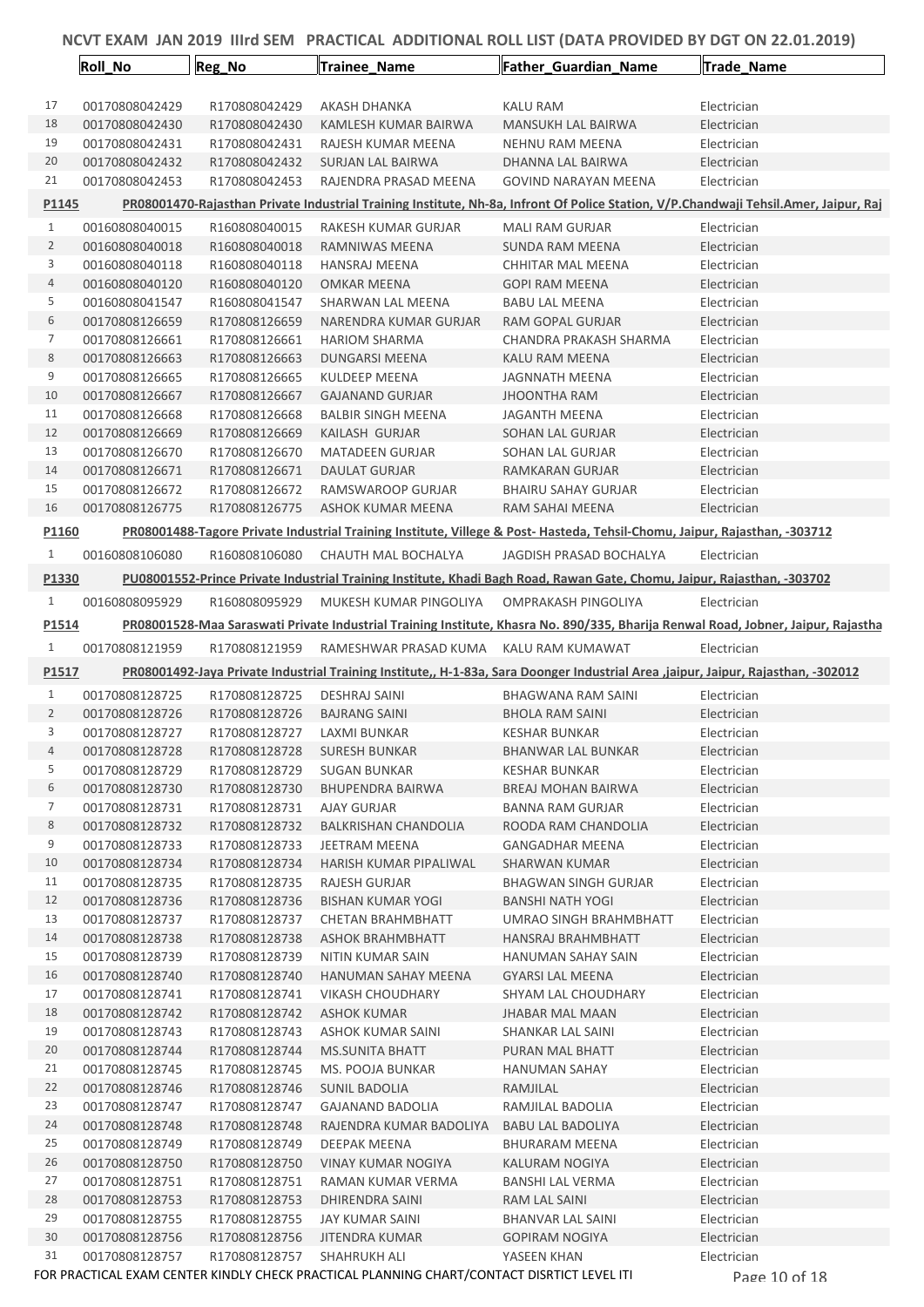|                     | Roll_No                          | Reg_No                         | <b>Trainee Name</b>                  | <b>Father_Guardian_Name</b>                                                                                                       | Trade_Name                 |
|---------------------|----------------------------------|--------------------------------|--------------------------------------|-----------------------------------------------------------------------------------------------------------------------------------|----------------------------|
| 32                  | 00170808128758                   | R170808128758                  | <b>JITENDRA NOGIYA</b>               | <b>KESHAR LAL NOGIYA</b>                                                                                                          | Electrician                |
| 33                  | 00170808128760                   | R170808128760                  | DINESH SAINI                         | <b>CHHOTE LAL SAINI</b>                                                                                                           | Electrician                |
| 34                  | 00170808128763                   | R170808128763                  | ANURADHA JATOLIYA                    | MOHAN LAL JATOLIYA                                                                                                                | Electrician                |
| 35                  | 00170808128764                   | R170808128764                  | ANUKAMPA KUMARI VERMA                | RUDA RAM VERMA                                                                                                                    | Electrician                |
| 36                  | 00170808128765                   | R170808128765                  | <b>HANSRAJ BUNKAR</b>                | KAILASH CHAND BUNKAR                                                                                                              | Electrician                |
| 37                  | 00170808128766                   | R170808128766                  | RAMESH KUMAR BUNKAR                  | BHANWAR LAL BUNKAR                                                                                                                | Electrician                |
| 38                  | 00170808128767                   | R170808128767                  | NITESH CHOUHAN                       | RAMJI LAL CHOUHAN                                                                                                                 | Electrician                |
| 39                  | 00170808128768                   | R170808128768                  | PAWAN VERMA                          | KALURAM VERMA                                                                                                                     | Electrician                |
| 40                  | 00170808128769                   | R170808128769                  | <b>SUNEEL VERMA</b>                  | RAM LAL VERMA                                                                                                                     | Electrician                |
| 41                  | 00170808128770                   | R170808128770                  | MAHENDRA KUMAR VERMA                 | CHHIGAN LAL VERMA                                                                                                                 | Electrician                |
| 42                  | 00170808128772                   | R170808128772                  | <b>MANOJ BUNKAR</b>                  | PRAKASH CHAND BUNKAR                                                                                                              | Electrician                |
| 43                  | 00170808128773                   | R170808128773                  | KAILASH CHAND BUNKAR                 | RUDMAL BUNKAR                                                                                                                     | Electrician                |
| 44<br>45            | 00170808128774                   | R170808128774                  | ANOP VERMA                           | <b>MOOL CHAND VERMA</b>                                                                                                           | Electrician                |
| 46                  | 00170808128775<br>00170808128777 | R170808128775<br>R170808128777 | SAGAR SAINI<br><b>MANISH KUSHWAH</b> | NARAYAN LAL SAINI<br>RAJBHAN KUSHWAH                                                                                              | Electrician<br>Electrician |
| 47                  | 00170808128778                   | R170808128778                  | SANDEEP KUMAR VERMA                  | BADRINARAYAN VERMA                                                                                                                | Electrician                |
| 48                  | 00170808128779                   | R170808128779                  | ROHIT KUMAWAT                        | <b>GOPAL LAL</b>                                                                                                                  | Electrician                |
| 49                  | 00170808128780                   | R170808128780                  | <b>HARIOM SAIN</b>                   | CHHITARMAL SAIN                                                                                                                   | Electrician                |
| 50                  | 00170808128782                   | R170808128782                  | <b>MANISH YOGI</b>                   | RAJ KUMAR YOGI                                                                                                                    | Electrician                |
| 51                  | 00170808128784                   | R170808128784                  | RAKESH GURJAR                        | <b>BHAGWAN SINGH GURJAR</b>                                                                                                       | Electrician                |
| 52                  | 00170808128785                   | R170808128785                  | RAJENDRA KUMAR MEENA                 | SITA RAM MEENA                                                                                                                    | Electrician                |
| 53                  | 00170808136128                   | R170808136128                  | KISHAN LAL PONIYA                    | RAM NARAYAN PONIYA                                                                                                                | Electrician                |
| P1781               |                                  |                                |                                      | PR08001814-Biyani Private Industrial Training Institute, VPO Champapura, Kalwar Road, Kalwar, Jaipur, Jaipur, Rajasthan, -302016  |                            |
| $\mathbf{1}$        | 00170808131568                   | R170808131568                  | MUKESH VERMA                         | <b>CHHITAR VERMA</b>                                                                                                              | Electrician                |
| 2                   | 00170808131570                   | R170808131570                  | VINOD KUMAR VERMA                    | KHEMA RAM VERMA                                                                                                                   | Electrician                |
| 3                   | 00170808131571                   | R170808131571                  | KARISHN KUMAR VERMA                  | RAJENDRA PRASHAD VERMA                                                                                                            | Electrician                |
| 4                   | 00170808131572                   | R170808131572                  | PAWAN KUMAR JAT                      | MANNA RAM JAT                                                                                                                     | Electrician                |
| 5                   | 00170808131574                   | R170808131574                  | PRAVEEN KUMAWAT                      | CHHITAR MAL KUMAWAT                                                                                                               | Electrician                |
| 6                   | 00170808131576                   | R170808131576                  | VINOD KUMAR KUMAWAT                  | <b>BHAGWAN SAHAY</b>                                                                                                              | Electrician                |
| 7                   | 00170808131577                   | R170808131577                  | <b>ANKIT SINGATIA</b>                | ROOP NARAYAN KUMAWAT                                                                                                              | Electrician                |
| 8<br>9              | 00170808131592<br>00170808131593 | R170808131592<br>R170808131593 | ARJUN KUMAWAT<br>HEERA LAL KUMAWAT   | RAJENDRA KUMAWAT<br>NARAYAN LAL KUMAWAT                                                                                           | Electrician<br>Electrician |
| 10                  | 00170808131594                   | R170808131594                  | MUKESH KUMAWAT                       | NANDA RAM KUMAWAT                                                                                                                 | Electrician                |
| 11                  | 00170808131596                   | R170808131596                  | <b>SUNIL MEHRA</b>                   | <b>MADAN LAL MEHRA</b>                                                                                                            | Electrician                |
| 12                  | 00170808131597                   |                                | R170808131597 VINOD KUMAR GURJAR     | RATAN LAL GURJAR                                                                                                                  | Electrician                |
|                     |                                  | District                       | <b>JHALAWAR</b>                      |                                                                                                                                   |                            |
|                     |                                  |                                |                                      | PR08000373-Narayani Private Industrial Training Institute, A-5, Near Master Colony, Near By Modern School, Jhalawar, Tehsil, Jhal |                            |
| $\mathbf{1}$        | 00160808098736                   | R160808098736                  | RAMNIWAS MEENA                       | GOPAL                                                                                                                             | Electrician                |
| P1333               |                                  |                                |                                      | PR08000735-Maharshi Arvind Private Industrial Training Instit, Near S.B.B.J. Bank, Jhalawar Road, Khanpur, Jhalawar, Rajasthan, - |                            |
| $\mathbf{1}$        | 00170808044642                   | R170808044642                  | KRISHNA MURARI MEENA                 | SH.RAMHETAR MEENA                                                                                                                 | Electrician                |
| P1338               |                                  |                                |                                      | PR08000808-Siddarth Private Industrial Training Institute,, At.Raj Laxmi Nagar, Jhalawar, Jhalawar, Rajasthan,                    |                            |
| $\mathbf{1}$        | 00170808123395                   | R170808123395                  | <b>HANSRAJ GURJAR</b>                | DEVKARAN                                                                                                                          | Electrician                |
| $\overline{2}$      | 00170808123399                   | R170808123399                  | PANKAJ MALAV                         | SHAMBHU DAYAL                                                                                                                     | Electrician                |
| 3                   | 00170808123405                   | R170808123405                  | ANIL KUMAR                           | <b>BIRDHI LAL</b>                                                                                                                 | Electrician                |
|                     |                                  | District                       | <b>JHUNJHUNUN</b>                    |                                                                                                                                   |                            |
| P0644               |                                  |                                |                                      | PR08001208-Shree Nath Private Industrial Training Institute, Shivpura Post. Churina Teh-Bhuhana, Jhunjhunun, Rajasthan, -333515   |                            |
| 1<br>$\overline{2}$ | 00170808126102<br>00170808126103 | R170808126102<br>R170808126103 | RAVINDRA KUMAR<br>SANDEEP KUMAR      | ROHITASHV KUMAR<br><b>LAL CHAND</b>                                                                                               | Fitter<br>Fitter           |
| 3                   | 00170808126104                   | R170808126104                  | RAJ KUMAR                            | <b>ROHITASHW</b>                                                                                                                  | Fitter                     |
| P1683               |                                  |                                |                                      | PU08001727-SHRI MADHUKAR SHYAM PRIVATE ITI, luharu road, Jhunjhunun, Rajasthan, -333029                                           |                            |
| $\mathbf{1}$        | 00170808016657                   | R170808016657                  | <b>MANISH</b>                        | <b>KAPOOR SINGH</b>                                                                                                               | Electrician                |
| $\overline{2}$      | 00170808016658                   | R170808016658                  | <b>VIKASH SAINI</b>                  | <b>MOHAN LAL</b>                                                                                                                  | Electrician                |
| 3                   | 00170808016662                   | R170808016662                  | <b>ASHISH SINGH</b>                  | <b>KAPOOR SINGH</b>                                                                                                               | Electrician                |
| 4                   | 00170808016663                   | R170808016663                  | <b>MANJEET KUMAR</b>                 | <b>SURESH KUMAR</b>                                                                                                               | Electrician                |
| 5                   | 00170808016664                   | R170808016664                  | <b>SONU KUMAR</b>                    | MAM CHAND JANGIR                                                                                                                  | Electrician                |
| 6                   | 00170808016665                   | R170808016665                  | SHARAVAN KUMAR                       | PRAHALAD                                                                                                                          | Electrician                |
| 7                   | 00170808016668                   | R170808016668                  | PAWAN KUMAR                          | <b>INDRAJ</b>                                                                                                                     | Electrician                |
| 8                   | 00170808016672                   | R170808016672                  | <b>SUBHASH</b>                       | <b>JAGDISH</b>                                                                                                                    | Electrician                |
| 9                   | 00170808016673                   | R170808016673                  | <b>NITISH KUMAR</b>                  | <b>MANSINGH</b>                                                                                                                   | Electrician                |
|                     |                                  |                                |                                      |                                                                                                                                   |                            |

FOR PRACTICAL EXAM CENTER KINDLY CHECK PRACTICAL PLANNING CHART/CONTACT DISRTICT LEVEL ITI PAGE 11 of 18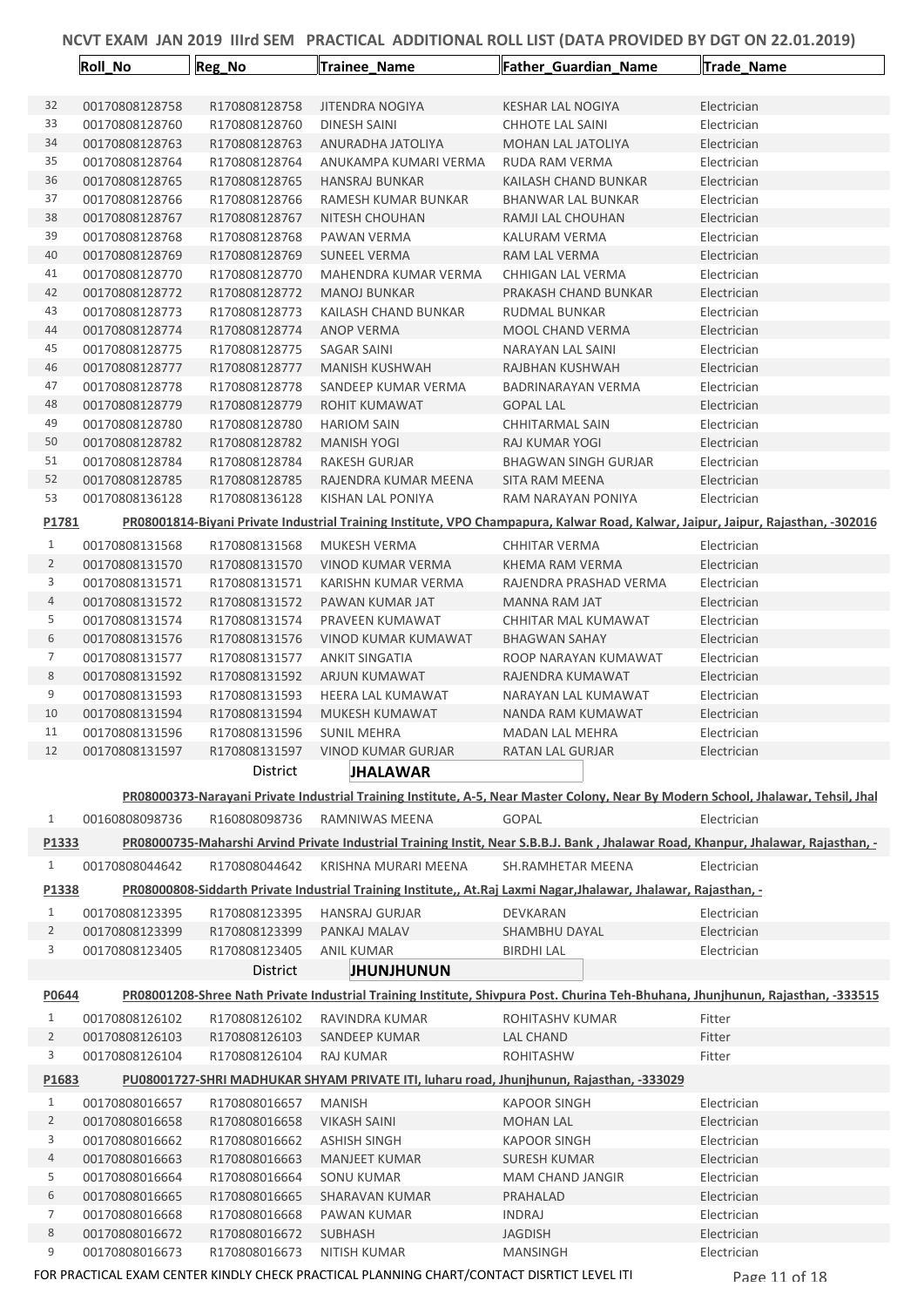|                   | Roll_No                          | Reg_No                         | <b>Trainee Name</b>         | Father_Guardian_Name                                                                                                        | Trade_Name                 |
|-------------------|----------------------------------|--------------------------------|-----------------------------|-----------------------------------------------------------------------------------------------------------------------------|----------------------------|
| 10                | 00170808016675                   | R170808016675                  | <b>JITENDRA KUMAR</b>       | <b>UMED SINGH</b>                                                                                                           | Electrician                |
| 11                | 00170808016677                   | R170808016677                  | ASHOK KUMAR                 | SURTA RAM                                                                                                                   | Electrician                |
| 1                 | 00170808016678                   | R170808016678                  | DEEP CHAND                  | TEK CHAND                                                                                                                   | Fitter                     |
| 2                 | 00170808016680                   | R170808016680                  | <b>DEEPAK KUMAR</b>         | <b>BALWAN SINGH</b>                                                                                                         | Fitter                     |
| 3                 | 00170808016682                   | R170808016682                  | RAJESH KUMAR                | <b>SUBHASH</b>                                                                                                              | Fitter                     |
| 4                 | 00170808016685                   | R170808016685                  | <b>SACHIN</b>               | RAJENDRA PRASAD                                                                                                             | Fitter                     |
| 5                 | 00170808016689                   | R170808016689                  | MUKESH KUMAR                | LILADHAR                                                                                                                    | Fitter                     |
| 6                 | 00170808016692                   | R170808016692                  | RAVINDRA KUMAR              | <b>RAJESH</b>                                                                                                               | Fitter                     |
| 7                 | 00170808016693                   | R170808016693                  | <b>VIKASH KUMAR</b>         | <b>SURATA SINGH</b>                                                                                                         | Fitter                     |
| 8                 | 00170808016694                   | R170808016694                  | <b>NAVEEN BHATIA</b>        | <b>JAIKARAN</b>                                                                                                             | Fitter                     |
|                   |                                  | District                       | <b>JODHPUR</b>              |                                                                                                                             |                            |
| P0901             |                                  |                                |                             | PR08000315-Tejas Private Industrial Training Institute, Sh. No. 6- Main Jodhpurroad, Bhopalgarh, Jodhpur, Rajasthan, -      |                            |
| $\mathbf{1}$      | 00150808213879                   | R150808213879                  | DHANNA RAM                  | PARBHU RAM                                                                                                                  | Electrician                |
| P1183             |                                  |                                |                             | PU08000712-Jodhpur Private Industrial Training Institute, Saran Nagar B-Road, Banar, Jodhpur, Jodhpur, Rajasthan, -342015   |                            |
| $\mathbf{1}$      | 00170808115581                   | R170808115581                  | MAHENDRA                    | SH. OMA RAM                                                                                                                 | Electrician                |
| P1184             |                                  |                                |                             | PR08000713-Shree Hari Adarsh Private Industrial Training Institute,, Nanan Road Pipar City, Jodhpur, Rajasthan, -           |                            |
| $\mathbf{1}$      | 00160808101342                   | R160808101342                  | <b>VINOD SAINI</b>          | <b>BABU LAL</b>                                                                                                             | Electrician                |
| P1839             |                                  |                                |                             | PU08001868-GRAMODAYA PRIVATE INDUSTRIAL TRAINING INSTITUTE, BILARA, Jodhpur, Rajasthan, -342602                             |                            |
| $\mathbf{1}$      | 00170808110640                   | R170808110640                  | JITENDRA NAWAL              | OMA RAM NAWAL                                                                                                               | Electrician                |
| $\overline{2}$    | 00170808110643                   | R170808110643                  | UGMA RAM                    | <b>GHEESA RAM</b>                                                                                                           | Electrician                |
| 3                 | 00170808110645                   | R170808110645                  | <b>GHAN SHYAM</b>           | AMRA RAM                                                                                                                    | Electrician                |
| 4                 | 00170808110646                   | R170808110646                  | PRAHALAD CHOUKIDAR          | <b>BHAKAR RAM CHOUKIDAR</b>                                                                                                 | Electrician                |
| 5                 | 00170808110649                   | R170808110649                  | RAJESH PARIHAR              | <b>GHANSHYAM LAL</b>                                                                                                        | Electrician                |
| 6                 | 00170808110650                   | R170808110650                  | PRAKASH RAM REGAR           | <b>GHEESA RAM</b>                                                                                                           | Electrician                |
| 7                 | 00170808110651                   | R170808110651                  | RAMESH KUMAR                | KANARAM                                                                                                                     | Electrician                |
| 8                 | 00170808110652                   | R170808110652                  | <b>GAJENDRA SINGH</b>       | <b>CHEN SINGH</b>                                                                                                           | Electrician                |
| 9                 | 00170808110653                   | R170808110653                  | MUKESH BHAT                 | OMA RAM BHAT                                                                                                                | Electrician                |
| 10                | 00170808110654                   | R170808110654                  | PRAKASH PRAJAPAT            | <b>SUVA LAL</b>                                                                                                             | Electrician                |
| 11                | 00170808110655                   | R170808110655                  | PRAVEEN                     | <b>SHANKAR LAL</b>                                                                                                          | Electrician                |
| 12                | 00170808110656                   | R170808110656                  | MOHAMMAD WASIM              | RAFEEK MOHAMMAD RANGRAJ                                                                                                     | Electrician                |
| 13<br>14          | 00170808110657                   | R170808110657                  | SHEKHAR KHOKHAR             | <b>MANNI LAL</b>                                                                                                            | Electrician                |
| 15                | 00170808110659                   | R170808110659                  | <b>SUNIL KUMAR</b>          | <b>GHANSHYAM</b>                                                                                                            | Electrician                |
| 16                | 00170808110661<br>00170808110662 | R170808110661<br>R170808110662 | KISHORE KUMAR<br>RAJU GOYAL | <b>BAKSA RAM</b><br><b>MADAN LAL</b>                                                                                        | Electrician<br>Electrician |
| 17                | 00170808120156                   | R170808120156                  | <b>SAMEER TAK</b>           | <b>GOPAL CHAND TAK</b>                                                                                                      | Electrician                |
|                   |                                  | District                       | <b>KARAULI</b>              |                                                                                                                             |                            |
| P1187             |                                  |                                |                             | PR08000498-Eklavya Private Industrial Training Institute, Karauli, Near Riico Area, Karauli, Karauli, Rajasthan, -322241    |                            |
| 1                 | 00150808213743                   | R150808213743                  | LAJJARAM PRAJAPAT           | <b>ROOP SINGH</b>                                                                                                           | Electrician                |
| P <sub>1359</sub> |                                  |                                |                             | PR08000805-Radha Govind Private Industrial Training Institute, V/P Dhindhoro, Teh.Hinduan City, Karauli, Rajasthan, -322236 |                            |
| 1                 | 00170808029636                   | R170808029636                  | SATYENDRA SINGH JATAV       | <b>SOHAN SINGH</b>                                                                                                          | Electrician                |
| $\overline{2}$    | 00170808029637                   | R170808029637                  | <b>GYAN SINGH</b>           | <b>DHARA SINGH</b>                                                                                                          | Electrician                |
| 3                 | 00170808029638                   | R170808029638                  | RAJVEER SINGH               | <b>AMAR SINGH</b>                                                                                                           | Electrician                |
| 4                 | 00170808029639                   | R170808029639                  | <b>BHAGWAN SINGH</b>        | <b>MADAN SINGH</b>                                                                                                          | Electrician                |
| 5                 | 00170808029640                   | R170808029640                  | HARISHANKAR INDAULIYA       | <b>GYAN SINGH</b>                                                                                                           | Electrician                |
| 6                 | 00170808029641                   | R170808029641                  | PAVAN KUMAR JATAV           | RAM SINGH JATAV                                                                                                             | Electrician                |
| 7                 | 00170808029642                   | R170808029642                  | MUKESH KUMAR BAIRWA         | <b>BHAROSI BAIRWA</b>                                                                                                       | Electrician                |
| 8                 | 00170808029643                   | R170808029643                  | AMAR SINGH MEENA            | MOTI LAL MEENA                                                                                                              | Electrician                |
| 9                 | 00170808029644                   | R170808029644                  | <b>VIJAYVEER JAGARWAL</b>   | <b>MADAN LAL</b>                                                                                                            | Electrician                |
| 10                | 00170808029645                   | R170808029645                  | <b>BANTEE JATAV</b>         | <b>BANAI SINGH JATAV</b>                                                                                                    | Electrician                |
| 11                | 00170808029646                   | R170808029646                  | <b>MANJUR ALI</b>           | <b>IMAMUDDIN KHN</b>                                                                                                        | Electrician                |
| 12                | 00170808029647                   | R170808029647                  | SANJAY BANSHIWAL            | AMAR SINGH                                                                                                                  | Electrician                |
| 13                | 00170808029648                   | R170808029648                  | LOVKUSH BAIRWA              | RAMNIWASH BAIRWA                                                                                                            | Electrician                |
| 14                | 00170808029649                   | R170808029649                  | MANOJ KUMAR MEENA           | TULSIRAM MEENA                                                                                                              | Electrician                |
| 15                | 00170808029650                   | R170808029650                  | RAJKUMAR BAIRWA             | SUKYA BAIRWA                                                                                                                | Electrician                |
| 16                | 00170808029651                   | R170808029651                  | RAJENDRA BANSHIWAL          | AMAR SINGH BANSHIWAL                                                                                                        | Electrician                |
| 17                | 00170808029652                   | R170808029652                  | <b>GORDHAN MEENA</b>        | SHANKAR LAL MEENA                                                                                                           | Electrician                |
| 18                | 00170808029653                   | R170808029653                  | MS. DEEPA KUMARI            | ANGAD                                                                                                                       | Electrician                |
| 19                | 00170808029654                   | R170808029654                  | <b>TEJPAL JATAV</b>         | <b>VEER SINGH</b>                                                                                                           | Electrician                |
| 20                | 00170808029655                   | R170808029655                  | SACHIN                      | <b>JAGDISH</b>                                                                                                              | Electrician                |

FOR PRACTICAL EXAM CENTER KINDLY CHECK PRACTICAL PLANNING CHART/CONTACT DISRTICT LEVEL ITI Page 12 of 18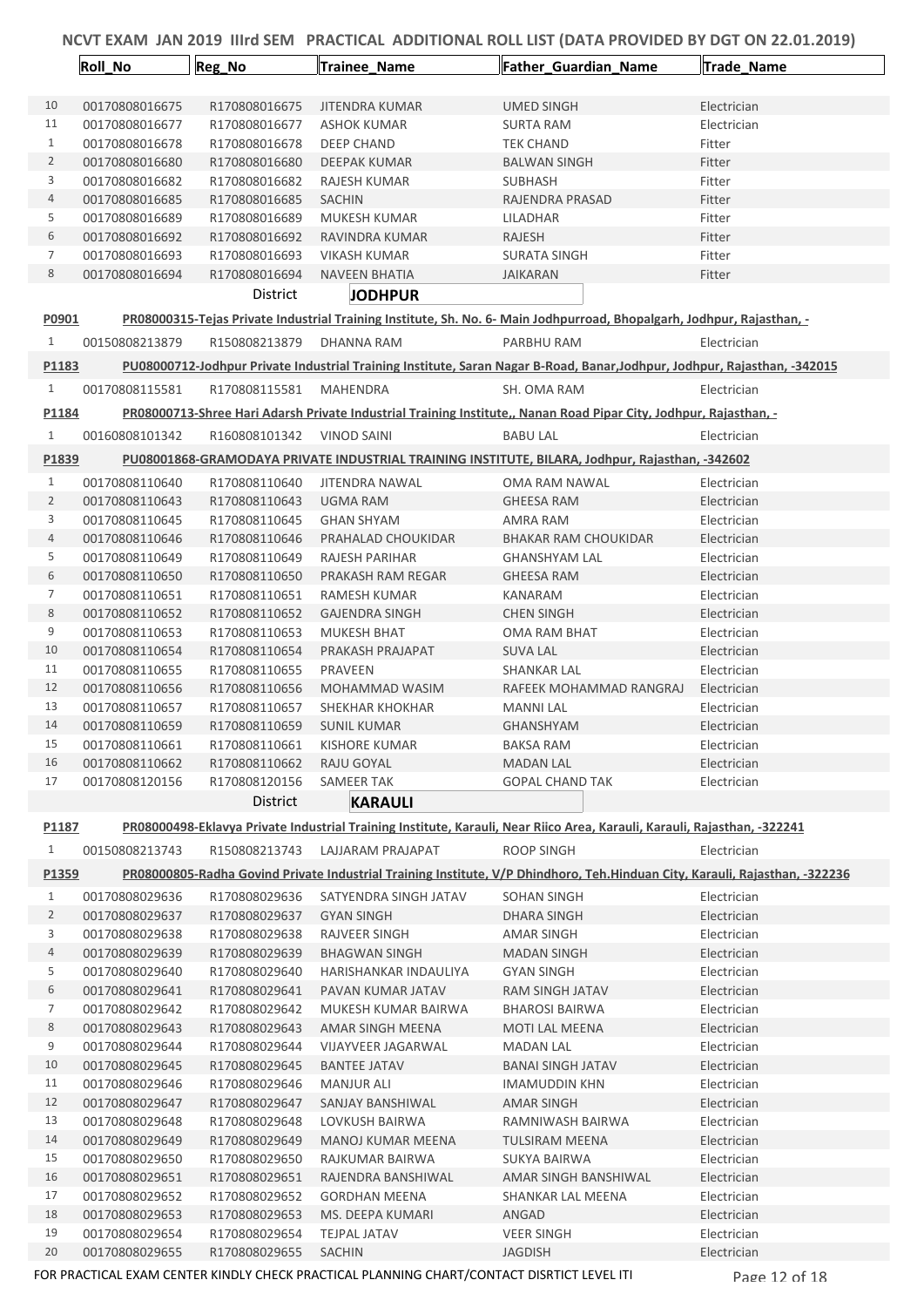|    | Roll_No        | Reg_No        | <b>Trainee_Name</b>        | Father_Guardian_Name      | Trade_Name  |
|----|----------------|---------------|----------------------------|---------------------------|-------------|
|    |                |               |                            |                           |             |
| 21 | 00170808029656 | R170808029656 | <b>MONU</b>                | <b>SURAJ JATAV</b>        | Electrician |
| 22 | 00170808029657 | R170808029657 | SEETA RAM MEENA            | RAMROOP MEENA             | Electrician |
| 23 | 00170808029658 | R170808029658 | <b>NEERAJ KUMAR</b>        | DATARAM                   | Electrician |
| 24 | 00170808029659 | R170808029659 | <b>JEETU SINGH JATAV</b>   | <b>SUGAR SINGH</b>        | Electrician |
| 25 | 00170808029660 | R170808029660 | RAMKESH MEENA              | PRAHLAD MEENA             | Electrician |
| 26 | 00170808029661 | R170808029661 | DILSAD KHAN                | <b>ISHAK KHAN</b>         | Electrician |
| 27 | 00170808029662 | R170808029662 | PAWAN KUMAR BAIRWA         | <b>KEDAR BAIRWA</b>       | Electrician |
| 28 | 00170808029663 | R170808029663 | YOGESH KUMAR TATWAL        | OM PRAKASH TATWAL         | Electrician |
| 29 | 00170808029664 | R170808029664 | RIDDI CHAND BAIRWA         | HARI PRASAD BAIRWA        | Electrician |
| 30 | 00170808029665 | R170808029665 | ASHOK KUMAR BAIRWA         | RAMDHAN BAIRWA            | Electrician |
| 31 | 00170808029666 | R170808029666 | <b>HEMRAJ BAIRWA</b>       | <b>HARI LAL BAIRWA</b>    | Electrician |
| 32 | 00170808029667 | R170808029667 | <b>JANVED BAIRWA</b>       | OMPRAKASH BAIRWA          | Electrician |
| 33 | 00170808029668 | R170808029668 | PINTU KUMAR BAIRWA         | RATAN LAL BAIRWA          | Electrician |
| 34 | 00170808029669 | R170808029669 | VINOD KUMAR JATAV          | RAMESHWAR JATAV           | Electrician |
| 35 | 00170808029670 | R170808029670 | AJAY SINGH JATAV           | RAMESHWAR                 | Electrician |
| 36 | 00170808029671 | R170808029671 | TEJ RAM BAIRWA             | <b>GHANSHYAM BAIRWA</b>   | Electrician |
| 37 | 00170808029672 | R170808029672 | SHERSINGH MEENA            | MURARI LAL MEENA          | Electrician |
| 38 | 00170808029673 | R170808029673 | <b>HANSRAJ MEENA</b>       | <b>KAMLESH MEENA</b>      | Electrician |
| 39 | 00170808029674 | R170808029674 | <b>BALRAM MEENA</b>        | <b>BABU LAL MEENA</b>     | Electrician |
| 40 | 00170808029675 | R170808029675 | <b>VEER SINGH JATAV</b>    | LATOORYA                  | Electrician |
| 41 | 00170808029676 | R170808029676 | LEKHRAJ MEENA              | RAMKHILADI MEENA          | Electrician |
| 42 | 00170808029677 | R170808029677 | PAVAN KUMAR                | <b>BHAGWAN SINGH</b>      | Electrician |
| 43 | 00170808029678 | R170808029678 | PRADEEP BANSHEEWAL         | VIJENDRA BANSHEEWAL       | Electrician |
| 44 | 00170808029679 | R170808029679 | <b>DESHRAJ MEENA</b>       | RAMESHWAR MEENA           | Electrician |
| 45 | 00170808029680 | R170808029680 | <b>OMPRAKASH MEENA</b>     | RAMLAL MEENA              | Electrician |
| 46 | 00170808029681 | R170808029681 | PRADEEP KUMAR JATAV        | <b>GANJPAL JATAV</b>      | Electrician |
| 47 | 00170808029682 | R170808029682 | <b>GOVIND SAHAY BAIRWA</b> | RAMLAL BAIRWA             | Electrician |
| 48 | 00170808029683 | R170808029683 | RAJENDRA PRASAD BAIRWA     | <b>BABU LAL BAIRWA</b>    | Electrician |
| 49 | 00170808029684 | R170808029684 | SONU JATAV                 | PAPPU JATAV               | Electrician |
| 50 | 00170808029685 | R170808029685 | RAVI BAIRWA                | KISHAN LAL                | Electrician |
| 51 | 00170808029687 | R170808029687 | <b>MANISH JATAV</b>        | <b>GULIHAND JATAV</b>     | Electrician |
| 52 | 00170808029688 | R170808029688 | KHUSHI RAM                 | KISHAN LAL                | Electrician |
| 53 | 00170808029689 | R170808029689 | RAHUL KUMAR BAIRWA         | RAMJI LAL BAIRWA          | Electrician |
| 54 | 00170808029690 | R170808029690 | ANIL KUMAR                 | <b>SURESH CHAND JATAV</b> | Electrician |
| 55 | 00170808029691 | R170808029691 | RAKESH JATAV               | <b>CHARAN SINGH</b>       | Electrician |
| 56 | 00170808029692 | R170808029692 | <b>MANOJ KUMAR</b>         | <b>BAHADUR SINGH</b>      | Electrician |
| 57 | 00170808029693 | R170808029693 | SOMVEER JATAV              | SUALAL                    | Electrician |
| 58 | 00170808029694 | R170808029694 | RAMAN SINGH                | POORAN SINGH              | Electrician |
| 59 | 00170808029695 | R170808029695 | SHUBHAM                    | SHUGAR SINGH              | Electrician |
| 60 | 00170808029696 | R170808029696 | <b>SUNIL JATAV</b>         | SAHAB SINGH               | Electrician |
| 61 | 00170808029697 | R170808029697 | KRASHAN CHAND HARIJAN      | PAPPU HARIJAN             | Electrician |
| 62 | 00170808029698 | R170808029698 | RAJU LAL JATAV             | <b>RAM DHAN JATAV</b>     | Electrician |
| 63 | 00170808029699 | R170808029699 | <b>OMPRAKASH DAGUR</b>     | DAMODAR LAL               | Electrician |
| 64 | 00170808029700 | R170808029700 | MS. SANJO KUMARI JATAV     | <b>CHARAN SINGH JATAV</b> | Electrician |
| 65 | 00170808029701 | R170808029701 | DHARM DAS                  | <b>BHARAT LAL</b>         | Electrician |
| 66 | 00170808029702 | R170808029702 | <b>HAZRAT ALI</b>          | MOHAMMAD ALI              | Electrician |
| 67 | 00170808029703 | R170808029703 | <b>GOVIND JATAV</b>        | <b>BALLABH JATAV</b>      | Electrician |
| 68 | 00170808029704 | R170808029704 | <b>SUNIL BAIRWA</b>        | <b>BHARAT LAL</b>         | Electrician |
| 69 | 00170808029705 | R170808029705 | NAVEEN KUMAR               | OMPRAKASH                 | Electrician |
| 70 | 00170808029706 | R170808029706 | <b>GOPAL JATAV</b>         | <b>BHAROSI JATAV</b>      | Electrician |
| 71 | 00170808029708 | R170808029708 | PUSHPENDRA JATAV           | HAZARI                    | Electrician |
| 72 | 00170808029709 | R170808029709 | KRISHAN CHANDRA MEENA      | <b>MANOJ KUMAR MEENA</b>  | Electrician |
| 73 | 00170808029710 | R170808029710 | PUSHPENDRA SINGH           | VIJENDRA SINGH            | Electrician |
| 74 | 00170808029711 | R170808029711 | <b>JAY SINGH</b>           | RAMESHWAR                 | Electrician |
| 75 | 00170808029712 | R170808029712 | LALIT                      | RAMESHWAR                 | Electrician |
| 76 | 00170808029713 | R170808029713 | <b>HEMRAJ MEENA</b>        | SITARAM MEENA             | Electrician |
| 77 | 00170808029714 | R170808029714 | AMIT KUMAR JANGAM          | RAJENDRA PRASAD JANGAM    | Electrician |
| 78 | 00170808029715 | R170808029715 | <b>RAVI KUMAR</b>          | <b>AMIRIT LAL</b>         | Electrician |
| 79 | 00170808029716 | R170808029716 | <b>GAJRAJ SINGH JATAV</b>  | <b>ROSHAN SINGH</b>       | Electrician |
| 80 | 00170808029717 | R170808029717 | SHIVRAJ GURJAR             | RATIRAM GURJAR            | Electrician |
| 81 | 00170808029719 | R170808029719 | <b>HEM SINGH JATAV</b>     | RAMROOP JATAV             | Electrician |
| 82 | 00170808029720 | R170808029720 | MAHARAJ SINGH JAGARWAL     | <b>BATTU JATAV</b>        | Electrician |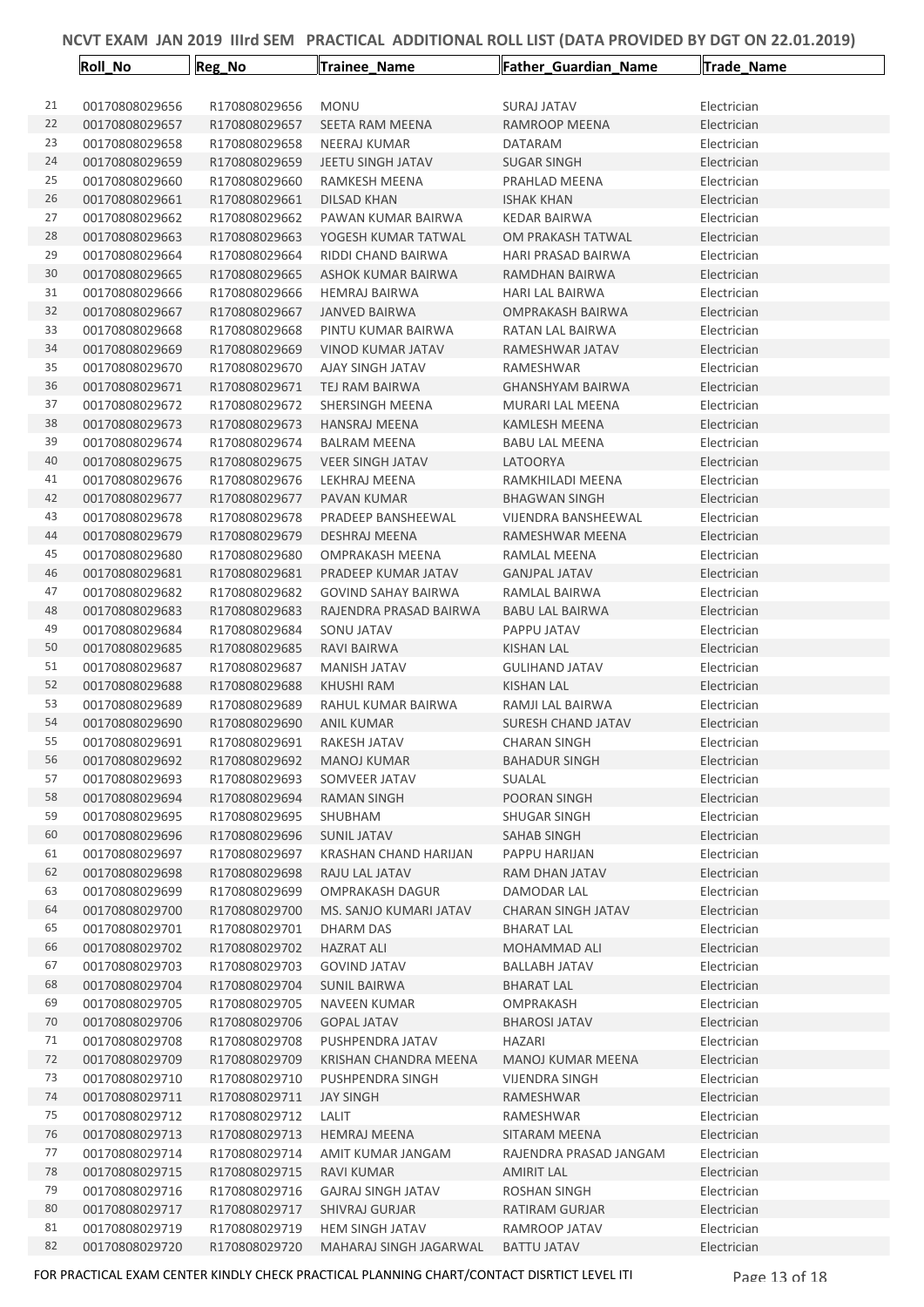|            | Roll_No                          | Reg_No                         | Trainee_Name                                   | Father_Guardian_Name                   | Trade_Name                 |
|------------|----------------------------------|--------------------------------|------------------------------------------------|----------------------------------------|----------------------------|
| 83         | 00170808029721                   | R170808029721                  | NARESH KUMAR JATAV                             | JAGRAM                                 | Electrician                |
| 84         | 00170808029722                   | R170808029722                  | <b>DESHRAJ BAIRWA</b>                          | <b>BHAJAN LAL BAIRWA</b>               | Electrician                |
| 85         | 00170808029723                   | R170808029723                  | <b>BHAGIRATH SAINI</b>                         | PUKH RAJ SAINI                         | Electrician                |
| 86         | 00170808029724                   | R170808029724                  | LATOOR MEENA                                   | <b>GORI SHANKAR MEENA</b>              | Electrician                |
| 87         | 00170808029725                   | R170808029725                  | NARENDRA KUMAR MEENA                           | RAMKESH MEENA                          | Electrician                |
| 88         | 00170808029726                   | R170808029726                  | <b>KAPIL DEV</b>                               | <b>GYAN SINGH</b>                      | Electrician                |
| 89         | 00170808029727                   | R170808029727                  | RAN JEET SINGH JATAV                           | RAM SAHAY JATAV                        | Electrician                |
| 90         | 00170808029728                   | R170808029728                  | PUSHPENDRA SINGH JATAV                         | RAM SINGH JATAV                        | Electrician                |
| 91         | 00170808029740                   | R170808029740                  | BHAVISHYA KUMAR JATAV                          | RAJENDRA SINGH JATAV                   | Electrician                |
| 92         | 00170808029741                   | R170808029741                  | <b>UDAY BHAN JATAV</b>                         | <b>TEJ SINGH</b>                       | Electrician                |
| 93         | 00170808029742                   | R170808029742                  | <b>SHYAM SINGH</b>                             | JAGMOHAN JATAV                         | Electrician                |
| 94         | 00170808029743                   | R170808029743                  | <b>VIJAY BAIRWA</b>                            | KALYAN BAIRWA                          | Electrician                |
| 95         | 00170808029744                   | R170808029744                  | KULDEEP JATAV                                  | <b>HARI SINGH</b>                      | Electrician                |
| 96         | 00170808029745                   | R170808029745                  | <b>AJAY JATAV</b>                              | <b>HARI SINGH</b>                      | Electrician                |
| 97         | 00170808029746                   | R170808029746                  | <b>MALKHAN SINGH</b>                           | ROOP CHAND JATAV                       | Electrician                |
| 98         | 00170808029747                   | R170808029747                  | <b>MANISH</b>                                  | <b>DHARM SINGH</b>                     | Electrician                |
| 99         | 00170808029748                   | R170808029748                  | <b>BRIJESH KUMAR</b>                           | <b>MAGAN DAS</b>                       | Electrician                |
| 100        | 00170808029749                   | R170808029749                  | RAVI KUMAR MEENA                               | <b>CHHUTTAN LAL MEENA</b>              | Electrician                |
| 101        | 00170808029750                   | R170808029750                  | <b>AJAY KUMAR</b>                              | <b>VIJAY</b>                           | Electrician                |
| 102        | 00170808029751                   | R170808029751                  | <b>KULDEEP</b>                                 | <b>RAMMOHAN</b>                        | Electrician                |
| 103        | 00170808029752                   | R170808029752                  | <b>KRISHN SINGH JEGRAWAL</b>                   | <b>MAHAVEERA</b>                       | Electrician                |
| 104        | 00170808029753                   | R170808029753                  | PAHALVAN MEENA                                 | RAMJI LAL MEENA                        | Electrician                |
| 105        | 00170808029754                   | R170808029754                  | <b>SUMRAN SINGH</b>                            | SAMANTA                                | Electrician                |
| 106        | 00170808029755                   | R170808029755                  | NEERAJ KUMAR CHATURVEDI                        | CHANDRABHAN CHATURVEDI                 | Electrician                |
| 107<br>108 | 00170808029756<br>00170808029757 | R170808029756<br>R170808029757 | MANISH KUMAR KARSOLIYA<br><b>SATYDEV DAGUR</b> | SURESH CHAND                           | Electrician                |
| 109        | 00170808029758                   | R170808029758                  | <b>MANISH</b>                                  | <b>HARISH CHANDRA DAGUR</b><br>SHIVRAM | Electrician<br>Electrician |
| 110        | 00170808029759                   | R170808029759                  | JEETENDRA KUMAR                                | KHUSHI RAM                             | Electrician                |
| 111        | 00170808029760                   | R170808029760                  | <b>BRIJESH JATAV</b>                           | RAMESH CHAND JATAV                     | Electrician                |
| 112        | 00170808029761                   | R170808029761                  | <b>VEER SINGH JATAV</b>                        | <b>HEMRAJ JATAV</b>                    | Electrician                |
| 113        | 00170808029762                   | R170808029762                  | SHER SINGH MEENA                               | <b>MANOHARI LAL MEENA</b>              | Electrician                |
| 114        | 00170808029763                   | R170808029763                  | PRAKASH MEENA                                  | <b>MANOHARI MEENA</b>                  | Electrician                |
| 115        | 00170808029764                   | R170808029764                  | SHIV CHARAN MEENA                              | <b>HARI RAM MEENA</b>                  | Electrician                |
| 116        | 00170808029765                   | R170808029765                  | DIL KHUSH MEENA                                | <b>SARVAN LAL MEENA</b>                | Electrician                |
| 117        | 00170808029766                   | R170808029766                  | RAM BABU MEENA                                 | RATAN LAL MEENA                        | Electrician                |
| 118        | 00170808029767                   | R170808029767                  | PUNIRAM MEENA                                  | RAY SINGH MEENA                        | Electrician                |
| 119        | 00170808029768                   | R170808029768                  | RADHE SHYAM JATAV                              | <b>VIJAY SINGH JATAV</b>               | Electrician                |
| 120        | 00170808029769                   | R170808029769                  | <b>BABLU MEENA</b>                             | AMBA LAL MEENA                         | Electrician                |
| 121        | 00170808029770                   | R170808029770                  | VINOD KUMAR MEENA                              | KAMLESH MEENA                          | Electrician                |
| 122        | 00170808029771                   | R170808029771                  | SHIV SINGH MEENA                               | RAMDAYAL MEENA                         | Electrician                |
| 123        | 00170808029772                   | R170808029772                  | RAVI KUMAR                                     | KHUSHI RAM                             | Electrician                |
| 124        | 00170808029773                   | R170808029773                  | PRAMOD SINGH                                   | KISHAN SINGH                           | Electrician                |
| 125        | 00170808029774                   | R170808029774                  | ANSHU DAGUR                                    | <b>BHOOPENDRA SINGH DAGUR</b>          | Electrician                |
| 126        | 00170808029775                   | R170808029775                  | MONU JATAV                                     | RAJENDRA JATAV                         | Electrician                |
| 127        | 00170808029776                   | R170808029776                  | MS. KAJAL KUMARI                               | RAJESH                                 | Electrician                |
| 128        | 00170808029777                   | R170808029777                  | SANJAY JOGI                                    | <b>ASHOK JOGI</b>                      | Electrician                |
| 129        | 00170808029778                   | R170808029778                  | SATYENDRA JATAV                                | RAM KISHAN JATAV                       | Electrician                |
| 130        | 00170808029779                   | R170808029779                  | <b>KAPTAN SINGH</b>                            | LAXMAN SINGH                           | Electrician                |
| 131        | 00170808029781                   | R170808029781                  | PURUSHOTTAM                                    | <b>SHIV RAM</b>                        | Electrician                |
| 132        | 00170808029782                   | R170808029782                  | <b>MAHENDRA MEENA</b>                          | <b>BANSI LAL MEENA</b>                 | Electrician                |
| 133        | 00170808029783                   | R170808029783                  | OM PRAKASH SAIN                                | <b>KAILASH SAIN</b>                    | Electrician                |
| 134        | 00170808029784                   | R170808029784                  | PAWAN JATAV                                    | SOHAN LAL JATAV                        | Electrician                |
| 135        | 00170808029785                   | R170808029785                  | RAJESH KUMAR                                   | DINESH CHAND                           | Electrician                |
| 136        | 00170808029786                   | R170808029786                  | ARVIND SINGH BHANDARI                          | RAMDAYAL                               | Electrician                |
| 137        | 00170808029787                   | R170808029787                  | TEJ SINGH JATAV                                | <b>GANGA SAHAY JATAV</b>               | Electrician                |
| 138<br>139 | 00170808029788                   | R170808029788                  | PREM SINGH JATAV                               | RAMFOOL JATAV                          | Electrician                |
| 140        | 00170808029789<br>00170808029790 | R170808029789<br>R170808029790 | <b>FOOL SINGH MEENA</b><br>DEVVRAT CHAUDHARY   | MURARI MEENA<br>JAGDEESH DAGUR         | Electrician                |
| 141        | 00170808029791                   | R170808029791                  | RAMKESH LAHAKORIYA                             | JAWAHAR SINGH                          | Electrician<br>Electrician |
| 142        | 00170808029792                   | R170808029792                  | RAKESH JATAV                                   | RAMJILAL JATAV                         | Electrician                |
| 143        | 00170808029793                   | R170808029793                  | ABHISHEK CHOURATHIYA                           | <b>BHOOR SINGH</b>                     | Electrician                |
| 144        | 00170808029794                   | R170808029794                  | UMESH CHAND JATAV                              | <b>MAHESH JATAV</b>                    | Electrician                |
|            |                                  |                                |                                                |                                        |                            |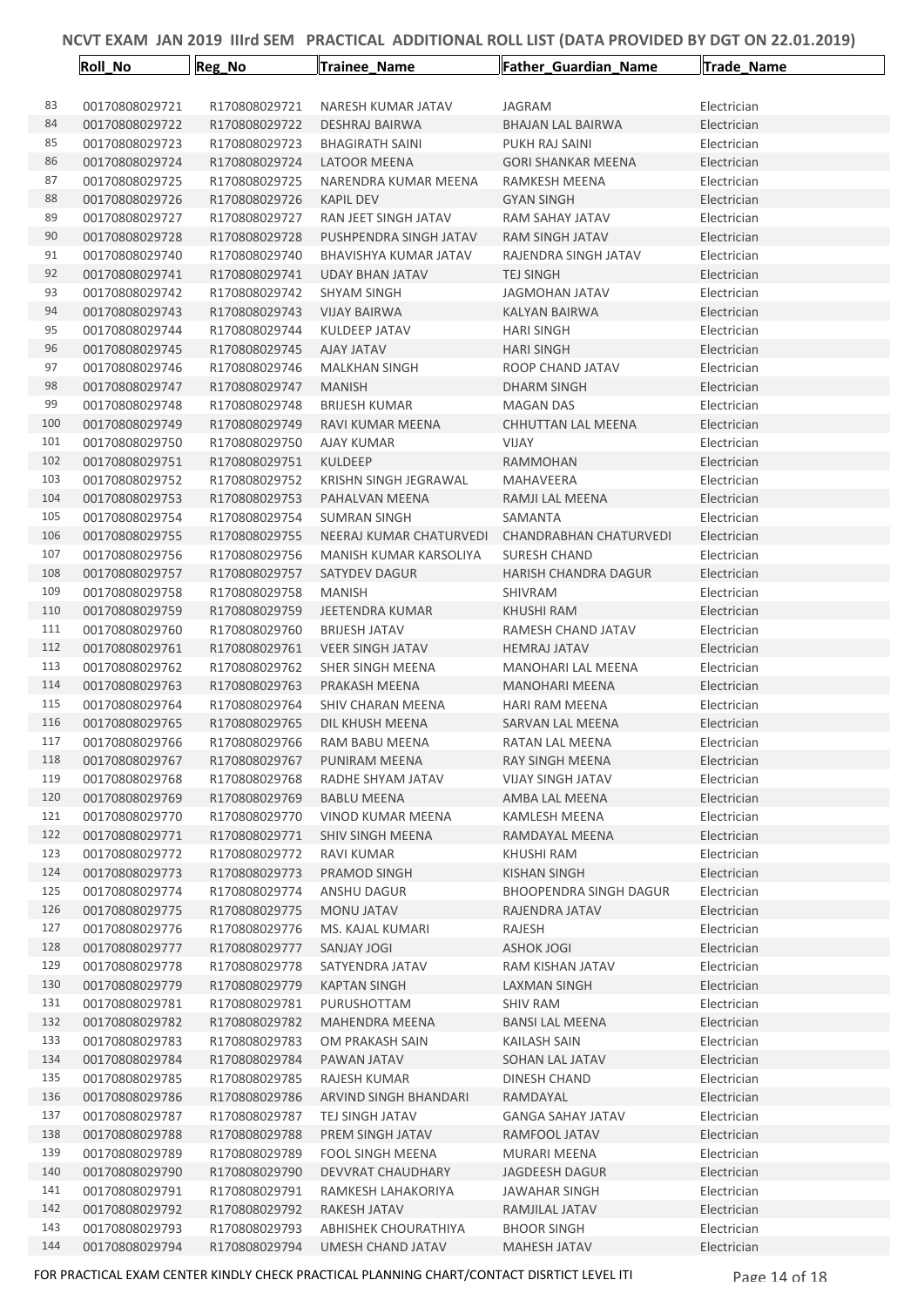|                | <b>Roll_No</b>                   | Reg_No                         | Trainee_Name                                                                                 | <b>Father_Guardian_Name</b>                                                                                                       | Trade_Name                 |  |
|----------------|----------------------------------|--------------------------------|----------------------------------------------------------------------------------------------|-----------------------------------------------------------------------------------------------------------------------------------|----------------------------|--|
| 145            | 00170808029795                   | R170808029795                  | LOKESH KUMAR MEENA                                                                           | SHIVCHARAN MEENA                                                                                                                  | Electrician                |  |
| 146            | 00170808029796                   | R170808029796                  | MANOJ KUMAR MEENA                                                                            | MURARI LAL MEENA                                                                                                                  | Electrician                |  |
|                |                                  | District                       | KOTA                                                                                         |                                                                                                                                   |                            |  |
| P1191          |                                  |                                |                                                                                              | PR08000512-Raja Private Industrial Training Institute, 62 Balaji Awas Devli Arab Road Barkhera Tehsil-Ladpura, Kota, Rajasthan, - |                            |  |
| $\mathbf{1}$   | 00160808061109                   | R160808061109                  | <b>MILAN MEHARA</b>                                                                          | <b>HEMRAJ MEHARA</b>                                                                                                              | Electrician                |  |
| $\overline{2}$ | 00160808061165                   | R160808061165                  | RAMAN RAWAL                                                                                  | SAMPAT RAJ RAWAL                                                                                                                  | Electrician                |  |
|                |                                  |                                |                                                                                              | PU08000585-Shiv Sai Private Industrial Training Institute, Near Raipura Circle Devli arab Road, Kota, Rajasthan, -324004          |                            |  |
| P1198          |                                  |                                |                                                                                              |                                                                                                                                   |                            |  |
| $\mathbf{1}$   | 00150808221914                   | R150808221914                  | <b>RANVEER REGAR</b>                                                                         | <b>GOPAL LAL REGAR</b>                                                                                                            | Electrician                |  |
| $\overline{2}$ | 00170808119371                   | R170808119371                  | PAWAN ARYA                                                                                   | <b>RAMESH ARYA</b>                                                                                                                | Electrician                |  |
| 3              | 00170808119372                   | R170808119372                  | DEEPAK KUMAR                                                                                 | HANSRAJ                                                                                                                           | Electrician                |  |
| 4<br>5         | 00170808119373<br>00170808119374 | R170808119373<br>R170808119374 | <b>AVINASH VERMA</b><br>KOMAL KUMARI                                                         | <b>MUKESH VERMA</b><br>SATYPRAKSH                                                                                                 | Electrician<br>Electrician |  |
| 6              | 00170808119377                   | R170808119377                  | MS INDU VERMA                                                                                | RAMPHOOL VERMA                                                                                                                    | Electrician                |  |
| 7              | 00170808119378                   | R170808119378                  | MS REENU VERMA                                                                               | RAMPHOOL                                                                                                                          | Electrician                |  |
| 8              | 00170808119379                   | R170808119379                  | DILKUSH MAHAWAR                                                                              | RAMLAL MAHAWAR                                                                                                                    | Electrician                |  |
| 9              | 00170808119382                   | R170808119382                  | <b>HARISH VERMA</b>                                                                          | JAMANA LAL                                                                                                                        | Electrician                |  |
| 10             | 00170808119383                   | R170808119383                  | <b>SUNEEL KUMAR</b>                                                                          | <b>CHHOTU LAL</b>                                                                                                                 | Electrician                |  |
| 11             | 00170808119384                   | R170808119384                  | AMAN MEHRA                                                                                   | MAHAVEEER                                                                                                                         | Electrician                |  |
| 12             | 00170808119387                   | R170808119387                  | <b>VISHAL SHARMA</b>                                                                         | RAJENDRA PRASAD SHARMA                                                                                                            | Electrician                |  |
| 13             | 00170808119388                   | R170808119388                  | <b>DINESH KUMAR</b>                                                                          | <b>HANSRAJ</b>                                                                                                                    | Electrician                |  |
| 14             | 00170808119389                   | R170808119389                  | <b>JAY KUMAR</b>                                                                             | PRAMENDRA KUMAR                                                                                                                   | Electrician                |  |
| 15             | 00170808119390                   | R170808119390                  | MAHAVEER PRASAD REGAR                                                                        | MATHURA LAL REGAR                                                                                                                 | Electrician                |  |
| 16             | 00170808134353                   | R170808134353                  | CHINKESH MEENA                                                                               | <b>HARIRAM MEENA</b>                                                                                                              | Electrician                |  |
| 17             | 00170808134354                   | R170808134354                  | <b>BUDDHI PRAKASH</b>                                                                        | HARJARI LAL                                                                                                                       | Electrician                |  |
| 18             | 00170808134519                   | R170808134519                  | UCHHAB VERMA                                                                                 | SHRI RATAN VERMA                                                                                                                  | Electrician                |  |
|                |                                  | District                       | <b>NAGAUR</b>                                                                                |                                                                                                                                   |                            |  |
| P0262          |                                  |                                |                                                                                              | PR08001092-Shri Baldev Ram Mirdha Private Industrial Training Institute Merta City, Infront of Jorapura ki Dhani, Gotan Road, Mer |                            |  |
| 1              | 00170808071059                   | R170808071059                  | <b>JITENDRA</b>                                                                              | CHHOTOO RAM                                                                                                                       | Electrician                |  |
| P0471          |                                  |                                |                                                                                              | PR08001152-Singhji Private Industrial Training Institute, Marwar, Mundwa, Nagaur, Rajasthan, -341026                              |                            |  |
| $\mathbf{1}$   | 00160808020687                   | R160808020687                  | KANA RAM                                                                                     | <b>KUSAL RAM</b>                                                                                                                  | Electrician                |  |
| 2              | 00160808020734                   | R160808020734                  | FAZLUDEEN                                                                                    | RASEED                                                                                                                            | Electrician                |  |
| 3              | 00160808020738                   | R160808020738                  | AJIT SINGH DUKIYA                                                                            | <b>SUNDA RAM</b>                                                                                                                  | Electrician                |  |
| 4              | 00160808020741                   | R160808020741                  | KHUMESH REGAR                                                                                | PANCHARAM                                                                                                                         | Electrician                |  |
| 5              | 00160808020747                   | R160808020747                  | BHUTA RAM MEGHWAL                                                                            | <b>RAM CHANDRA</b>                                                                                                                | Electrician                |  |
| 6              | 00160808026629                   | R160808026629                  | JAIPAL                                                                                       | HIMMTA RAM                                                                                                                        | Electrician                |  |
| 7              | 00160808026721                   | R160808026721                  | <b>NANAK</b>                                                                                 | OMPRAKASH                                                                                                                         | Electrician                |  |
| 8              | 00160808027025                   | R160808027025                  | PRAKASH NAYAK                                                                                | SANGRAM RAM                                                                                                                       | Electrician                |  |
| 9              | 00160808047986                   | R160808047986                  | SHIYA RAM                                                                                    | <b>BHIKHA RAM LUHAR</b>                                                                                                           | Electrician                |  |
| P0680          |                                  |                                | PR08000708-Marudhar Private Industrial Training Institute, Jayal, Nagaur, Rajasthan, -341023 |                                                                                                                                   |                            |  |
| $\mathbf{1}$   | 00170808098701                   | R170808098701                  | <b>HANUMAN RAM</b>                                                                           | <b>RAM KARAN</b>                                                                                                                  | Electrician                |  |
| $\overline{2}$ | 00170808098702                   | R170808098702                  | GANESH RAM MAHIYA                                                                            | NATHU RAM MAHIYA                                                                                                                  | Electrician                |  |
| 3              | 00170808098703                   | R170808098703                  | RAJU RAM KHOJA                                                                               | <b>KISHANA RAM</b>                                                                                                                | Electrician                |  |
| 4<br>5         | 00170808098704<br>00170808098705 | R170808098704<br>R170808098705 | <b>NEMI CHAND SAD</b><br><b>GOPAL RAM</b>                                                    | DEVA RAM SAD<br>KISHANA RAM                                                                                                       | Electrician<br>Electrician |  |
| 6              | 00170808098706                   | R170808098706                  | <b>MARUDHAR SINGH</b>                                                                        | <b>SURENDER SINGH</b>                                                                                                             | Electrician                |  |
| 7              | 00170808098707                   | R170808098707                  | MANOJ MANGLODA                                                                               | <b>BHANWRU RAM</b>                                                                                                                | Electrician                |  |
| 8              | 00170808098708                   | R170808098708                  | <b>SUNIL KHOJA</b>                                                                           | RAMKISHORE                                                                                                                        | Electrician                |  |
| 9              | 00170808098709                   | R170808098709                  | <b>ASHOK VAISHNAV</b>                                                                        | <b>HEM DAS</b>                                                                                                                    | Electrician                |  |
| 10             | 00170808098710                   | R170808098710                  | KANCHAN DHAYAL                                                                               | RAM NIWAS DHAYAL                                                                                                                  | Electrician                |  |
| 11             | 00170808098711                   | R170808098711                  | MANISHA POTALIYA                                                                             | RAM CHANDRA                                                                                                                       | Electrician                |  |
| 12             | 00170808098712                   | R170808098712                  | <b>MANOJ RAO</b>                                                                             | PRABHU RAM RAO                                                                                                                    | Electrician                |  |
| 13             | 00170808098713                   | R170808098713                  | <b>CHETAN RAM</b>                                                                            | <b>BABU LAL</b>                                                                                                                   | Electrician                |  |
| P0856          |                                  |                                |                                                                                              | PR08000337-Shiv Private Industrial Training Institute, Gonwa Kala Road, Vpo. Shilgaon, Block-Munda, Nagaur, Rajasthan, -          |                            |  |
| $\mathbf{1}$   | 00160808098084                   | R160808098084                  | <b>MAN SINGH</b>                                                                             | <b>GOVIND SINGH</b>                                                                                                               | Electrician                |  |
| $\overline{2}$ | 00170808121427                   | R170808121427                  | <b>SHRI RAM</b>                                                                              | RAM AVTAR                                                                                                                         | Electrician                |  |
| 3              | 00170808121428                   | R170808121428                  | <b>MAHENDRA</b>                                                                              | RAMNIWASH                                                                                                                         | Electrician                |  |
| 4              | 00170808132028                   | R170808132028                  | <b>MAHADEV</b>                                                                               | <b>MUNNARAM</b>                                                                                                                   | Electrician                |  |
| P1380          |                                  |                                |                                                                                              | PR08000738-Tagore Private Industrial Training Institute, Kuchaman City Road, Choti Khatu (Khatu Kurad), Didwana, Nagaur, Rajast   |                            |  |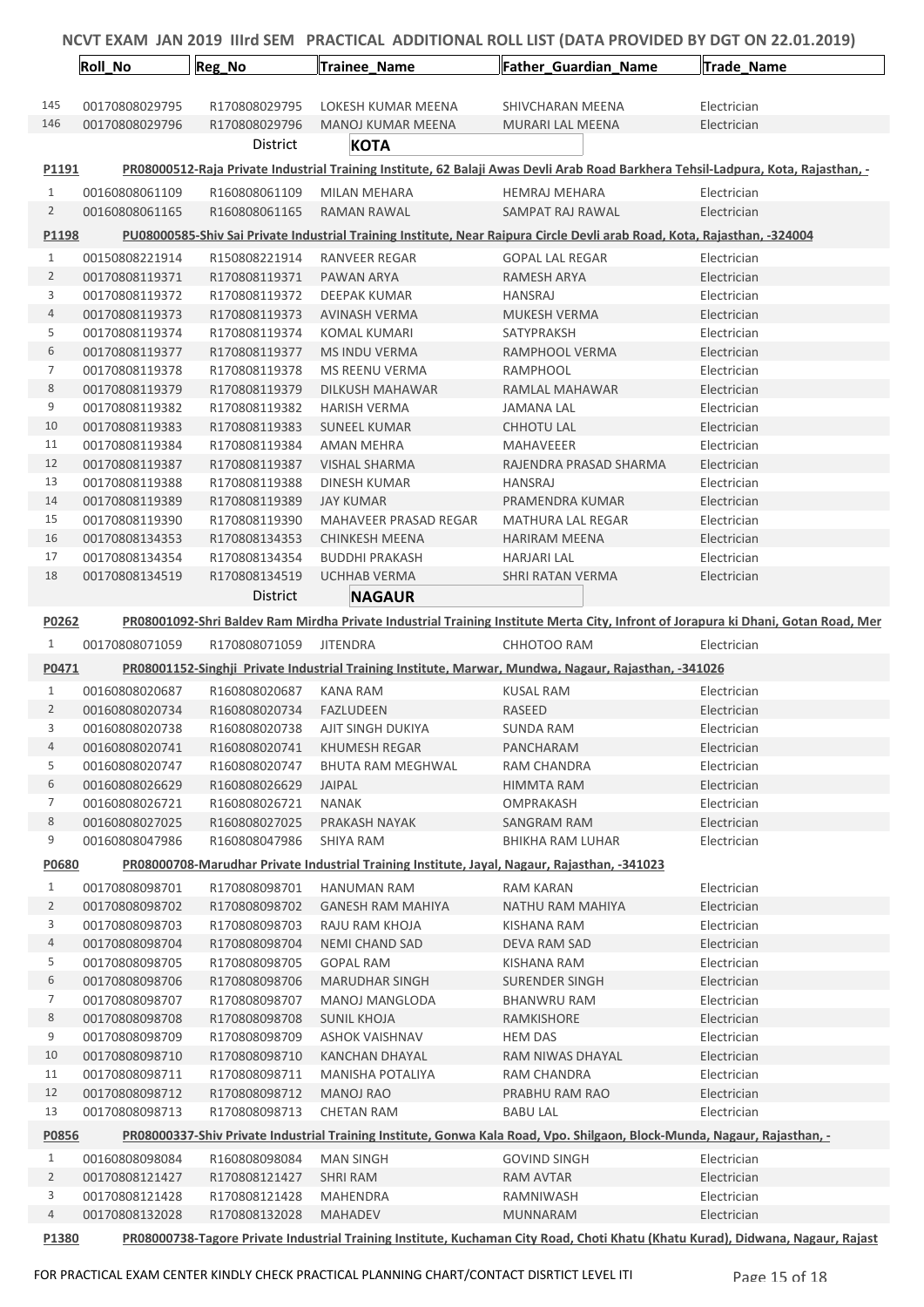|                                                                                                                                        | Roll_No                          | Reg_No                         | Trainee_Name                                           | Father_Guardian_Name                                                                                                             | Trade_Name                 |  |
|----------------------------------------------------------------------------------------------------------------------------------------|----------------------------------|--------------------------------|--------------------------------------------------------|----------------------------------------------------------------------------------------------------------------------------------|----------------------------|--|
|                                                                                                                                        |                                  |                                |                                                        |                                                                                                                                  |                            |  |
| 1                                                                                                                                      | 00150808172135                   | R150808172135                  | KAMAL KISHOR                                           | MANGI LAL SIYAK                                                                                                                  | Electrician                |  |
| P1401                                                                                                                                  |                                  |                                |                                                        | PR08000158-Rajshree Private Industrial Training Institute, Near Gurukul School Mundawa Road, Nagaur, Rajasthan, -                |                            |  |
| $\mathbf{1}$                                                                                                                           | 00170808102037                   | R170808102037                  | POOJA                                                  | <b>RAMNIWAS</b>                                                                                                                  | Electrician                |  |
| $\overline{2}$<br>3                                                                                                                    | 00170808102048                   | R170808102048                  | <b>SURESH MEGHWAL</b>                                  | <b>JAGDISH</b>                                                                                                                   | Electrician                |  |
|                                                                                                                                        | 00170808102049                   | R170808102049                  | RAMA KISHAN                                            | RAMESHWAR LAL                                                                                                                    | Electrician                |  |
| P1568                                                                                                                                  |                                  |                                |                                                        | PR08000245-P.R.G. Memorial Private Industrial Training Institute, West Side Gate, B.R. Miradha Dharmshala, Fort Road, Nagaur, Na |                            |  |
| $\mathbf{1}$                                                                                                                           | 00140808157133                   | R140808157133                  | RANVEER SINGH                                          | <b>ANADU SINGH</b>                                                                                                               | Electrician                |  |
| 2                                                                                                                                      | 00160808097728                   | R160808097728                  | <b>MAGA RAM MEGHWAL</b>                                | NIMBA RAM                                                                                                                        | Electrician                |  |
| 3<br>4                                                                                                                                 | 00160808097730<br>00160808098039 | R160808097730<br>R160808098039 | RAMESHWAR LAL MEGHWAL<br><b>SHARWAN RAM</b>            | CHEN RAM MEGHWAL<br><b>BABU RAM</b>                                                                                              | Electrician<br>Electrician |  |
| 5                                                                                                                                      | 00160808098063                   | R160808098063                  | <b>GANESHA RAM</b>                                     | TILLA RAM                                                                                                                        | Electrician                |  |
| 6                                                                                                                                      | 00160808098097                   | R160808098097                  | SANDEEP SIYAG                                          | <b>MAHESH SIYAG</b>                                                                                                              | Electrician                |  |
| 7                                                                                                                                      | 00160808098286                   | R160808098286                  | PANNA RAM                                              | <b>CHAINA RAM</b>                                                                                                                | Electrician                |  |
| 8                                                                                                                                      | 00160808100371                   | R160808100371                  | <b>BANKA RAM</b>                                       | PURKHA RAM BOORIYA                                                                                                               | Electrician                |  |
| 9                                                                                                                                      | 00160808101102                   | R160808101102                  | SOHAN RAM                                              | RAMPAL RAM                                                                                                                       | Electrician                |  |
| 10                                                                                                                                     | 00160808101103                   | R160808101103                  | KALU RAM                                               | <b>GHEWAR RAM</b>                                                                                                                | Electrician                |  |
| 11                                                                                                                                     | 00160808101105                   | R160808101105                  | <b>BHOORA RAM</b>                                      | PHOOSA RAM                                                                                                                       | Electrician                |  |
| 12                                                                                                                                     | 00170808082093                   | R170808082093                  | <b>MANOHAR SINGH</b>                                   | <b>BASTI RAM</b>                                                                                                                 | Electrician                |  |
| 13                                                                                                                                     | 00170808082098                   | R170808082098                  | <b>PREM SUKH</b>                                       | PHUSA RAM                                                                                                                        | Electrician                |  |
| 14                                                                                                                                     | 00170808082101                   | R170808082101                  | <b>MANOJ KUMAR</b>                                     | <b>LEKH RAM</b>                                                                                                                  | Electrician                |  |
| 15                                                                                                                                     | 00170808082102                   | R170808082102                  | <b>KALURAM BISHU</b>                                   | <b>BHANWAR LAL BISHU</b>                                                                                                         | Electrician                |  |
| 16<br>17                                                                                                                               | 00170808082104<br>00170808082106 | R170808082104                  | RADHESHYAM MEGHWAL<br>SAHIRAM GEHLOT                   | POORNA RAM MEGHWAL<br>OMPRAKASH                                                                                                  | Electrician                |  |
| 18                                                                                                                                     | 00170808082109                   | R170808082106<br>R170808082109 | ASHOK KUMAR DHAL                                       | RAMU RAM DHAL                                                                                                                    | Electrician<br>Electrician |  |
| 19                                                                                                                                     | 00170808082130                   | R170808082130                  | <b>SHIV SINGH PANWAR</b>                               | PAPPU SINGH PANWAR                                                                                                               | Electrician                |  |
| 20                                                                                                                                     | 00170808082131                   | R170808082131                  | MS. RAJANI KUMARI                                      | <b>RAMU RAM</b>                                                                                                                  | Electrician                |  |
| 21                                                                                                                                     | 00170808082133                   | R170808082133                  | MS. SUNDER KUMARI DIRTH                                | KISHNA RAM                                                                                                                       | Electrician                |  |
| 22                                                                                                                                     | 00170808082135                   | R170808082135                  | CHHAGAN LAL MEGHWAL                                    | REKHA RAM                                                                                                                        | Electrician                |  |
| 23                                                                                                                                     | 00170808082136                   | R170808082136                  | KHERAJ RAM                                             | <b>BHAGAWANA RAM</b>                                                                                                             | Electrician                |  |
| 24                                                                                                                                     | 00170808082137                   | R170808082137                  | <b>KULDEEP</b>                                         | <b>BIRBAL RAM DHAL</b>                                                                                                           | Electrician                |  |
| 25                                                                                                                                     | 00170808082138                   | R170808082138                  | <b>GOPAL KISHAN</b>                                    | PURNA RAM                                                                                                                        | Electrician                |  |
| 26                                                                                                                                     | 00170808082139                   | R170808082139                  | <b>MANOJ</b>                                           | <b>PREM KUMAR</b>                                                                                                                | Electrician                |  |
| 27                                                                                                                                     | 00170808082140                   | R170808082140                  | SUNIL                                                  | OMPRAKASH                                                                                                                        | Electrician                |  |
| 28                                                                                                                                     | 00170808082141                   | R170808082141                  | PAPPU RAM                                              | MEGHA RAM                                                                                                                        | Electrician                |  |
| 29                                                                                                                                     | 00170808082142                   | R170808082142                  | <b>RAMESH CHANDRA</b>                                  | <b>BABU RAM</b>                                                                                                                  | Electrician                |  |
| 30<br>31                                                                                                                               | 00170808082144                   | R170808082144                  | MALA RAM BISHU                                         | NARAYAN RAM BISHU                                                                                                                | Electrician                |  |
| 32                                                                                                                                     | 00170808082145<br>00170808082147 | R170808082145<br>R170808082147 | <b>NEM CHAND</b><br>RAVINDRA KUMAR MEGHWAL SHANKAR LAL | OMA RAM                                                                                                                          | Electrician<br>Electrician |  |
| 33                                                                                                                                     | 00170808082149                   | R170808082149                  | SAHI RAM MEGHWAL                                       | <b>CHETAN RAM</b>                                                                                                                | Electrician                |  |
| 34                                                                                                                                     | 00170808082160                   | R170808082160                  | <b>VIJAY PAL GEHLOT</b>                                | SONA RAM                                                                                                                         | Electrician                |  |
| P1619                                                                                                                                  |                                  |                                |                                                        | PR08001632-H R D Private Industrial Training Institute, Opp.Railway Station Gotan, Nagaur, Rajasthan, -342902                    |                            |  |
| $\mathbf{1}$                                                                                                                           | 00170808043056                   | R170808043056                  | <b>GUMAN RAM</b>                                       | ANDA RAM                                                                                                                         | Electrician                |  |
| $\overline{2}$                                                                                                                         | 00170808043060                   | R170808043060                  | DAYAL RAM                                              | MANGA RAM                                                                                                                        | Electrician                |  |
| 3                                                                                                                                      | 00170808043061                   | R170808043061                  | SAHDEV                                                 | <b>JASSA RAM</b>                                                                                                                 | Electrician                |  |
| 4                                                                                                                                      | 00170808043065                   | R170808043065                  | KANA RAM                                               | CHHOTU RAM                                                                                                                       | Electrician                |  |
| 5                                                                                                                                      | 00170808043092                   | R170808043092                  | SHYAM LAL GURJAR                                       | MOOLARAM GURJAR                                                                                                                  | Electrician                |  |
| 6                                                                                                                                      | 00170808043127                   | R170808043127                  | RAJU RAM                                               | <b>BHANSHI RAM</b>                                                                                                               | Electrician                |  |
|                                                                                                                                        |                                  | District                       | <b>SAWAI MADHOPUR</b>                                  |                                                                                                                                  |                            |  |
| PR08000635-Bhagwan Vishwakarma Private Industrial Training Institute, Dev Nagar Ward No.2, Gurjaron Ki Jopdi Jaipur Road, Gan<br>P0691 |                                  |                                |                                                        |                                                                                                                                  |                            |  |
| 1                                                                                                                                      | 00170808101977                   | R170808101977                  | <b>CHANDRABHAN GURJAR</b>                              | KARAN SINGH GURJAR                                                                                                               | Electrician                |  |
| $\overline{2}$                                                                                                                         | 00170808101978                   | R170808101978                  | <b>REKH SINGH GURJAR</b>                               | KAMAL SINGH GURJAR                                                                                                               | Electrician                |  |
| 3                                                                                                                                      | 00170808101979                   | R170808101979                  | <b>VINOD MALI</b>                                      | RADHESHYAM MALI                                                                                                                  | Electrician                |  |
| 4                                                                                                                                      | 00170808101980                   | R170808101980                  | <b>MAN SINGH GURJAR</b>                                | <b>BACHCHU SINGH GURJAR</b>                                                                                                      | Electrician                |  |
| 5                                                                                                                                      | 00170808101981                   | R170808101981                  | JITENDRA SINGH KATARIYA                                | <b>BHAGCHAND GURJAR</b>                                                                                                          | Electrician                |  |
| 6                                                                                                                                      | 00170808101982                   | R170808101982                  | DHARMENDRA SHARMA                                      | <b>BRAHMANAND SHARMA</b>                                                                                                         | Electrician                |  |
| 7                                                                                                                                      | 00170808101983                   | R170808101983                  | <b>SALMAN KHAN</b>                                     | <b>SULEMAN KHAN</b>                                                                                                              | Electrician                |  |
| 8                                                                                                                                      | 00170808101984                   | R170808101984                  | SHIVDYAL RAIGAR                                        | KISHAN LAL RAIGAR                                                                                                                | Electrician                |  |
| 9                                                                                                                                      | 00170808101985                   | R170808101985                  | RAJENDRA PRASAD MEENA                                  | <b>HEMRAJ MEENA</b>                                                                                                              | Electrician                |  |
| 10                                                                                                                                     | 00170808101986                   | R170808101986                  | RAMRAJ GURJAR                                          | RAMESH CHAND GURJAR                                                                                                              | Electrician                |  |
| 11                                                                                                                                     | 00170808101988                   | R170808101988                  | <b>KULDEEP SINGH</b>                                   | <b>SURAJ SINGH</b>                                                                                                               | Electrician                |  |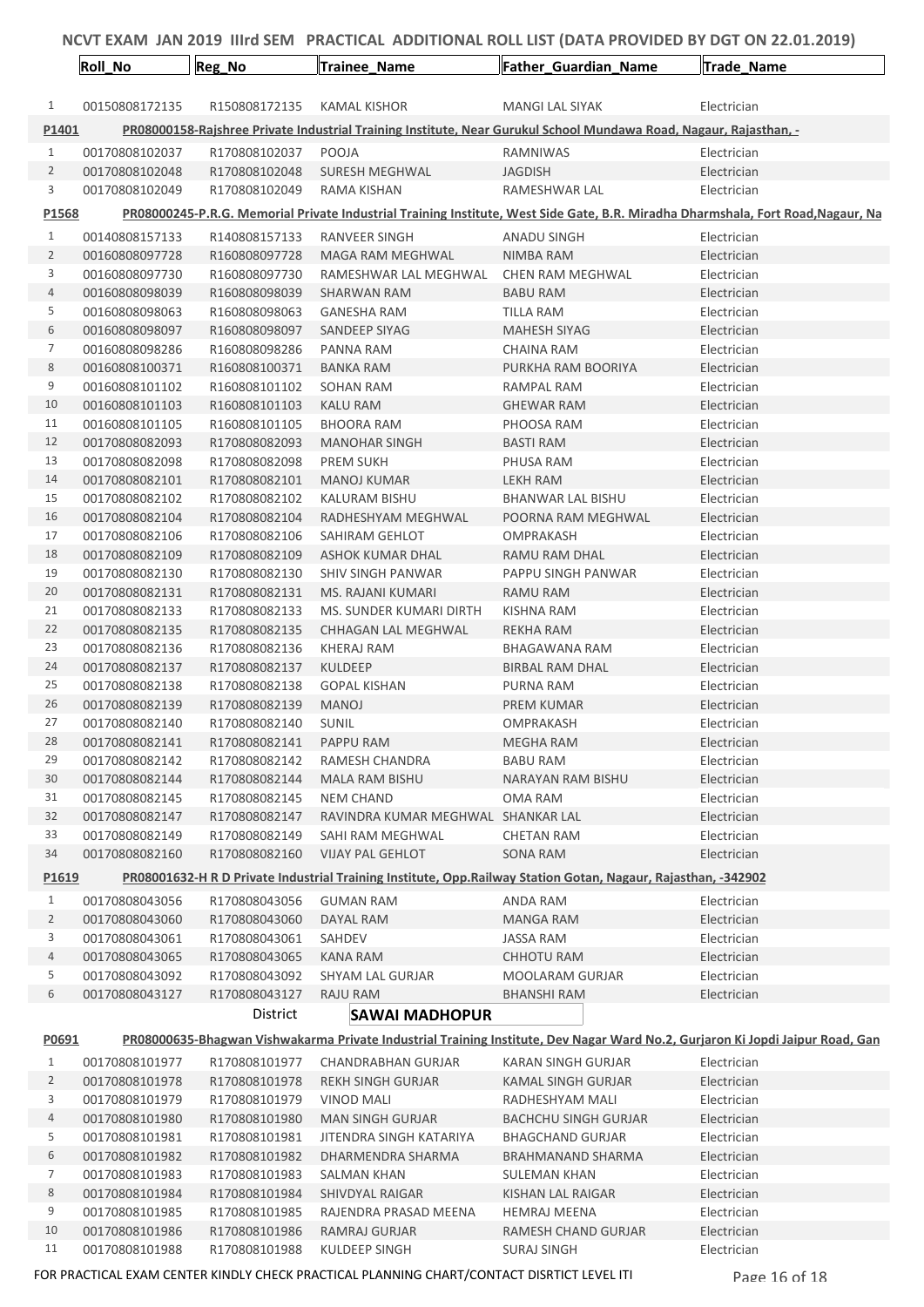|                | <b>Roll_No</b> | Reg_No                         | Trainee_Name                                                                                                             | Father_Guardian_Name                       | Trade_Name                                                                                                                        |
|----------------|----------------|--------------------------------|--------------------------------------------------------------------------------------------------------------------------|--------------------------------------------|-----------------------------------------------------------------------------------------------------------------------------------|
|                |                |                                |                                                                                                                          |                                            |                                                                                                                                   |
| 12             | 00170808101989 | R170808101989                  | <b>VIJAY SINGH GURJAR</b>                                                                                                | <b>BHAROSHI GURJAR</b>                     | Electrician                                                                                                                       |
| 13             | 00170808101990 | R170808101990                  | <b>BHOJRAJ GURJAR</b>                                                                                                    | RADHAKISHAN GURJAR                         | Electrician                                                                                                                       |
| 14             | 00170808101991 | R170808101991                  | DINESH KUMAR                                                                                                             | <b>ASHOK KUMAR</b>                         | Electrician                                                                                                                       |
| 15             | 00170808101992 | R170808101992                  | PANKAJ KUMAR SHARMA                                                                                                      | RAM KISHAN SHARMA                          | Electrician                                                                                                                       |
| 16             | 00170808101993 | R170808101993                  | DHARMVEER PRAJAPAT                                                                                                       | <b>BHAROSHI PRAJAPAT</b>                   | Electrician                                                                                                                       |
| 17             | 00170808101994 | R170808101994                  | SAMAYRAJ GURJAR                                                                                                          | CHIRANJI LAL GURJAR                        | Electrician                                                                                                                       |
| 18             | 00170808101995 | R170808101995                  | <b>BALRAM PRAJAPAT</b>                                                                                                   | <b>GIRRAJ PRAJAPAT</b>                     | Electrician                                                                                                                       |
| 19             | 00170808101996 | R170808101996                  | <b>INDRA SINGH GURJAR</b>                                                                                                | NARSI GURJAR                               | Electrician                                                                                                                       |
| 20             | 00170808101997 | R170808101997                  | <b>VIJENDRA VAIRAGI</b>                                                                                                  | <b>MUKESH VAIRAGI</b>                      | Electrician                                                                                                                       |
| 21             | 00170808124391 | R170808124391                  | <b>HARIMOHAN PRAJAPAT</b>                                                                                                | <b>GHANSHYAM PRAJAPAT</b>                  | Electrician                                                                                                                       |
| P0697          |                |                                |                                                                                                                          |                                            | PR08000645-New Lal Bahadur Shastri Private Industrial Training Institute, F-38, RIICO Office Gangapur City, Sawai Madhopur, Rajas |
| $\mathbf{1}$   | 00170808001233 | R170808001233                  | SONU KUMAR MEENA                                                                                                         | NANDLAL MEENA                              | Electrician                                                                                                                       |
| $\overline{2}$ | 00170808001234 | R170808001234                  | MANOJ KUMAR JAYASWAL                                                                                                     | KADU RAM JAYASWAL                          | Electrician                                                                                                                       |
| 3              | 00170808001235 | R170808001235                  | SIRAJUDDIN KHAN                                                                                                          | <b>MUKHTYAR KHAN</b>                       | Electrician                                                                                                                       |
| 4              | 00170808001236 | R170808001236                  | <b>SHAHRUKH KHAN</b>                                                                                                     | <b>NAFEES KHAN</b>                         | Electrician                                                                                                                       |
| 5              | 00170808001237 | R170808001237                  | RAJENDRA KUMAR MEENA                                                                                                     | POORAN SINGH MEENA                         | Electrician                                                                                                                       |
| 6              | 00170808001238 | R170808001238                  | <b>LALIT KISHOR MEENA</b>                                                                                                | RAMKESH MEENA                              | Electrician                                                                                                                       |
| 7              | 00170808001239 | R170808001239                  | RAHUL DEV MEENA                                                                                                          | PRATHVIRAJ MEENA                           | Electrician                                                                                                                       |
| 8              | 00170808001241 | R170808001241                  |                                                                                                                          |                                            | Electrician                                                                                                                       |
| 9              | 00170808001243 | R170808001243                  | DHARAMRAJ BAIRWA                                                                                                         | <b>HANSRAJ BAIRWA</b><br>MEETHA LAL BAIRWA |                                                                                                                                   |
| 10             |                | R170808001245                  | LAKHAN BAIRWA                                                                                                            |                                            | Electrician                                                                                                                       |
|                | 00170808001245 |                                | <b>RAJESH GURJAR</b>                                                                                                     | <b>HARI SINGH GURJAR</b>                   | Electrician                                                                                                                       |
| 11             | 00170808001246 | R170808001246                  | NAVAL KISHORE GURJAR                                                                                                     | <b>RAM SINGH GURJAR</b>                    | Electrician                                                                                                                       |
| 12             | 00170808001247 | R170808001247                  | RAJKUMAR MEENA                                                                                                           | RAMAVTAR MEENA                             | Electrician                                                                                                                       |
| 13             | 00170808001248 | R170808001248                  | BAVLESH KUMAR MEENA                                                                                                      | RAMKHILARI MEENA                           | Electrician                                                                                                                       |
| 14             | 00170808001249 | R170808001249                  | RAHUL KUMR MEENA                                                                                                         | AMAR SINGH MEENA                           | Electrician                                                                                                                       |
| 15             | 00170808001250 | R170808001250                  | MANISH KUMAR MEENA                                                                                                       | MUKESH KUMAR MEENA                         | Electrician                                                                                                                       |
| 16             | 00170808001251 | R170808001251                  | PARSHARAM BAIRWA                                                                                                         | <b>JAGAN BAIRWA</b>                        | Electrician                                                                                                                       |
| 17             | 00170808001252 | R170808001252                  | BRIJ MOHAN BAIRWA                                                                                                        | RAJU LAL BAIRWA                            | Electrician                                                                                                                       |
| 18             | 00170808001253 | R170808001253<br>R170808001254 | TRIVENDRA CHAUDHARY                                                                                                      | SIYARAM JAT                                | Electrician                                                                                                                       |
| 19             | 00170808001254 |                                | <b>VIKRAM MEENA</b>                                                                                                      |                                            | Electrician                                                                                                                       |
|                |                |                                |                                                                                                                          | NEAM JI MEENA                              |                                                                                                                                   |
| P0699          |                |                                | PR08000663-Shree Jee Private Industrial Training Institute, RIICO Area, Gangapurcity, Sawai Madhopur, Rajasthan, -322205 |                                            |                                                                                                                                   |
| 1              | 00170808107947 | R170808107947                  | <b>HUKAM SINGH GURJAR</b>                                                                                                | <b>SHIV CHARAN GURJAR</b>                  | Electrician                                                                                                                       |
| 2              | 00170808107948 | R170808107948                  | <b>AKASH JATAV</b>                                                                                                       | <b>BHARAT LAL JATAV</b>                    | Electrician                                                                                                                       |
| 3              | 00170808107949 | R170808107949                  | DINESH JATAV                                                                                                             | RAMESH JATAV                               | Electrician                                                                                                                       |
| 4              | 00170808107950 | R170808107950                  | TAREEF KHAN                                                                                                              | TAYYAB KHAN                                | Electrician                                                                                                                       |
| 5              | 00170808107951 | R170808107951                  | SHAHRUKH KHAN                                                                                                            | <b>JAMIL KHAN</b>                          | Electrician                                                                                                                       |
| 6              | 00170808107952 | R170808107952                  | <b>SHUEB AKHTAR</b>                                                                                                      | <b>WAHEED KHAN</b>                         | Electrician                                                                                                                       |
| 7              | 00170808107953 | R170808107953                  | ADIL KHAN                                                                                                                | ASGHAR ALI                                 | Electrician                                                                                                                       |
| 8              | 00170808107954 | R170808107954                  | LAKHAN SINGH GURJAR                                                                                                      | <b>BADAM SINGH GURJAR</b>                  | Electrician                                                                                                                       |
| 9              | 00170808107955 | R170808107955                  | SAGAR KUMAR                                                                                                              | OM PRAKASH BAIRWA                          | Electrician                                                                                                                       |
| 10             | 00170808107957 | R170808107957                  | DHARMESH SINGH HANUMAT                                                                                                   | KAILASH CHAND JATAV                        | Electrician                                                                                                                       |
| 11             | 00170808107958 | R170808107958                  | <b>VIKAS MEHRA</b>                                                                                                       | <b>VISHRAM MEHRA</b>                       | Electrician                                                                                                                       |
| 12             | 00170808107959 | R170808107959                  | MOHAMMAD ADIL KHAN                                                                                                       | SALAMUDEEN KHAN                            | Electrician                                                                                                                       |
| 13             | 00170808107960 | R170808107960                  | <b>BHAWANI SINGH</b>                                                                                                     | <b>FOOL SINGH</b>                          | Electrician                                                                                                                       |
| 14             | 00170808107961 | R170808107961                  | <b>MONU MALI</b>                                                                                                         | <b>MAHESH MALI</b>                         | Electrician                                                                                                                       |
| 15             | 00170808107962 | R170808107962                  | <b>HARI OM BAIRWA</b>                                                                                                    | RAM CHARAN BAIRWA                          | Electrician                                                                                                                       |
| 16             | 00170808107964 | R170808107964                  | <b>MOIN KHAN</b>                                                                                                         | SALEEM KHAN                                | Electrician                                                                                                                       |
| 17             | 00170808107965 | R170808107965                  | RAMKHILARI BAIRWA                                                                                                        | SHRAVAN LAL BAIRWA                         | Electrician                                                                                                                       |
| 18             | 00170808107966 | R170808107966                  | SUNIL KUMAR BAIRWA                                                                                                       | <b>BHARAT LAL BAIRWA</b>                   | Electrician                                                                                                                       |
| 19             | 00170808107967 | R170808107967                  | RASHID ALI                                                                                                               | ABDUL VAHID                                | Electrician                                                                                                                       |
| 20             | 00170808107968 | R170808107968                  | NARESH KUMAR BAIRWA                                                                                                      | <b>SURESH BAIRWA</b>                       | Electrician                                                                                                                       |
| 21             | 00170808107969 | R170808107969                  | SULENDRA BAIRWA                                                                                                          | NAND KISHOR BAIRWA                         | Electrician                                                                                                                       |
| 22             | 00170808107971 | R170808107971                  | <b>SHIF ALI</b>                                                                                                          | <b>SHAKIR ALI</b>                          | Electrician                                                                                                                       |
| 23             | 00170808107972 | R170808107972                  | UMERDEEN                                                                                                                 | NOORUDEEN KHAN                             | Electrician                                                                                                                       |
| 24             | 00170808107974 | R170808107974                  | <b>MONIS ALI</b>                                                                                                         | SAJID ALI                                  | Electrician                                                                                                                       |
| 25             | 00170808107975 | R170808107975                  | DESHRAJ TATWAL                                                                                                           | <b>GUMAN SINGH</b>                         | Electrician                                                                                                                       |
| 26             | 00170808107976 | R170808107976                  | MOHAMMED KASIM                                                                                                           | <b>ABDUL MUGHNI</b>                        | Electrician                                                                                                                       |
| 27             | 00170808107978 | R170808107978                  | AMIR KHAN                                                                                                                | SAUKAT ALI                                 | Electrician                                                                                                                       |
| 28             | 00170808107979 | R170808107979                  | ARUN KUMAR BAIRWA                                                                                                        | ROOP CHAND BAIRWA                          | Electrician                                                                                                                       |
| 29             | 00170808107980 | R170808107980                  | KESHAV BARSANIYA                                                                                                         | SAMANDAR SINGH JAT                         | Electrician                                                                                                                       |